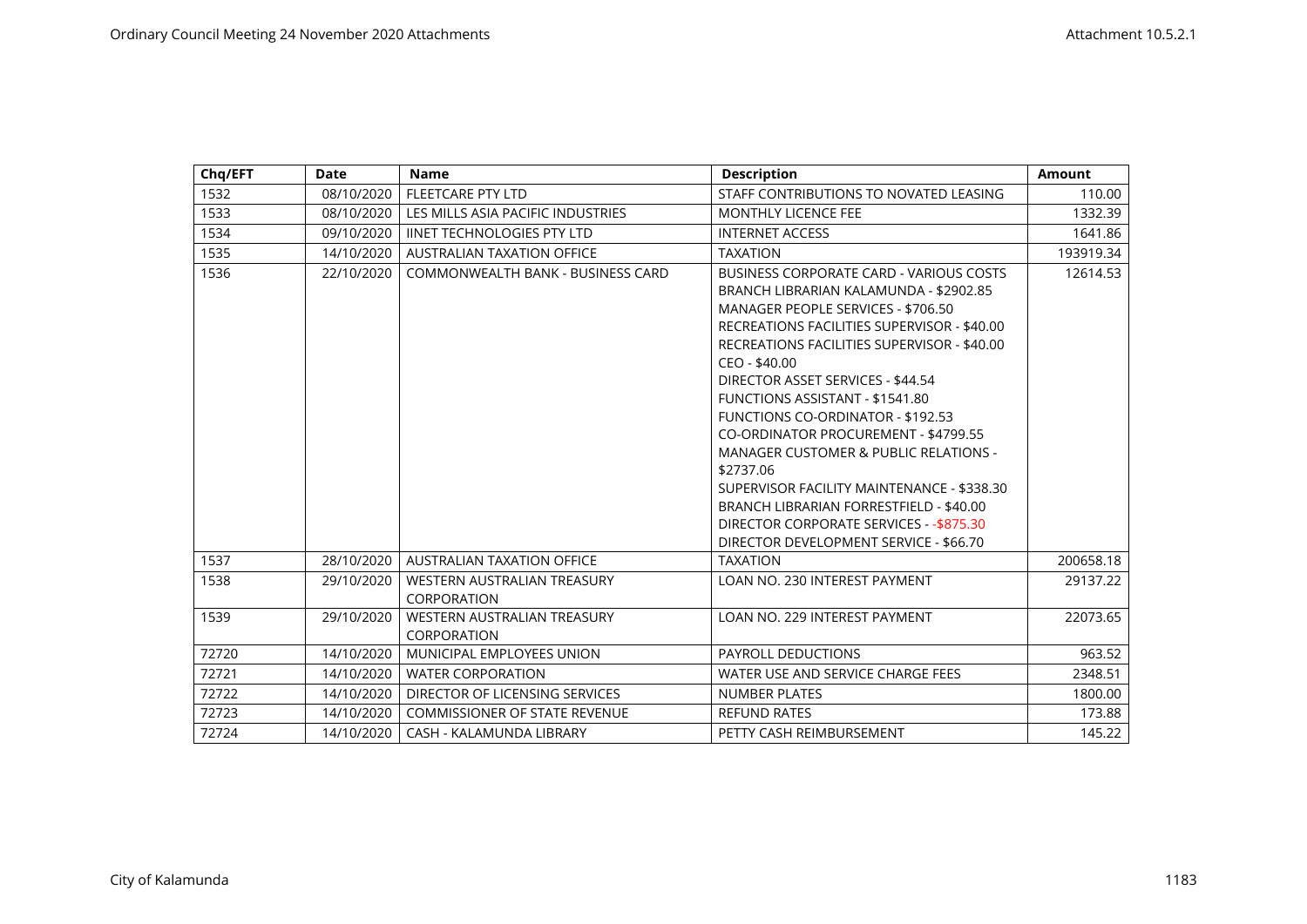| Chq/EFT  | <b>Date</b> | <b>Name</b>                                                               | <b>Description</b>                                                                                     | <b>Amount</b> |
|----------|-------------|---------------------------------------------------------------------------|--------------------------------------------------------------------------------------------------------|---------------|
| 72725    | 28/10/2020  | MUNICIPAL EMPLOYEES UNION                                                 | PAYROLL DEDUCTIONS                                                                                     | 963.52        |
| 72726    | 28/10/2020  | <b>WATER CORPORATION</b>                                                  | WATER USE AND SERVICE CHARGE FEES                                                                      | 1022.08       |
| 72727    | 28/10/2020  | CASH - ADMIN                                                              | PETTY CASH REIMBURSEMENT                                                                               | 989.25        |
| 72728    | 28/10/2020  | <b>CASH - HARTFIELD PARK</b>                                              | PETTY CASH REIMBURSEMENT                                                                               | 256.68        |
| EFT77751 | 01/10/2020  | WEX AUSTRALIA PTY LTD - WRIGHT EXPRESS<br><b>FUEL CARDS AUSTRALIA LTD</b> | FUEL - PERIOD ENDING 28/09/20                                                                          | 1142.61       |
| EFT77752 | 01/10/2020  | M&M FAMILY TRUST TRADING AS CCS<br><b>STRATEGIC</b>                       | CLAIM 3 - 25% ON SUBMISSION OF DRAFT<br>CONCEPTS OPTIONS - BUSINESS CASE FOR A<br>NEW AQUATIC FACILITY | 23424.50      |
| EFT77753 | 01/10/2020  | ELEMENT ADVISORY PTY LTD                                                  | PROFESSIONAL PLANNING SERVICES FOR<br>FORRESTFIELD NORTH STRUCTURE PLAN                                | 12289.20      |
| EFT77754 | 01/10/2020  | <b>VIP CARPET AND UPHOLSTERY CLEANING</b><br><b>SERVICE</b>               | CARPET CLEANING AT KALAMUNDA LIBRARY                                                                   | 1660.00       |
| EFT77755 | 01/10/2020  | <b>AUSTRALIAN SERVICES UNION</b>                                          | <b>PAYROLL DEDUCTIONS</b>                                                                              | 71.70         |
| EFT77756 | 01/10/2020  | CITY OF KALAMUNDA STAFF SOCIAL CLUB                                       | PAYROLL DEDUCTIONS                                                                                     | 150.00        |
| EFT77757 | 01/10/2020  | <b>BUNNINGS BUILDING SUPPLIES</b>                                         | HARDWARE SUPPLIES FOR VARIOUS LOCATIONS                                                                | 549.10        |
| EFT77758 | 01/10/2020  | NAPA - A DIVISION OF GPC ASIA PACIFIC PTY<br><b>LTD</b>                   | <b>PLANT / VEHICLE PARTS</b>                                                                           | 469.72        |
| EFT77759 | 01/10/2020  | WA LOCAL GOVERNMENT ASSOCIATION                                           | <b>GAPP - FEDERAL REGIONAL SPORTING FACILITIES</b><br>- VARIATION TO STAGE 1 - SYNERGY EVIDENCE        | 1515.55       |
| EFT77760 | 01/10/2020  | <b>MAXWELL ROBINSON &amp; PHELPS PEST</b><br>MANAGEMENT (MRP)             | PEST CONTROL SERVICES AT 8 LINDSAY STREET<br>KALAMUNDA                                                 | 95.00         |
| EFT77761 | 01/10/2020  | <b>MCLEODS BARRISTERS &amp; SOLICITORS</b>                                | <b>LEGAL EXPENSES</b>                                                                                  | 16199.10      |
| EFT77762 | 01/10/2020  | CLEANAWAY                                                                 | WASTE / RECYCLING & BULK BIN DISPOSAL<br><b>SERVICES FEES</b>                                          | 117.55        |
| EFT77763 | 01/10/2020  | <b>TELSTRA CORPORATION</b>                                                | <b>TELEPHONE EXPENSES</b>                                                                              | 1097.85       |
| EFT77764 | 01/10/2020  | WALKERS HARDWARE (MITRE 10)                                               | <b>HARDWARE SUPPLIES</b>                                                                               | 280.60        |
| EFT77765 | 01/10/2020  | MCKAY EARTHMOVING PTY LTD                                                 | PLANT EQUIPMENT AND OPERATOR HIRE FOR<br><b>VARIOUS LOCATIONS</b>                                      | 21634.04      |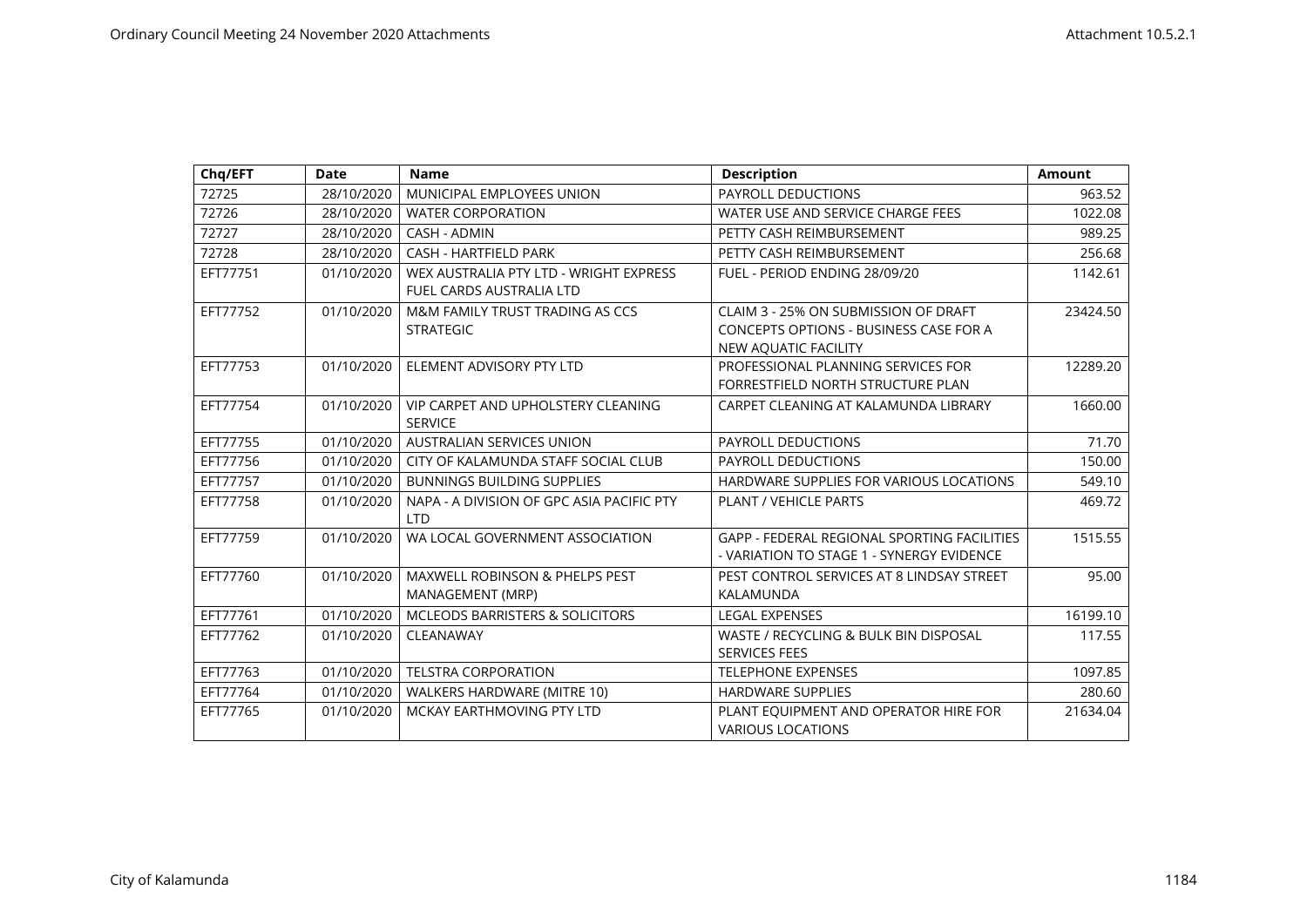| Chq/EFT  | <b>Date</b> | <b>Name</b>                                | <b>Description</b>                         | <b>Amount</b> |
|----------|-------------|--------------------------------------------|--------------------------------------------|---------------|
| EFT77766 | 01/10/2020  | BORAL CONSTRUCTION MATERIALS GROUP         | ROAD MATERIALS FOR VARIOUS LOCATIONS       | 1209.89       |
| EFT77767 | 01/10/2020  | <b>FASTA COURIERS</b>                      | <b>COURIER FEES</b>                        | 295.83        |
| EFT77768 | 01/10/2020  | BRADOCK PODIATRY SERVICES PTY LTD          | PODIATRY SERVICES AT JACK HEALEY CENTRE    | 1096.40       |
| EFT77769 | 01/10/2020  | <b>LINDLEY CONTRACTING</b>                 | PLUMBING REPAIRS / MAINTENANCE FOR         | 3410.00       |
|          |             |                                            | <b>VARIOUS LOCATIONS</b>                   |               |
| EFT77770 | 01/10/2020  | KALA BOB KATS PTY LTD                      | PLANT EQUIPMENT AND OPERATOR HIRE FOR      | 4290.00       |
|          |             |                                            | <b>VARIOUS LOCATIONS</b>                   |               |
| EFT77771 | 01/10/2020  | SYNERGY                                    | <b>POWER CHARGES</b>                       | 10297.32      |
| EFT77772 | 01/10/2020  | <b>ALINTA ENERGY</b>                       | <b>GAS CHARGES</b>                         | 14.30         |
| EFT77773 | 01/10/2020  | <b>GRONBEK SECURITY</b>                    | SECURITY KEY SERVICES TO VARIOUS LOCATIONS | 437.28        |
| EFT77774 | 01/10/2020  | <b>BGC ASPHALT</b>                         | ROAD MATERIALS FOR VARIOUS LOCATIONS       | 247.84        |
| EFT77775 | 01/10/2020  | <b>WESTSIDE FIRE SERVICES</b>              | CARRY OUT 10 YEARLY WATER STORAGE TANK     | 4290.00       |
|          |             |                                            | INSPECTION AT ADMIN BUILDING               |               |
| EFT77776 | 01/10/2020  | MILPRO WA (INCORPORATING HILL TOP          | SUPPLY OF NAME BADGES FOR VARIOUS STAFF    | 19.25         |
|          |             | <b>TROPHIES)</b>                           |                                            |               |
| EFT77777 | 01/10/2020  | KALAMUNDA & DISTRICTS HISTORICAL SOCIETY   | ANNUAL CONTRIBUTION FOR 2020/2021 AS PER   | 29671.00      |
|          |             |                                            | <b>LEASE AGREEMENT</b>                     |               |
| EFT77778 | 01/10/2020  | <b>BOLLIG DESIGN GROUP</b>                 | ARCHITECTURAL SERVICES FOR THE             | 3998.50       |
|          |             |                                            | KALAMUNDA COMMUNITY CENTRE                 |               |
| EFT77779 | 01/10/2020  | THE EXECUTORS ESTATE OF THE LATE KARIM AL- | <b>RATES REFUND</b>                        | 626.06        |
|          |             | <b>SAFFAR</b>                              |                                            |               |
| EFT77780 | 01/10/2020  | <b>TOTAL EDEN PTY LTD</b>                  | SUPPLY RETICULATION PARTS AND EQUIPMENT    | 308.55        |
| EFT77781 | 01/10/2020  | <b>HAWLEY'S BOBCAT SERVICE</b>             | PLANT EQUIPMENT AND OPERATOR HIRE FOR      | 5694.96       |
|          |             |                                            | <b>VARIOUS LOCATIONS</b>                   |               |
| EFT77782 | 01/10/2020  | WA HINO SALES & SERVICE                    | PLANT / VEHICLE PARTS                      | 193995.50     |
| EFT77783 | 01/10/2020  | AMEREX FIRE (WA) (E FIRE AND SAFETY)       | FIRE EQUIPMENT MAINTENANCE FOR VARIOUS     | 412.50        |
|          |             |                                            | <b>LOCATIONS</b>                           |               |
| EFT77784 | 01/10/2020  | CENTAMAN SYSTEMS T/AS JONAL LEISURE        | LICENCING COSTS - CENTAMAN BOOKINGS        | 20382.10      |
|          |             |                                            | SYSTEM PERIOD 01/11/20 - 31/10/21          |               |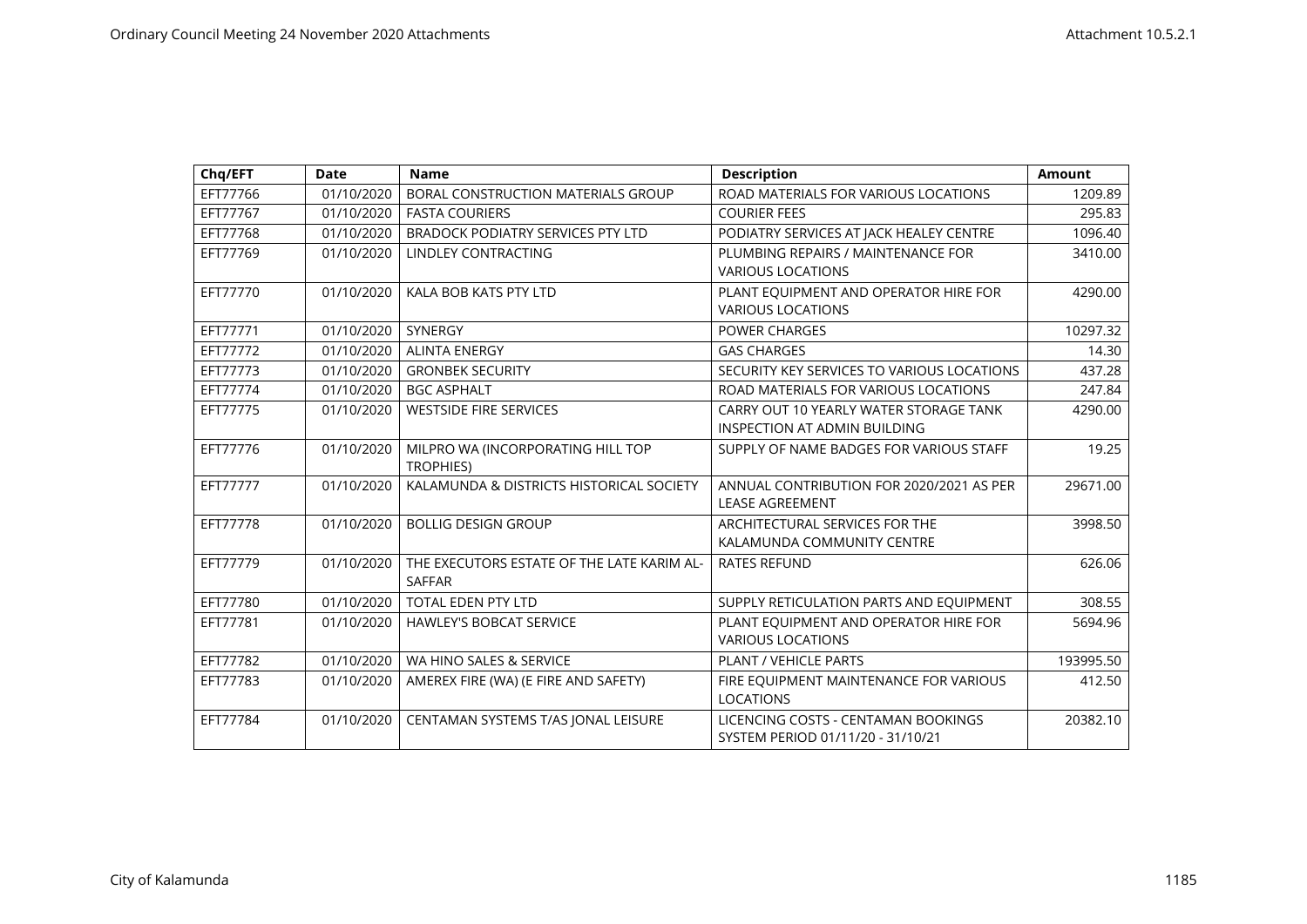| Chq/EFT  | <b>Date</b> | <b>Name</b>                                           | <b>Description</b>                                                                    | <b>Amount</b> |
|----------|-------------|-------------------------------------------------------|---------------------------------------------------------------------------------------|---------------|
| EFT77785 | 01/10/2020  | HAYS SPECIALIST RECRUITMENT (AUSTRALIA)<br>PTY LTD    | HIRE OF TEMPORARY STAFF FOR ADMIN / DEPOT                                             | 2977.23       |
| EFT77786 | 01/10/2020  | ENGIE MECHANICAL SERVICES AUSTRALIA PTY<br><b>LTD</b> | AIRCONDITIONING MAINTENANCE / REPAIRS AT<br>ZIG ZAG CULTURAL CENTRE                   | 527.82        |
| EFT77787 | 01/10/2020  | <b>BUSINESS NEWS PTY LTD</b>                          | BUSINESS SINGLE USER SUBSCRIPTION TO WA<br><b>BUSINESS NEWS FOR 6 MONTHS</b>          | 434.50        |
| EFT77788 | 01/10/2020  | BT EQUIPMENT P/L T/A TUTT BRYANT<br><b>EQUIPMENT</b>  | PLANT / VEHICLE PARTS                                                                 | 67.19         |
| EFT77789 | 01/10/2020  | <b>BROOKE O'DONNELL</b>                               | PART KIDS COOKING REFUND DUE TO<br>CHANGING HOLIDAY PROGRAM TO ANOTHER<br><b>DATE</b> | 15.25         |
| EFT77790 | 01/10/2020  | WEST COAST SPORTING SURFACES PTY LTD                  | REPAIR WORKS TO COURT SURFACE AT<br><b>RANGEVIEW TENNIS COURTS</b>                    | 825.00        |
| EFT77791 | 01/10/2020  | LINEKER PTY LTD ATF LINEKER TRUST                     | <b>RATES REFUND</b>                                                                   | 784.44        |
| EFT77792 | 01/10/2020  | OFFICEWORKS SUPERSTORES PTY LTD                       | OFFICE SUPPLIES / STATIONERY FOR VARIOUS<br><b>LOCATIONS</b>                          | 655.90        |
| EFT77793 | 01/10/2020  | <b>TOM LANGRIDGE</b>                                  | MUSICAL PERFORMANCE AT KALAMUNDA<br>PERFORMING ARTS CENTRE                            | 900.00        |
| EFT77794 | 01/10/2020  | WOOLWORTHS GROUP LIMITED                              | <b>GROCERY SUPPLIES</b>                                                               | 923.29        |
| EFT77795 | 01/10/2020  | <b>GLENDA DAWN CHARLTON (PODIATRY)</b>                | PODIATRY SERVICES AT JACK HEALEY CENTRE                                               | 996.71        |
| EFT77796 | 01/10/2020  | <b>JACKSON MCDONALD LAWYERS</b>                       | <b>LEGAL EXPENSES</b>                                                                 | 385.00        |
| EFT77797 | 01/10/2020  | LEIGHTON J COURTLEY                                   | <b>KEY &amp; HALL BOND REFUND</b>                                                     | 250.00        |
| EFT77798 | 01/10/2020  | REDINK HOMES PTY LTD                                  | <b>BUILDING APPLICATION FEE REFUND</b>                                                | 808.94        |
| EFT77799 | 01/10/2020  | DRAINFLOW SERVICES PTY LTD                            | <b>CLEANING / MAINTAINING STORM WATER</b><br><b>DRAINS</b>                            | 17839.25      |
| EFT77800 | 01/10/2020  | <b>JULIE EGAN</b>                                     | <b>KEY &amp; HALL BOND REFUND</b>                                                     | 1050.00       |
| EFT77801 | 01/10/2020  | <b>WADE MICHAEL ROBERTS</b>                           | <b>HALL BOND REFUND</b>                                                               | 200.00        |
| EFT77802 | 01/10/2020  | LIBERTY OIL AUSTRALIA PTY LTD                         | SUPPLY OF FUEL FOR OPERATIONS CENTRE                                                  | 24258.99      |
| EFT77803 | 01/10/2020  | <b>BEAVER TREE SERVICES</b>                           | <b>GENERAL TREE SERVICES / UNDER POWERLINES</b><br>PRUNING FOR VARIOUS LOCATIONS      | 82089.70      |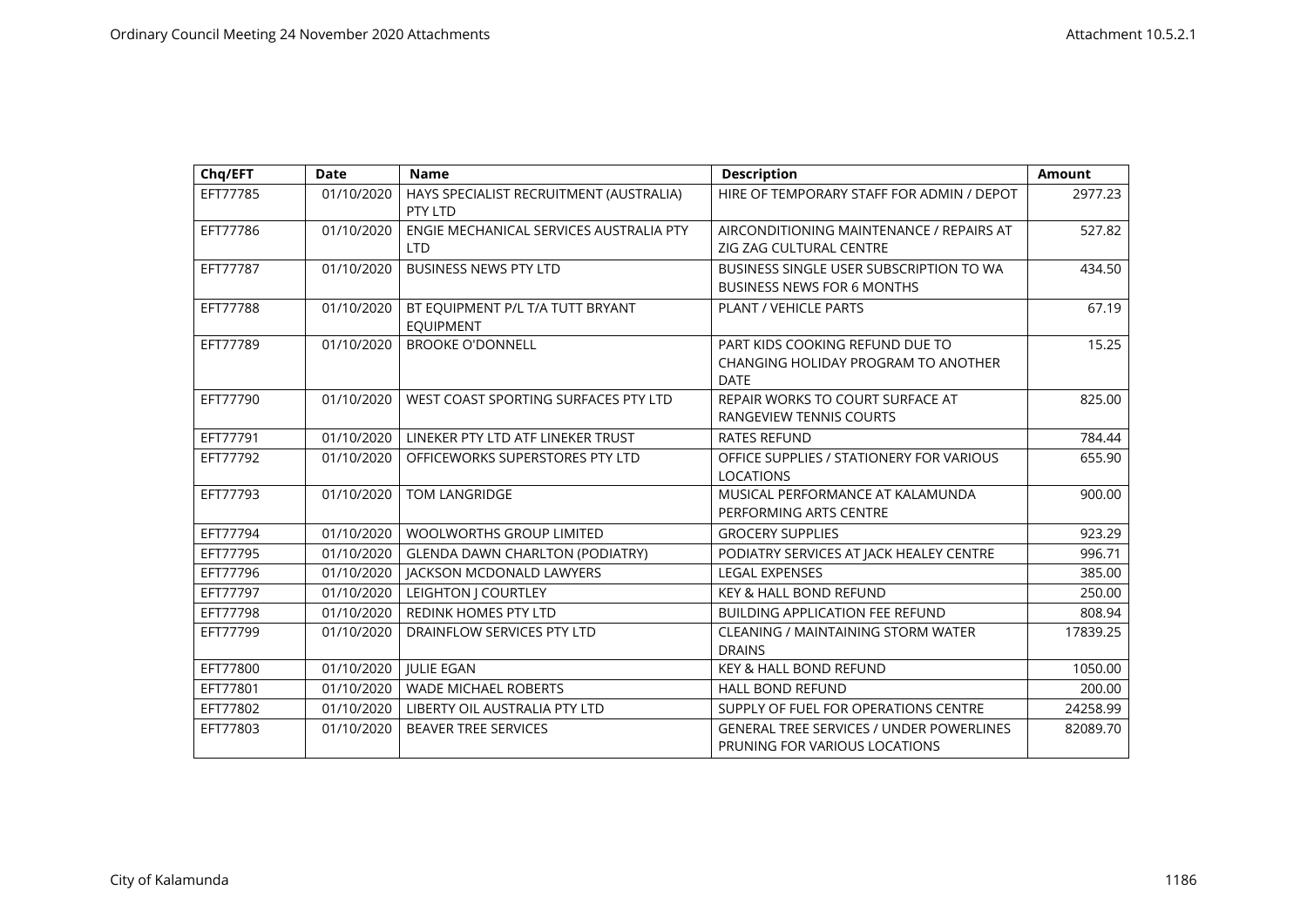| Chq/EFT  | <b>Date</b> | <b>Name</b>                                | <b>Description</b>                        | Amount    |
|----------|-------------|--------------------------------------------|-------------------------------------------|-----------|
| EFT77804 | 01/10/2020  | DATA SIGNS PTY LTD                         | SUPPLY AND DELIVER 4 X NEW C5 COLOUR      | 102502.00 |
|          |             |                                            | DISPLAY BOARDS TO OPERATIONS CENTRE -     |           |
|          |             |                                            | ADDITIONAL ACCESSORIES TO SUPPORT         |           |
|          |             |                                            | COMMUNITY SAFETY TEAM OPERATIONAL         |           |
|          |             |                                            | <b>REQUIREMENTS</b>                       |           |
| EFT77805 | 01/10/2020  | THE GOOD GUYS                              | SUPPLY & DELIVERY OF VARIOUS ELECTRICAL   | 1227.00   |
|          |             |                                            | <b>GOODS FOR OPERATIONS CENTRE</b>        |           |
| EFT77806 | 01/10/2020  | LIVING CHURCH OF GOD LTD                   | <b>KEY &amp; HALL BOND REFUND</b>         | 550.00    |
| EFT77807 | 01/10/2020  | LEWIS FAMILY TRUST T/A DATA TECH SERVICES  | <b>BUILDING MAINTENANCE TELEPHONE /</b>   | 368.50    |
|          |             |                                            | SECURITY LINE REPAIR WORK                 |           |
| EFT77808 | 01/10/2020  | <b>FOXTEL</b>                              | MONTHLY SUBSCRIPTION FEE - SEPTEMBER 2020 | 210.00    |
| EFT77809 | 01/10/2020  | KALAMUNDA ELECTRICS                        | ELECTRICAL REPAIRS / MAINTENANCE FOR      | 5376.30   |
|          |             |                                            | <b>VARIOUS LOCATIONS</b>                  |           |
| EFT77810 | 01/10/2020  | <b>JB HI-FI COMMERCIAL</b>                 | VARIOUS ELECTRICAL / COMPUTER / ACCESSORY | 149.02    |
|          |             |                                            | <b>SUPPLIES</b>                           |           |
| EFT77811 | 01/10/2020  | SPARKS REFRIGERATION AND                   | DEGASSING OF FRIDGES, FREEZERS AND AIR    | 860.20    |
|          |             | <b>AIRCONDITIONING</b>                     | CONDITIONERS AT WALLISTON TRANSFER        |           |
|          |             |                                            | <b>STATION</b>                            |           |
| EFT77812 | 01/10/2020  | LORM PTY LTD T/A SCORPION TRAINING         | REGISTRATION FOR A STAFF MEMBER TO        | 880.00    |
|          |             | <b>SOLUTIONS</b>                           | ATTEND FIVE DAY HEALTH & SAFETY COURSE    |           |
| EFT77813 | 01/10/2020  | STAN THE TYRE MAN ( STAN'S TYRE SERVICE WA | <b>PLANT / VEHICLE PARTS</b>              | 137.50    |
|          |             |                                            |                                           |           |
| EFT77814 | 01/10/2020  | <b>ZIRCODATA PTY LTD</b>                   | MONTHLY OFFSITE STORAGE FEES - PERIOD     | 707.99    |
|          |             |                                            | 26/07/20 - 25/08/20                       |           |
| EFT77815 | 01/10/2020  | HALE GROUP INTERNATIONAL PTY LTD           | FINAL PAYMENT FOR 'FEELGOOD FACTORY'      | 2394.50   |
|          |             |                                            | (FROM TICKET SALES), PERFORMANCE AT       |           |
|          |             |                                            | KALAMUNDA PERFORMING ARTS CENTRE          |           |
| EFT77816 | 01/10/2020  | AHRENS GROUP PTY LTD                       | <b>BUILDING APPLICATION FEE REFUND</b>    | 8525.00   |
| EFT77817 | 01/10/2020  | <b>EMBROIDERY WAREHOUSE</b>                | SUPPLY & DELIVERY OF VARIOUS UNIFORMS FOR | 1212.50   |
|          |             |                                            | <b>BUSH FIRE BRIGADE</b>                  |           |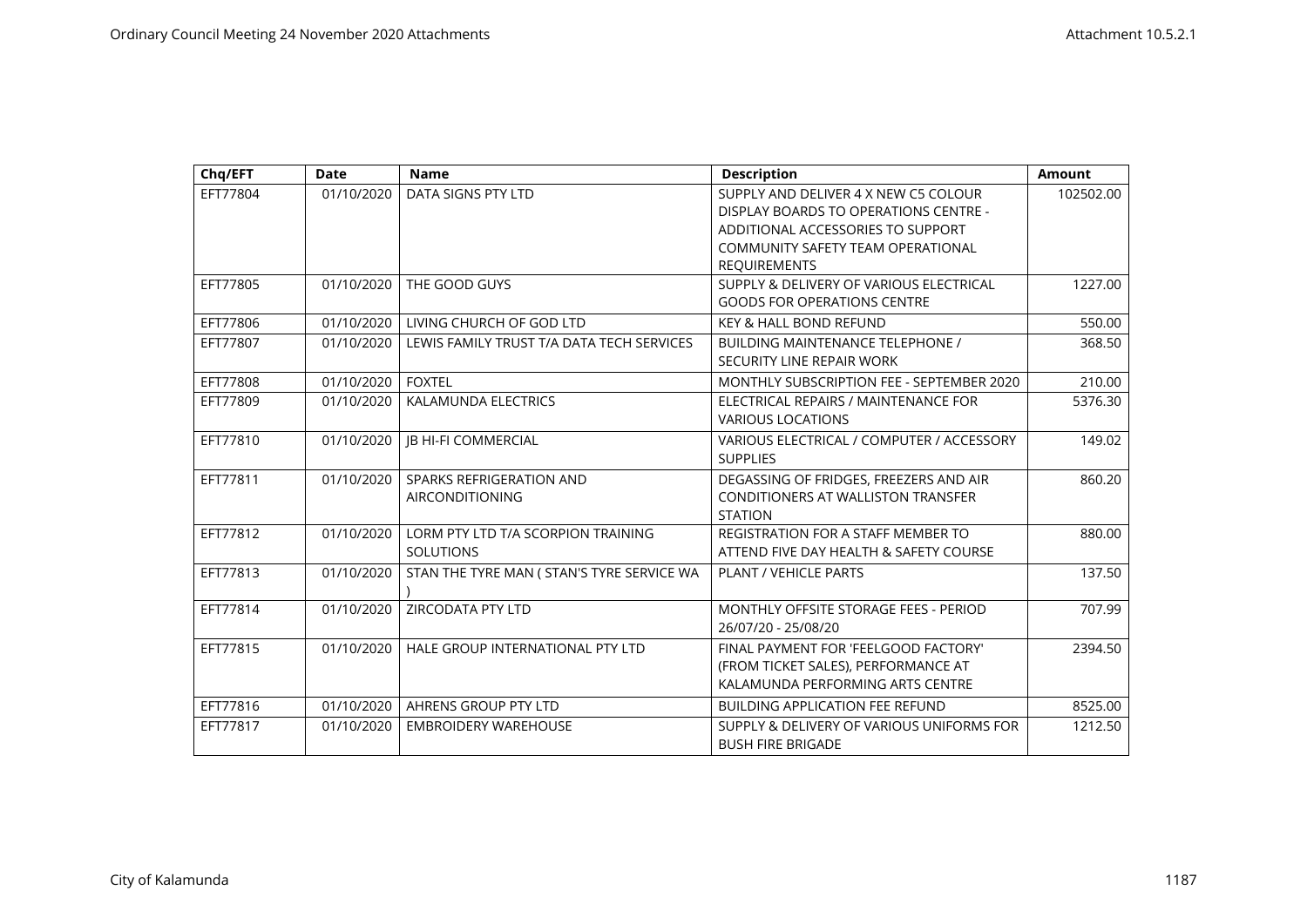| Chq/EFT  | <b>Date</b> | <b>Name</b>                                                     | <b>Description</b>                                                                                 | <b>Amount</b> |
|----------|-------------|-----------------------------------------------------------------|----------------------------------------------------------------------------------------------------|---------------|
| EFT77818 | 01/10/2020  | DOWSING GROUP PTY LTD                                           | SUPPLY AND INSTALL RENEWAL OF EXISTING<br>PATHWAYS AT VARIOUS LOCATIONS                            | 20970.86      |
| EFT77819 | 01/10/2020  | <b>2TONE AUTO DETAILING</b>                                     | CLEANING AND DETAILING OF CITY'S VEHICLES<br>AS REQUIRED                                           | 200.00        |
| EFT77820 | 01/10/2020  | ANIMAL PEST MANAGEMENT SERVICES                                 | VARIOUS ANIMAL PEST MANAGEMENT SERVICES                                                            | 1479.20       |
| EFT77821 | 01/10/2020  | SMARTRAK AUST PTY LTD (POOLCAR)                                 | ANNUAL SUBSCRIPTION FOR POOLCAR 2020-<br>2021                                                      | 1810.71       |
| EFT77822 | 01/10/2020  | <b>MIKA WOUTERS</b>                                             | <b>BUILDING APPLICATION FEE REFUND</b>                                                             | 61.65         |
| EFT77823 | 01/10/2020  | BELGRAVIA HEALTH & LEISURE GROUP PTY LTD                        | KALAMUNDA WATER PARK - FY2020 - 40%<br><b>BETTERMENT SHARE</b>                                     | 6903.16       |
| EFT77824 | 01/10/2020  | <b>EMPLOYEECONNECT PTY LTD</b>                                  | MONTHLY SOFTWARE AND SERVICE FOR PRO<br>FOR SEPTEMBER 2020                                         | 2916.50       |
| EFT77825 | 01/10/2020  | ORACLE CUSTOMER MANAGEMENT SOLUTIONS<br>PTY LTD T/AS ORACLE CMS | ORACLE AFTER HOURS SERVICE                                                                         | 1439.96       |
| EFT77826 | 01/10/2020  | TYRE STORAGE AND RECOVERY WA (TSR WA)                           | COLLECTION AND RECYCLING OF TYRES FROM<br>THE WALLISTON TRANSFER STATION                           | 380.46        |
| EFT77827 | 01/10/2020  | <b>WEST TRIM INTERIORS</b>                                      | SUPPLY & DELIBERY OF 2 X DRAIN APRON                                                               | 185.00        |
| EFT77828 | 01/10/2020  | AVANTGARDE TECHNOLOGIES PTY LTD                                 | CONSULTING SERVICES FOR IT DEPARTMENT                                                              | 1969.00       |
| EFT77829 | 01/10/2020  | ST PETER'S JACOBITE SYRIAN CHURCH INC                           | <b>KEY &amp; HALL BOND REFUND</b>                                                                  | 450.00        |
| EFT77830 | 01/10/2020  | HILLSHARE - ALL THINGS RECYCLED CLOTHING<br><b>MARKET</b>       | <b>KEY &amp; HALL BOND REFUND</b>                                                                  | 455.00        |
| EFT77831 | 01/10/2020  | HIRE INTELLIGENCE INTERNATIONAL LTD                             | RENTAL OF 20 LAPTOPS 26/09/20 TO 25/10/20                                                          | 4840.00       |
| EFT77832 | 01/10/2020  | AUSSIE BROADBAND ENTERPRISE PTY LTD                             | NBN SERVICES FOR PERIOD 21/09/20 - 20/10/20                                                        | 109.00        |
| EFT77833 | 01/10/2020  | OBJECTIVE CORPORATION LTD                                       | TRAPEZE LICENCE SUBSCRIPTION FEE FOR<br>PLANNING/BUILDING PLANS REVIEW AND<br>STAMPING - 2020/2021 | 7207.20       |
| EFT77834 | 01/10/2020  | <b>ERA HOSTING</b>                                              | MONTHLY VOIP FEES FOR EMERGENCY SERVICES                                                           | 488.43        |
| EFT77835 | 01/10/2020  | MONIQUE MULLIGAN                                                | AUTHOR TALK AT HIGH WYCOMBE LIBRARY TO<br><b>LAUNCH NEW NOVEL</b>                                  | 350.00        |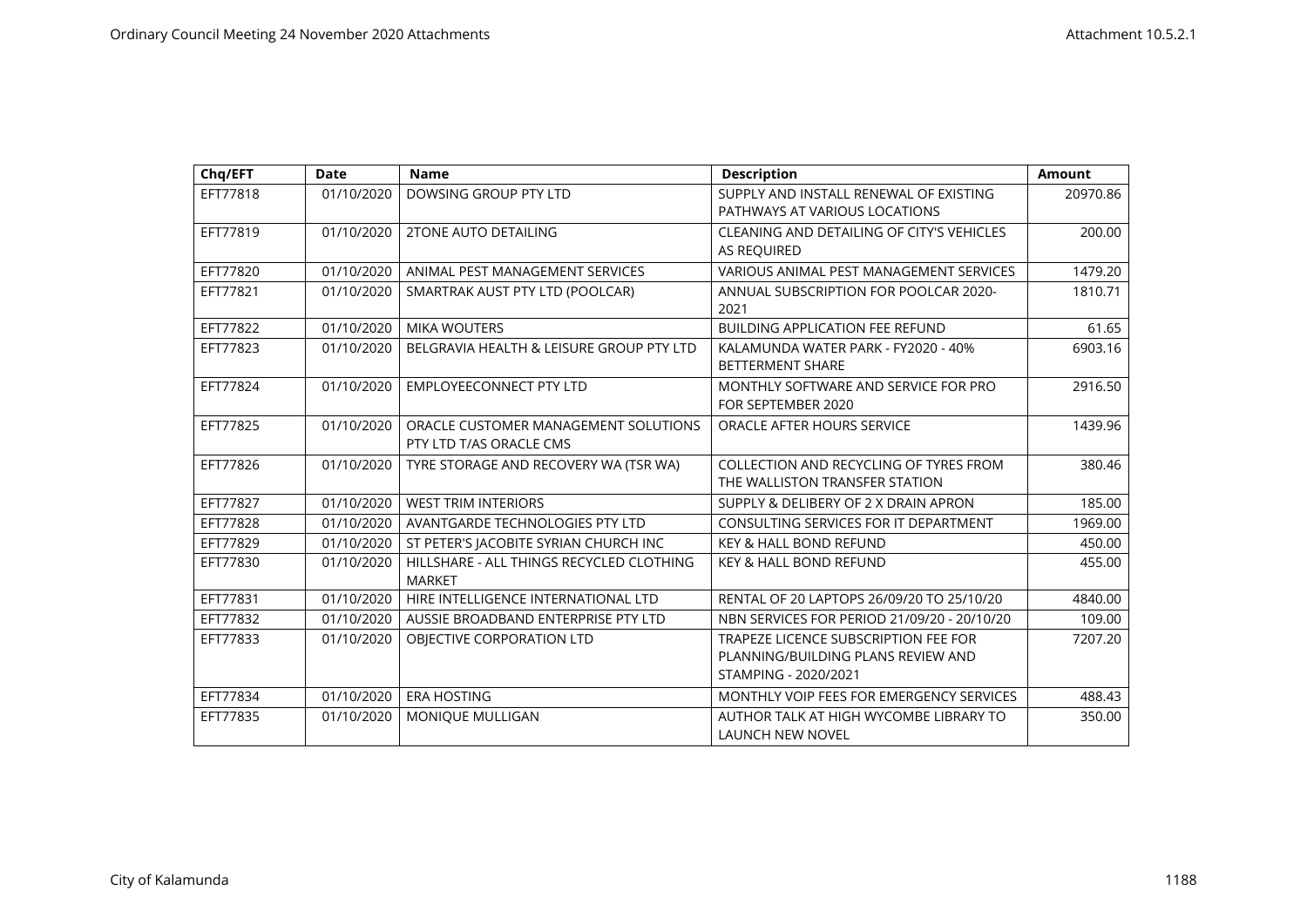| Chq/EFT  | <b>Date</b> | <b>Name</b>                                                               | <b>Description</b>                                                                                                         | <b>Amount</b> |
|----------|-------------|---------------------------------------------------------------------------|----------------------------------------------------------------------------------------------------------------------------|---------------|
| EFT77836 | 01/10/2020  | <b>EVOLVEPLUS PTY LTD</b>                                                 | AMLIB DATA EXTRACTION SERVICES                                                                                             | 7920.00       |
| EFT77837 | 01/10/2020  | LINEMARKING WA PTY LTD                                                    | LINEMARKING SERVICES AT VARIOUS LOCATIONS                                                                                  | 3537.60       |
| EFT77838 | 01/10/2020  | <b>WEST COAST FACILITY MAINTENANCE</b>                                    | HIGH WYCOMBE CYCLE ROUTE DECORATIVE<br>PAINTING KIANDRA MACLARTY AND WALKER                                                | 22678.70      |
| EFT77839 | 01/10/2020  | PERTH ACCESS CONTROL AND SECURITY                                         | REPAIR FAULTY ENTRANCE DOOR TO DEPOT<br><b>BUILDING MAINTENANCE</b>                                                        | 216.00        |
| EFT77840 | 01/10/2020  | AUSTRALIAN SCENT PENDANT                                                  | SUPPLY & DELIVERY OF VARIOUS GOODS AT ZIG<br>ZAG CULTURAL CENTRE                                                           | 233.25        |
| EFT77841 | 01/10/2020  | <b>CLARE MCCARTHY</b>                                                     | SALE OF ARTWORK - 30 YEAR JOURNEY<br><b>EXHIBITION</b>                                                                     | 714.00        |
| EFT77842 | 01/10/2020  | EMMA JAYAKUMAR                                                            | KEY & HALL BOND REFUND                                                                                                     | 250.00        |
| EFT77843 | 15/10/2020  | <b>CHRISTINE   OXBERRY</b>                                                | CONSIGNMENT SUPPLIER - ZIG ZAG CULTURAL<br>CENTRE - 01/09/20 - 30/09/20                                                    | 14.00         |
| EFT77844 | 15/10/2020  | WEX AUSTRALIA PTY LTD - WRIGHT EXPRESS<br><b>FUEL CARDS AUSTRALIA LTD</b> | FUEL - PERIOD ENDING 12/10/20                                                                                              | 657.70        |
| EFT77845 | 15/10/2020  | NEVERFAIL SPRINGWATER LTD (KALA LIB)                                      | BOTTLED WATER SUPPLIES / MAINTENANCE FOR<br>KALAMUNDA LIBRARY                                                              | 103.59        |
| EFT77846 | 15/10/2020  | EXTERIA (LANDMARK ENGINEERING AND<br><b>DESIGN PTY LTD)</b>               | SUPPLY AND INSTALL COMMEMORATIVE SEAT<br>AT LIONS LOOKOUT                                                                  | 3187.80       |
| EFT77847 | 15/10/2020  | FITNESS AUSTRALIA LTD                                                     | <b>GROUP BUSINESS RENEWAL TO FITNESS</b><br>AUSTRALIA 20/11/20 TO 19/11/21 FOR HIGH<br>WYCOMBE COMMUNITY RECREATION CENTRE | 1200.00       |
| EFT77848 | 15/10/2020  | NEVERFAIL SPRINGWATERLTD (FORRESTFIELD<br>LIB)                            | BOTTLED WATER SUPPLIES / MAINTENANCE FOR<br><b>FORRESTFIELD LIBRARY</b>                                                    | 31.20         |
| EFT77849 | 15/10/2020  | <b>ERGOLINK</b>                                                           | SUPPLY OF VARIOUS ERGONOMIC OFFICE<br><b>SUPPLIES</b>                                                                      | 782.00        |
| EFT77850 | 15/10/2020  | MACQUARIE EQUIPMENT FINANCE PTY LTD                                       | PHOTOCOPIER LEASE - KYOCERA COPIERS -<br>01/10/20 - 31/12/20 - FIRST OUARTER                                               | 12449.61      |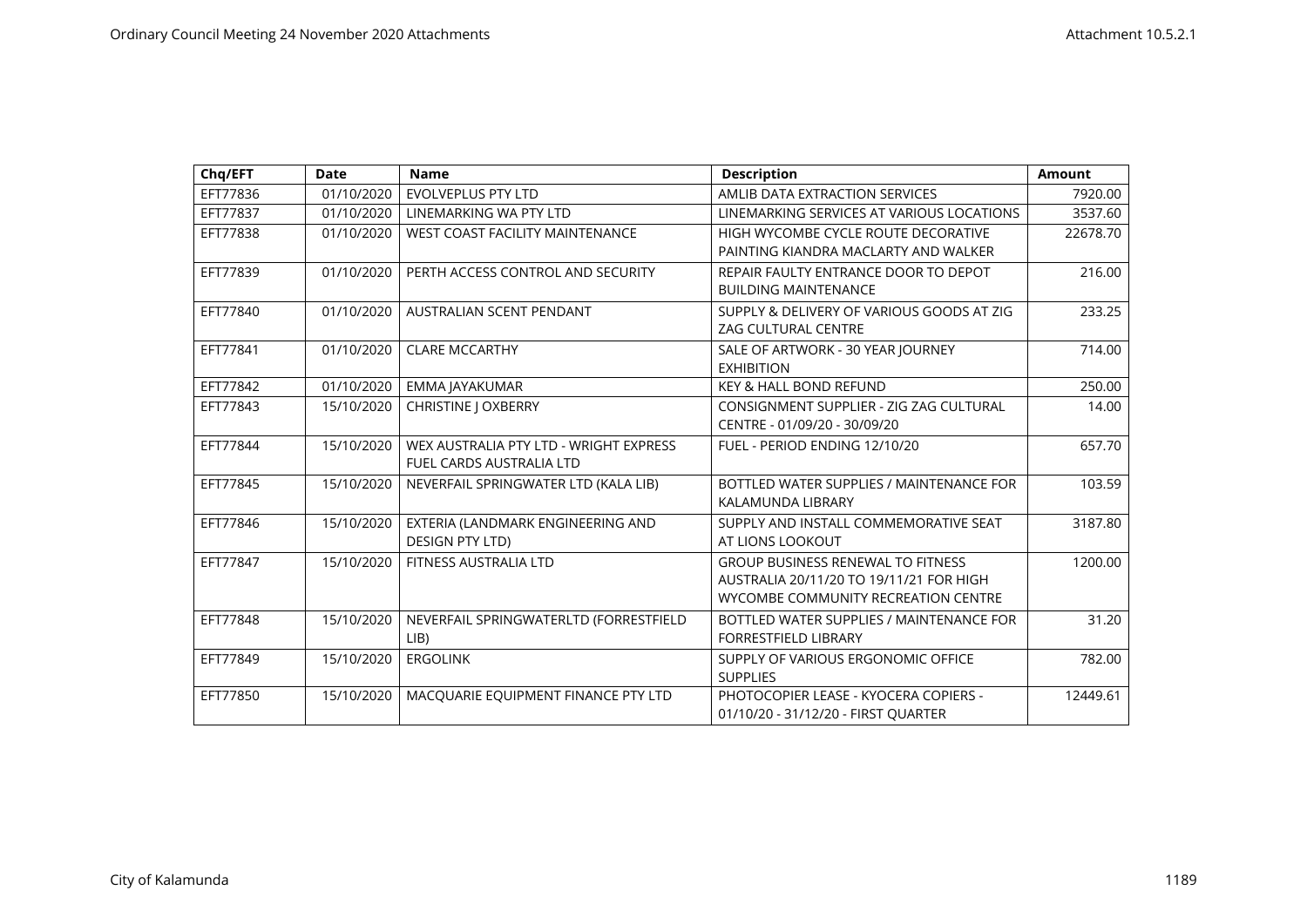| Chq/EFT  | <b>Date</b> | <b>Name</b>                                                   | <b>Description</b>                                                                                                     | <b>Amount</b> |
|----------|-------------|---------------------------------------------------------------|------------------------------------------------------------------------------------------------------------------------|---------------|
| EFT77851 | 15/10/2020  | VIP CARPET AND UPHOLSTERY CLEANING<br><b>SERVICE</b>          | CARPET CLEANING AT VARIOUS LOCATIONS                                                                                   | 1781.00       |
| EFT77852 | 15/10/2020  | <b>PORTNER PRESS</b>                                          | <b>HEALTH &amp; SAFETY HANDBOOK - ANNUAL</b><br><b>SUBSCRIPTION</b>                                                    | 739.00        |
| EFT77853 | 15/10/2020  | <b>BELGRAVIA FOUNDATION PTY LTD</b>                           | FINANCIAL ASSISTANCE - COVID-19 CRISIS RELIEF<br>FUND COMMUNITY INNOVATION GRANTS -<br>AUSTRALIA DAY FAMILY POOL PARTY | 5000.00       |
| EFT77854 | 15/10/2020  | <b>WENDY ANNE PEARCE</b>                                      | CONSIGNMENT SUPPLIER - ZIG ZAG CULTURAL<br>CENTRE - 01/09/20 - 30/09/20                                                | 105.00        |
| EFT77855 | 15/10/2020  | LEONIE & ANTONIO CECICH                                       | <b>FOOTPATH DEPOSIT REFUND</b>                                                                                         | 700.00        |
| EFT77856 | 15/10/2020  | <b>ROBYN BEARDSELL</b>                                        | CONSIGNMENT SUPPLIER - ZIG ZAG CULTURAL<br>CENTRE - 01/09/20 - 30/09/20                                                | 119.00        |
| EFT77857 | 15/10/2020  | <b>JOHN FREDERICK BAILIFF</b>                                 | <b>RATES REFUND</b>                                                                                                    | 738.80        |
| EFT77858 | 15/10/2020  | KENNETH JOHN PATTERSON                                        | CONSIGNMENT SUPPLIER - ZIG ZAG CULTURAL<br>CENTRE - 01/09/20 - 30/09/20                                                | 24.50         |
| EFT77859 | 15/10/2020  | <b>SONIA MELONCELLI</b>                                       | PART DOG STERILISATION FEE REFUND                                                                                      | 150.00        |
| EFT77860 | 15/10/2020  | <b>BEVERLEY C MORRIS</b>                                      | CONSIGNMENT SUPPLIER - ZIG ZAG CULTURAL<br>CENTRE - 01/09/20 - 30/09/20                                                | 105.00        |
| EFT77861 | 15/10/2020  | <b>GILL BAXTER</b>                                            | CONSIGNMENT SUPPLIER - ZIG ZAG CULTURAL<br>CENTRE - 01/09/20 - 30/09/20                                                | 135.80        |
| EFT77862 | 15/10/2020  | <b>AUSTRALIAN SERVICES UNION</b>                              | <b>PAYROLL DEDUCTIONS</b>                                                                                              | 71.70         |
| EFT77863 | 15/10/2020  | CITY OF KALAMUNDA STAFF SOCIAL CLUB                           | <b>PAYROLL DEDUCTIONS</b>                                                                                              | 158.00        |
| EFT77864 | 15/10/2020  | <b>AUSTRALIA POST</b>                                         | <b>POSTAL EXPENSES FEES</b>                                                                                            | 12984.55      |
| EFT77865 | 15/10/2020  | <b>BUNNINGS BUILDING SUPPLIES</b>                             | HARDWARE SUPPLIES FOR VARIOUS LOCATIONS                                                                                | 883.96        |
| EFT77866 | 15/10/2020  | KALAMUNDA AUTO ELECTRICS                                      | PLANT / VEHICLE PARTS                                                                                                  | 1372.45       |
| EFT77867 | 15/10/2020  | KALAMUNDA TOYOTA                                              | <b>PLANT / VEHICLE PARTS</b>                                                                                           | 776.91        |
| EFT77868 | 15/10/2020  | <b>MAXWELL ROBINSON &amp; PHELPS PEST</b><br>MANAGEMENT (MRP) | PEST CONTROL SERVICES AT VARIOUS<br><b>LOCATIONS</b>                                                                   | 907.50        |
| EFT77869 | 15/10/2020  | <b>MCLEODS BARRISTERS &amp; SOLICITORS</b>                    | <b>LEGAL EXPENSES</b>                                                                                                  | 43961.05      |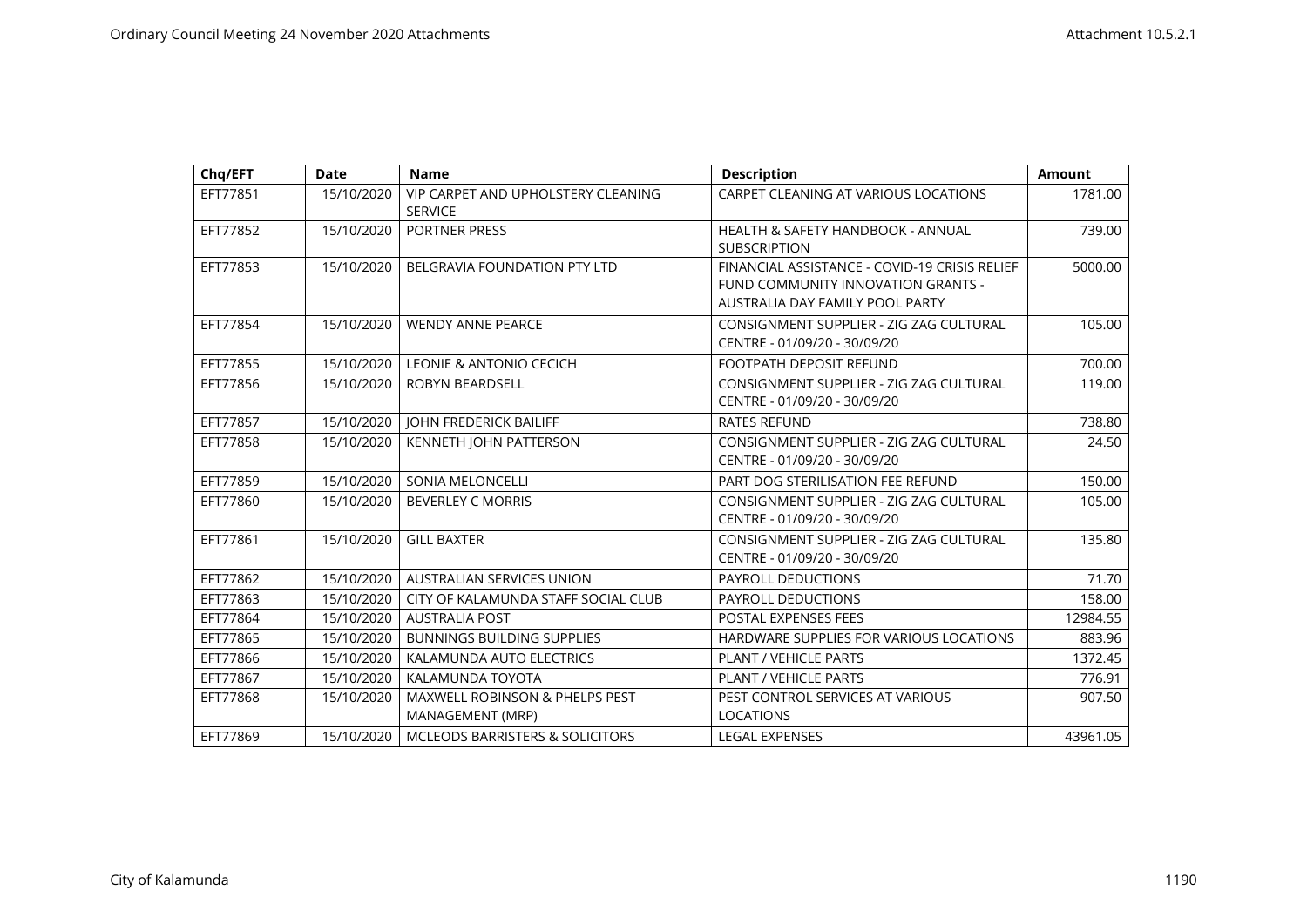| Chq/EFT  | <b>Date</b> | <b>Name</b>                              | <b>Description</b>                                                                                                                                                      | Amount    |
|----------|-------------|------------------------------------------|-------------------------------------------------------------------------------------------------------------------------------------------------------------------------|-----------|
| EFT77870 | 15/10/2020  | CLEANAWAY                                | WASTE / RECYCLING & BULK BIN DISPOSAL<br><b>SERVICES FEES</b>                                                                                                           | 262700.39 |
| EFT77871 | 15/10/2020  | <b>TELSTRA CORPORATION</b>               | <b>TELEPHONE EXPENSES</b>                                                                                                                                               | 35651.14  |
| EFT77872 | 15/10/2020  | <b>LANDGATE - VALUATIONS</b>             | <b>GROSS RENTAL VALUATION FEES FOR VARIOUS</b><br><b>LOCATIONS</b>                                                                                                      | 1000.65   |
| EFT77873 | 15/10/2020  | WALKERS HARDWARE (MITRE 10)              | <b>HARDWARE SUPPLIES</b>                                                                                                                                                | 95.20     |
| EFT77874 | 15/10/2020  | MCKAY EARTHMOVING PTY LTD                | PLANT EQUIPMENT AND OPERATOR HIRE FOR<br><b>VARIOUS LOCATIONS</b>                                                                                                       | 3895.54   |
| EFT77875 | 15/10/2020  | BORAL CONSTRUCTION MATERIALS GROUP       | ROAD MATERIALS FOR VARIOUS LOCATIONS                                                                                                                                    | 4488.55   |
| EFT77876 | 15/10/2020  | <b>ZIPFORM PTY LTD</b>                   | SET UP, PRODUCTION AND PREPERATION OF<br>2020/2021 2ND RATES INSTALMENT NOTICES                                                                                         | 5415.15   |
| EFT77877 | 15/10/2020  | <b>FASTA COURIERS</b>                    | <b>COURIER FEES</b>                                                                                                                                                     | 306.20    |
| EFT77878 | 15/10/2020  | <b>SG ENVIRO</b>                         | SEPTIC / GREASE TANK CLEAN OUT SERVICES AT<br><b>VARIOUS LOCATIONS</b>                                                                                                  | 1099.69   |
| EFT77879 | 15/10/2020  | <b>ALSCO LINEN SERVICE</b>               | LINEN HIRE / LAUNDRY SERVICES / CLEANING<br><b>SUPPLIES</b>                                                                                                             | 1182.91   |
| EFT77880 | 15/10/2020  | <b>BRADOCK PODIATRY SERVICES PTY LTD</b> | PODIATRY SERVICES AT JACK HEALEY CENTRE                                                                                                                                 | 548.20    |
| EFT77881 | 15/10/2020  | LINDLEY CONTRACTING                      | PLUMBING REPAIRS / MAINTENANCE FOR<br><b>VARIOUS LOCATIONS</b>                                                                                                          | 434.50    |
| EFT77882 | 15/10/2020  | KALA BOB KATS PTY LTD                    | PLANT EQUIPMENT AND OPERATOR HIRE FOR<br><b>VARIOUS LOCATIONS</b>                                                                                                       | 3465.00   |
| EFT77883 | 15/10/2020  | <b>SYNERGY</b>                           | <b>POWER CHARGES</b>                                                                                                                                                    | 28394.55  |
| EFT77884 | 15/10/2020  | <b>ALINTA ENERGY</b>                     | <b>GAS CHARGES</b>                                                                                                                                                      | 161.00    |
| EFT77885 | 15/10/2020  | STEWART & HEATON CLOTHING CO PTY LTD     | FIRE PROTECTION WEAR / SUPPLIES                                                                                                                                         | 367.36    |
| EFT77886 | 15/10/2020  | <b>LGIS WORKCARE SCHEME</b>              | LGIS INSURANCE - LGIS WORKCARE - 2ND<br>INSTALMENT - PERIOD 30/12/20 TO 30/06/21 & A<br><b>CREDIT NOTE FOR CONTRIBUTIONS ASSISTANCE</b><br>PACKAGE 20/21 2ND INSTALMENT | 131828.43 |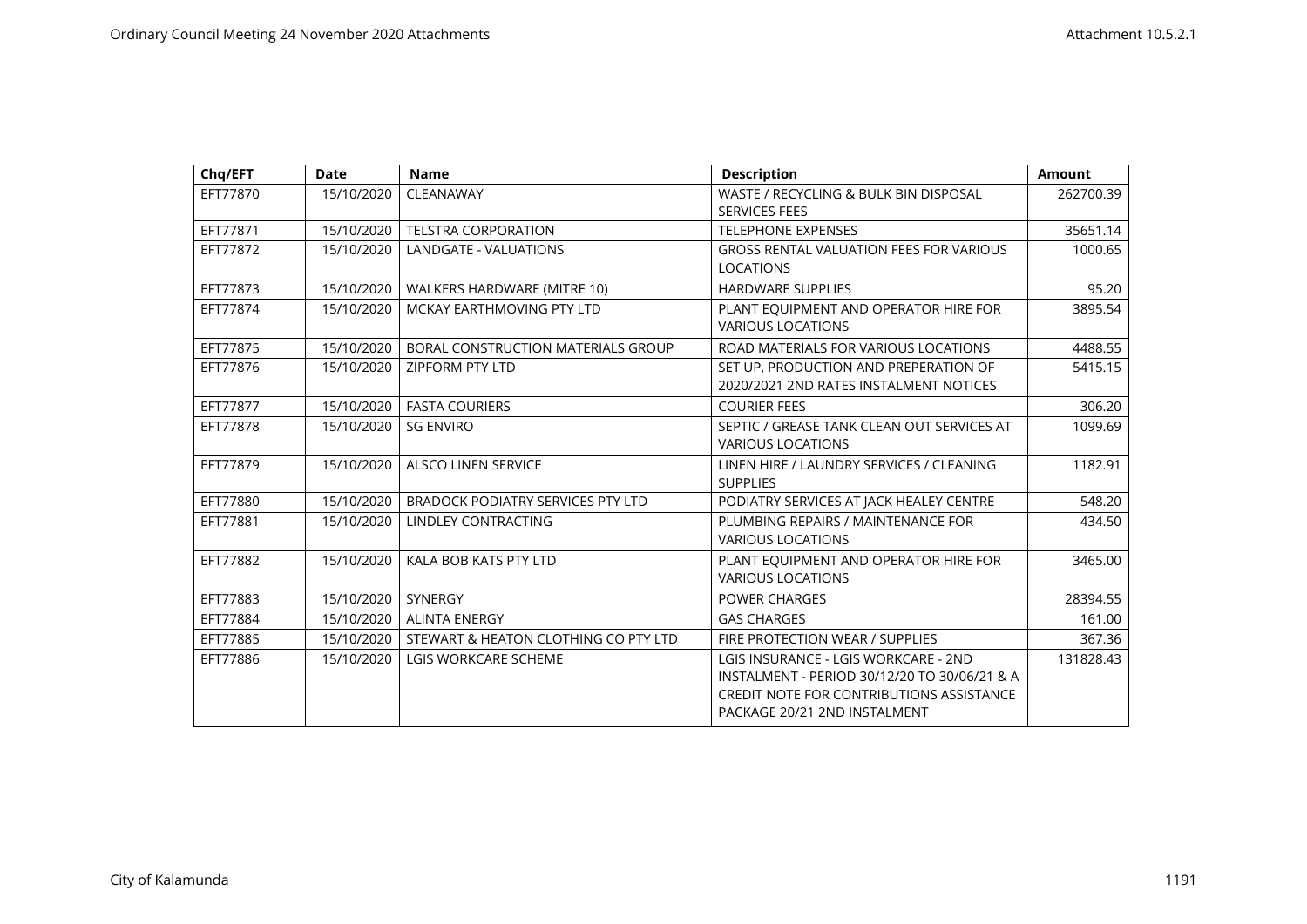| Chq/EFT  | <b>Date</b> | <b>Name</b>                                                 | <b>Description</b>                                                                                                                                                                      | <b>Amount</b> |
|----------|-------------|-------------------------------------------------------------|-----------------------------------------------------------------------------------------------------------------------------------------------------------------------------------------|---------------|
| EFT77887 | 15/10/2020  | LGIS LIABILITY SCHEME                                       | LGIS INSURANCE - LGIS LIABILITY - 2ND<br>INSTALMENT - PERIOD 30/12/20 TO 30/06/21                                                                                                       | 147551.80     |
| EFT77888 | 15/10/2020  | <b>GRONBEK SECURITY</b>                                     | SECURITY KEY SERVICES TO VARIOUS LOCATIONS                                                                                                                                              | 1992.72       |
| EFT77889 | 15/10/2020  | <b>WESTSIDE FIRE SERVICES</b>                               | TESTING AND INSPECTION OF FIRE EQUIPMENT /<br><b>SUPPLIES</b>                                                                                                                           | 2618.17       |
| EFT77890 | 15/10/2020  | MILPRO WA (INCORPORATING HILL TOP<br>TROPHIES)              | SUPPLY OF NAME BADGES FOR VARIOUS STAFF                                                                                                                                                 | 242.00        |
| EFT77891 | 15/10/2020  | MARKETFORCE PTY LTD                                         | ADVERTISING FOR VARIOUS JOBS / EVENTS                                                                                                                                                   | 954.42        |
| EFT77892 | 15/10/2020  | KALAMUNDA TENNIS CLUB                                       | FINANCIAL ASSISTANCE - COVID-19 CRISIS RELIEF<br>FUND COMMUNITY INNOVATION GRANTS -<br><b>TABLE TENNIS PROJECT</b>                                                                      | 4200.00       |
| EFT77893 | 15/10/2020  | <b>ZURICH INSURANCE</b>                                     | EXCESS PAYMENT FOR CLAIM NO. 6051418 -<br><b>REG. NO KM50186</b>                                                                                                                        | 500.00        |
| EFT77894 | 15/10/2020  | <b>ONESTEEL DISTRIBUTION (MIDALIA STEEL)</b>                | PLANT / VEHICLE PARTS                                                                                                                                                                   | 669.75        |
| EFT77895 | 15/10/2020  | EASTERN HILLS SAWS AND MOWERS                               | <b>PLANT / VEHICLE PARTS</b>                                                                                                                                                            | 220.50        |
| EFT77896 | 15/10/2020  | AIR LIQUIDE WA PTY LTD                                      | SUPPLY OF GAS CYLINDER REFILLS AND RENTAL<br><b>FEES</b>                                                                                                                                | 160.39        |
| EFT77897 | 15/10/2020  | <b>LOVEGROVE TURF SERVICES</b>                              | TURF MAINTENANCE / SERVICES AT VARIOUS<br><b>LOCATIONS</b>                                                                                                                              | 12870.00      |
| EFT77898 | 15/10/2020  | KALAMUNDA & DISTRICTS HISTORICAL SOCIETY                    | CONSIGNMENT SUPPLIER - ZIG ZAG CULTURAL<br>CENTRE - 01/09/20 - 30/09/20                                                                                                                 | 54.60         |
| EFT77899 | 15/10/2020  | <b>GUILDFORD KALAMUNDA DISTRICTS</b><br>SWIMMING CLUB (INC) | FINANCIAL ASSISTANCE - COVID-19 CRISIS RELIEF<br>FUND COMMUNITY INNOVATION GRANTS -<br>RESUSCITATION COURSE, NUTRITION COURSE,<br><b>MARKETING &amp; COMMUNITY DIVERSITY</b><br>PROGRAM | 2290.00       |
| EFT77900 | 15/10/2020  | FORRESTFIELD FOOTBALL CLUB                                  | FINANCIAL ASSISTANCE - COVID-19 CRISIS RELIEF<br>FUND COMMUNITY INNOVATION GRANTS - FFC<br>& DARLING RANGE SPORTS COLLEGE<br>PARTNERSHIP                                                | 4800.00       |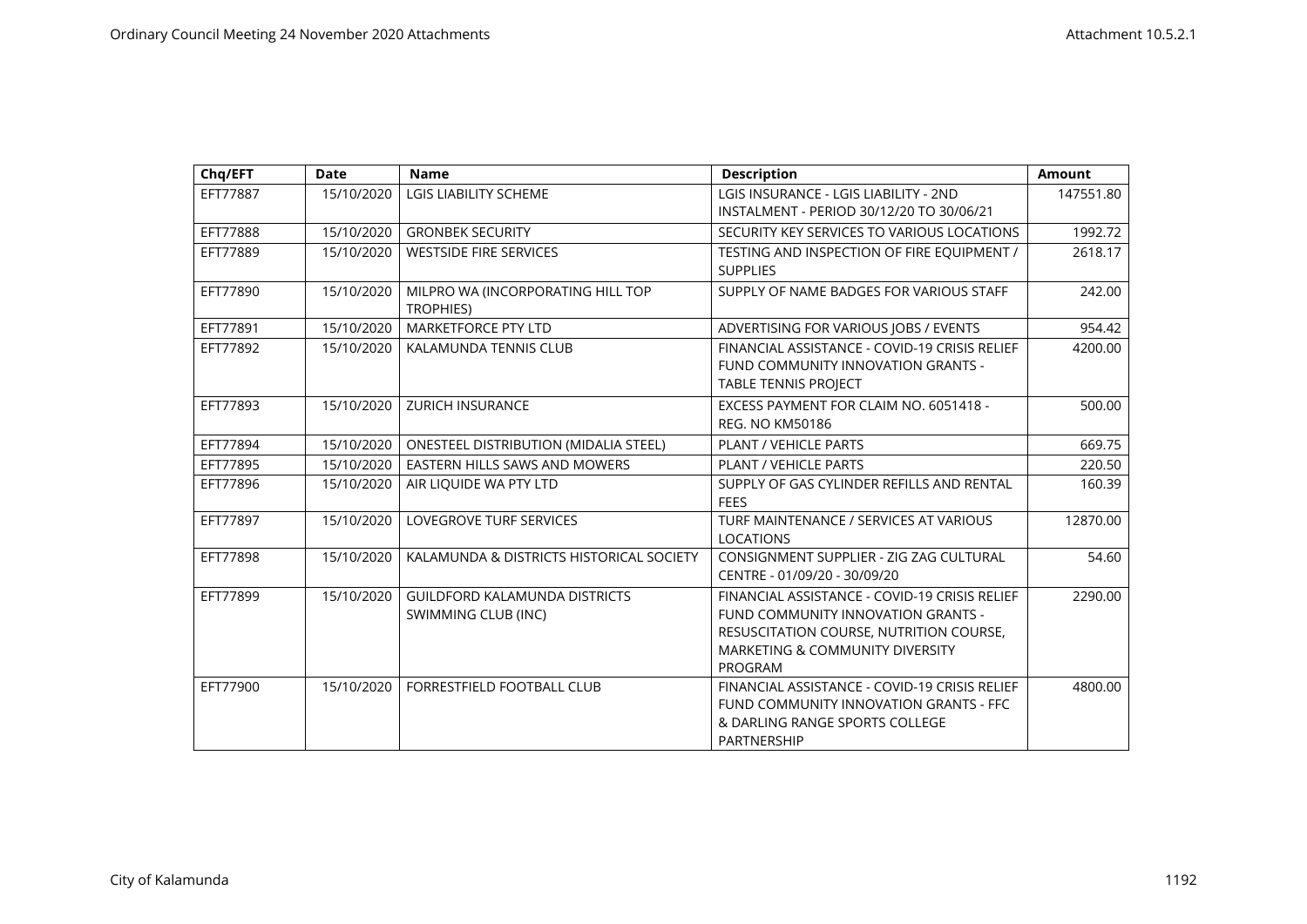| Chq/EFT  | <b>Date</b> | <b>Name</b>                                                          | <b>Description</b>                                                                                                           | <b>Amount</b> |
|----------|-------------|----------------------------------------------------------------------|------------------------------------------------------------------------------------------------------------------------------|---------------|
| EFT77901 | 15/10/2020  | DALE ALCOCK HOMES PTY LTD                                            | FOOTPATH DEPOSIT REFUND                                                                                                      | 700.00        |
| EFT77902 | 15/10/2020  | OCE CORPORATE PTY LTD - OFFICE CLEANING<br><b>EXPERTS</b>            | <b>CLEANING SERVICES / CONSUMABLES FOR</b><br><b>VARIOUS LOCATIONS</b>                                                       | 32113.59      |
| EFT77903 | 15/10/2020  | HIGH WYCOMBE CRICKET CLUB                                            | SCOTT RESERVE - HIGH WYCOMBE CRICKET<br><b>CLUB CRICKET WICKET MAINTENANCE</b><br>AGREEMENT JULY - SEPT 2020                 | 8914.74       |
| EFT77904 | 15/10/2020  | ST JOHN AMBULANCE AUSTRALIA (WA) INC                                 | FIRST AID WORKSHOP AT ZIG ZAG GALLERY                                                                                        | 130.00        |
| EFT77905 | 15/10/2020  | KALAMUNDA CRICKET CLUB                                               | FINANCIAL ASSISTANCE - COVID-19 CRISIS RELIEF<br>FUND COMMUNITY INNOVATION GRANTS -<br>MENTAL HEALTH AWARENESS SESSIONS      | 4600.00       |
| EFT77906 | 15/10/2020  | HELEN ARMSTRONG & ASSOCIATES (T/AS<br><b>WAXING LYRICAL CANDLES)</b> | CONSIGNMENT SUPPLIER - ZIG ZAG CULTURAL<br>CENTRE - 01/09/20 - 30/09/20                                                      | 11.90         |
| EFT77907 | 15/10/2020  | <b>TOTAL EDEN PTY LTD</b>                                            | <b>DESIGN COSTS FOR FLEMING RESERVE</b><br>RETICULATION RENEWAL AS PER QUOTE DATED<br>8 IULY 2020                            | 11564.83      |
| EFT77908 | 15/10/2020  | <b>HAWLEY'S BOBCAT SERVICE</b>                                       | PLANT EQUIPMENT AND OPERATOR HIRE FOR<br><b>VARIOUS LOCATIONS</b>                                                            | 5622.09       |
| EFT77909 | 15/10/2020  | HIGH WYCOMBE JUNIOR FOOTBALL CLUB                                    | FINANCIAL ASSISTANCE - COVID-19 CRISIS RELIEF<br>FUND COMMUNITY INNOVATION GRANTS -<br>HWIFC 50TH YEAR CELEBRATIONS          | 3117.00       |
| EFT77910 | 15/10/2020  | KALAMUNDA & DISTRICTS BASKETBALL<br><b>ASSOCIATION INC</b>           | FINANCIAL ASSISTANCE - COVID-19 CRISIS RELIEF<br>FUND COMMUNITY INNOVATION GRANTS -<br>PURCHASE OF A MOBILE BASKETBALL COURT | 5000.00       |
| EFT77911 | 15/10/2020  | <b>JOANNE LEITH</b>                                                  | CONSIGNMENT SUPPLIER - ZIG ZAG CULTURAL<br>CENTRE - 01/09/20 - 30/09/20                                                      | 60.06         |
| EFT77912 | 15/10/2020  | AMEREX FIRE (WA) (E FIRE AND SAFETY)                                 | FIRE EQUIPMENT MAINTENANCE FOR VARIOUS<br><b>LOCATIONS</b>                                                                   | 331.10        |
| EFT77913 | 15/10/2020  | HILL TOP GROUP PTY                                                   | CONTRACTOR BUILDING MAINTENANCE AT<br><b>SCOTT RESERVE</b>                                                                   | 8873.79       |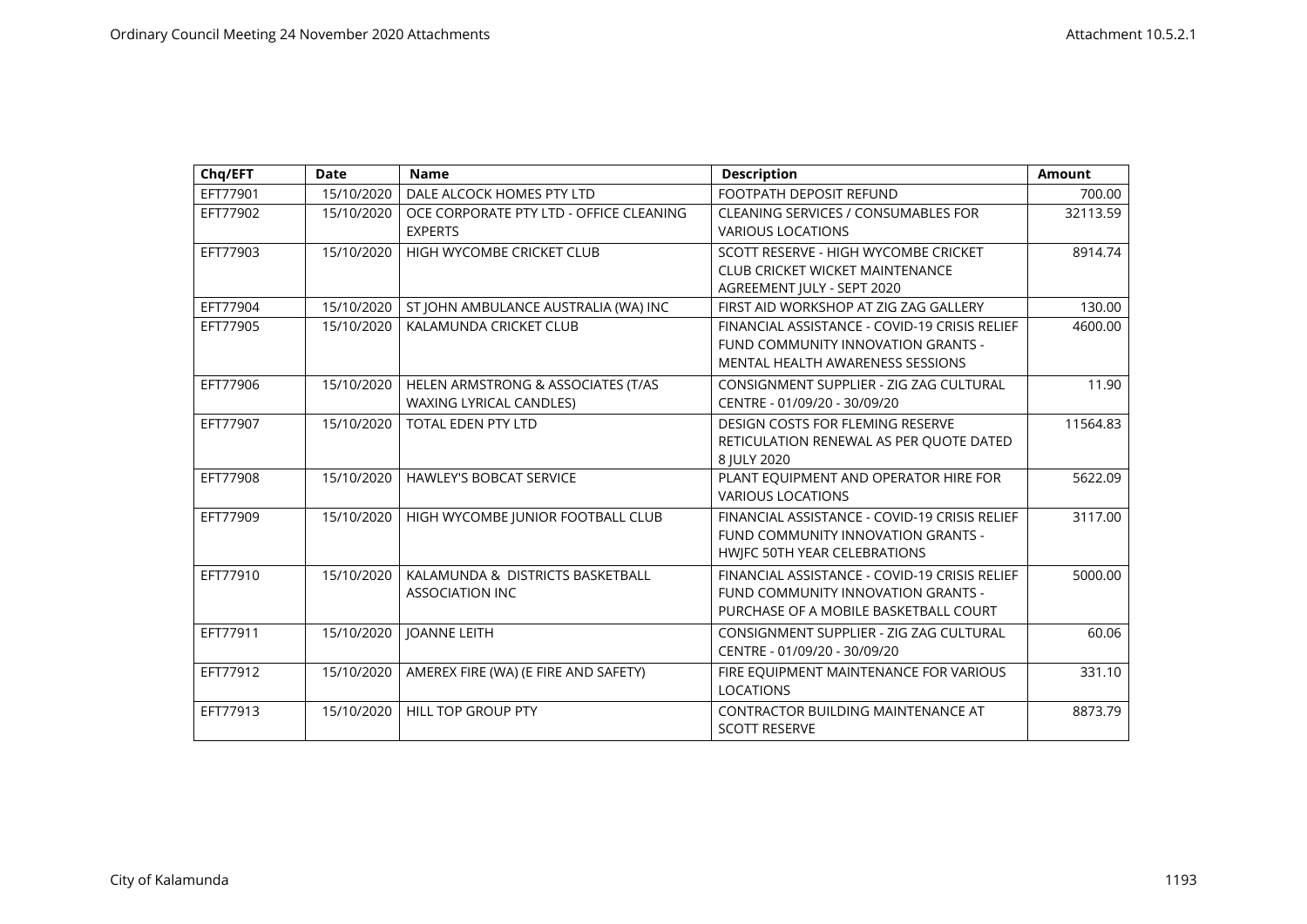| Chq/EFT  | <b>Date</b> | <b>Name</b>                                                                | <b>Description</b>                                                                                                                                       | <b>Amount</b> |
|----------|-------------|----------------------------------------------------------------------------|----------------------------------------------------------------------------------------------------------------------------------------------------------|---------------|
| EFT77914 | 15/10/2020  | BUILDING COMMISSION - DEPARTMENT OF<br>MINES, INDUSTRY REGULATION & SAFETY | BUILDING LEVY - SEPT 2020                                                                                                                                | 20703.67      |
| EFT77915 | 15/10/2020  | <b>MOIRA A COURT</b>                                                       | CONSIGNMENT SUPPLIER - ZIG ZAG CULTURAL<br>CENTRE - 01/09/20 - 30/09/20                                                                                  | 11.90         |
| EFT77916 | 15/10/2020  | HAYS SPECIALIST RECRUITMENT (AUSTRALIA)<br>PTY LTD                         | HIRE OF TEMPORARY STAFF FOR ADMIN / DEPOT                                                                                                                | 10910.15      |
| EFT77917 | 15/10/2020  | <b>LGIS PROPERTY</b>                                                       | LGIS INSURANCE - LGIS PROPERTY - INSTALMENT<br>2 - PERIOD 30/12/20 TO 30/06/21                                                                           | 112981.78     |
| EFT77918 | 15/10/2020  | AUTO ONE KALAMUNDA                                                         | PLANT / VEHICLE PARTS                                                                                                                                    | 15.30         |
| EFT77919 | 15/10/2020  | WEST AUSTRALIAN NEWSPAPERS HOLDINGS<br><b>LTD</b>                          | ZIG ZAG GALLERY EXHIBITION PROMOTION<br><b>ADVERTISING</b>                                                                                               | 292.60        |
| EFT77920 | 15/10/2020  | KANYANA WILDLIFE REHABILITION CENTRE INC                                   | CONSIGNMENT SUPPLIER - ZIG ZAG CULTURAL<br>CENTRE - 01/09/20 - 30/09/20                                                                                  | 276.80        |
| EFT77921 | 15/10/2020  | MIZEYAN CANDEMIR                                                           | <b>KEY &amp; HALL BOND REFUND</b>                                                                                                                        | 455.00        |
| EFT77922 | 15/10/2020  | DEPARTMENT OF TRANSPORT                                                    | DISCLOSURE OF INFORMATION FEES FOR SEPT<br>2020                                                                                                          | 112.90        |
| EFT77923 | 15/10/2020  | PICKERING BROOK HERITAGE GROUP                                             | CONSIGNMENT SUPPLIER - ZIG ZAG CULTURAL<br>CENTRE - 01/09/20 - 30/09/20                                                                                  | 24.50         |
| EFT77924 | 15/10/2020  | MIRACLE RECREATION EQUIPMENT                                               | PLAYGROUND REPAIRS & MAINTENANCE AT<br>FLEMING RESERVE                                                                                                   | 170.50        |
| EFT77925 | 15/10/2020  | STRATAGREEN                                                                | <b>GARDEN / RESERVE SUPPLIES</b>                                                                                                                         | 3283.72       |
| EFT77926 | 15/10/2020  | OFFICEWORKS SUPERSTORES PTY LTD                                            | OFFICE SUPPLIES / STATIONERY FOR VARIOUS<br><b>LOCATIONS</b>                                                                                             | 421.00        |
| EFT77927 | 15/10/2020  | RANGE VIEW PARK TENNIS CLUB INC                                            | FINANCIAL ASSISTANCE - COVID-19 CRISIS RELIEF<br>FUND COMMUNITY INNOVATION GRANTS -<br>RECRUITMENT DRIVE - MODIFIED TENNIS FOR<br><b>SCHOOL STUDENTS</b> | 2500.00       |
| EFT77928 | 15/10/2020  | ELECTRICITY NETWORKS CORP T/A WESTERN<br><b>POWER</b>                      | STREET LIGHTING AT HALE ROAD WATTLE GROFE<br>- STAGE 2 ROAD WIDENING                                                                                     | 241735.00     |
| EFT77929 | 15/10/2020  | <b>WOOLWORTHS GROUP LIMITED</b>                                            | <b>GROCERY SUPPLIES</b>                                                                                                                                  | 1098.39       |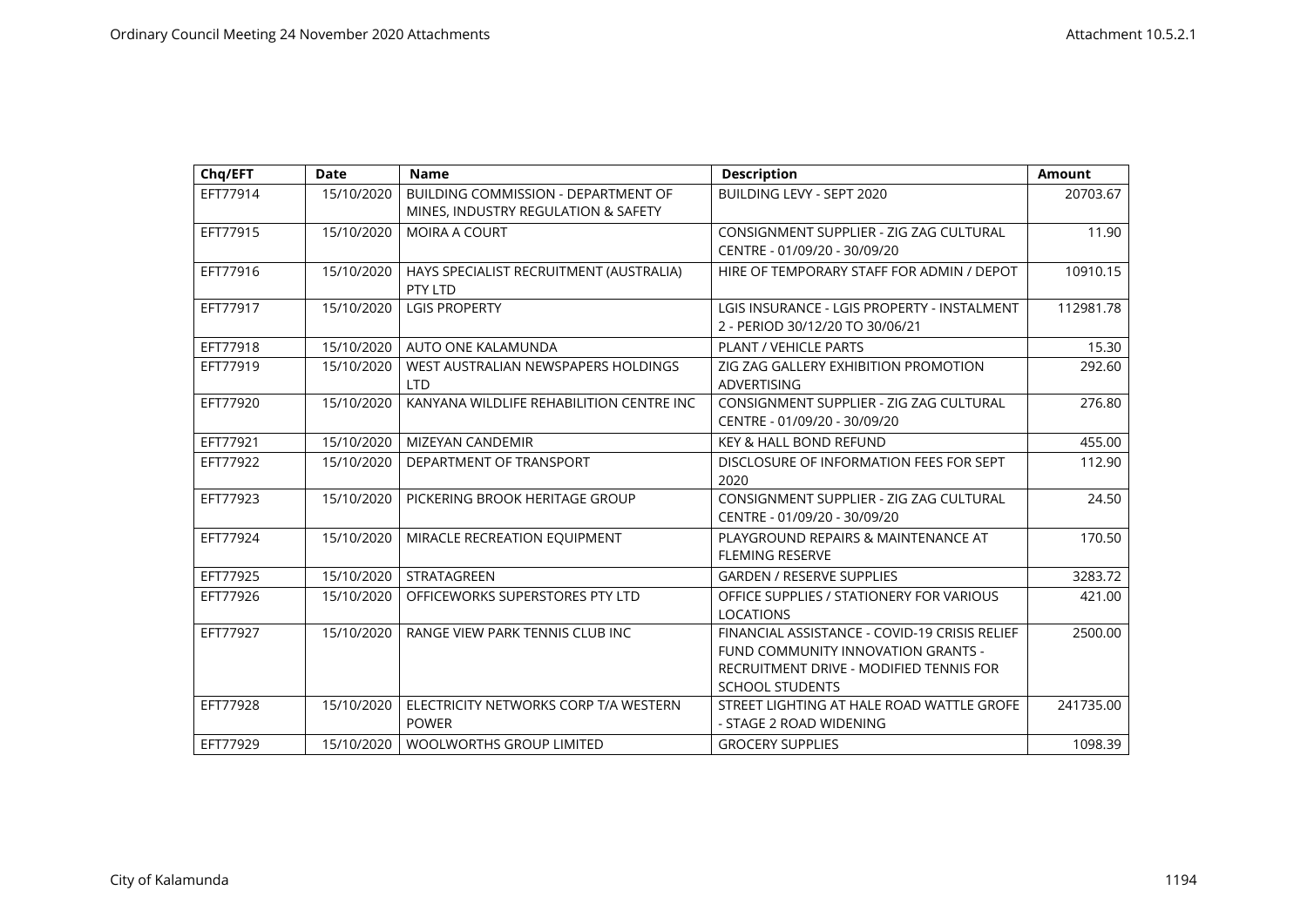| Chq/EFT  | <b>Date</b> | <b>Name</b>                            | <b>Description</b>                                          | <b>Amount</b> |
|----------|-------------|----------------------------------------|-------------------------------------------------------------|---------------|
| EFT77930 | 15/10/2020  | FORRESTFIELD TENNIS CLUB (INC)         | FORRESTFIELD TENNIS CLUB HIRE FEES FROM                     | 34.00         |
|          |             |                                        | <b>HARTFIELD PARK RECREATION CENTRE -</b>                   |               |
|          |             |                                        | 01/09/20 - 30/09/20                                         |               |
| EFT77931 | 15/10/2020  | <b>EASTERN REGION SECURITY</b>         | SECURITY SERVICES TO VARIOUS LOCATIONS                      | 6408.59       |
| EFT77932 | 15/10/2020  | <b>GLENDA DAWN CHARLTON (PODIATRY)</b> | PODIATRY SERVICES AT JACK HEALEY CENTRE                     | 364.65        |
| EFT77933 | 15/10/2020  | <b>JACKSON MCDONALD LAWYERS</b>        | <b>LEGAL EXPENSES</b>                                       | 4671.47       |
| EFT77934 |             | EFT CANCELLED                          |                                                             |               |
| EFT77935 | 15/10/2020  | <b>EASIFLEET MANAGEMENT</b>            | STAFF CONTRIBUTIONS TO NOVATED /<br><b>OPERATING LEASES</b> | 3406.12       |
| EFT77936 | 15/10/2020  | <b>TESS BLOW</b>                       | <b>KEY &amp; HALL BOND</b>                                  | 450.00        |
| EFT77937 | 15/10/2020  | <b>HW &amp; ASSOCIATES</b>             | COST MANAGEMENT SERVICES FOR THE DESIGN,                    | 1980.00       |
|          |             |                                        | DOCUMENTATION AND CONTRACT                                  |               |
|          |             |                                        | ADMINISTRATION FOR THE KALAMUNDA                            |               |
|          |             |                                        | <b>COMMUNITY CENTRE</b>                                     |               |
| EFT77938 | 15/10/2020  | <b>MARY &amp; NOEL HOFFMAN</b>         | CONSIGNMENT SUPPLIER - ZIG ZAG CULTURAL                     | 126.00        |
|          |             |                                        | CENTRE - 01/09/20 - 30/09/20                                |               |
| EFT77939 | 15/10/2020  | <b>TOM CAIRNS</b>                      | CONSIGNMENT SUPPLIER - ZIG ZAG CULTURAL                     | 14.00         |
|          |             |                                        | CENTRE - 01/09/20 - 30/09/20                                |               |
| EFT77940 | 15/10/2020  | <b>SHIRLEY SPENCER</b>                 | CONSIGNMENT SUPPLIER - ZIG ZAG CULTURAL                     | 47.60         |
|          |             |                                        | CENTRE - 01/09/20 - 30/09/20                                |               |
| EFT77941 | 15/10/2020  | <b>ROSE SMART</b>                      | MAINTAIN ROSE BEDS AT VARIOUS LOCATIONS                     | 1456.00       |
| EFT77942 | 15/10/2020  | YOGA CENTRED - DEBRA WINNING           | <b>KEY &amp; HALL BOND REFUND</b>                           | 455.00        |
| EFT77943 | 15/10/2020  | DRAINFLOW SERVICES PTY LTD             | <b>CLEANING / MAINTAINING STORM WATER</b>                   | 5441.15       |
|          |             |                                        | <b>DRAINS</b>                                               |               |
| EFT77944 | 15/10/2020  | <b>ANNE O'LEARY</b>                    | CONSIGNMENT SUPPLIER - ZIG ZAG CULTURAL                     | 15.40         |
|          |             |                                        | CENTRE - 01/09/20 - 30/09/20                                |               |
| EFT77945 | 15/10/2020  | POSITION PARTNERS PTY LTD              | MAGNET SITE SERVICE PLAN 12 MONTH                           | 1925.00       |
|          |             |                                        | <b>RENEWAL</b>                                              |               |
| EFT77946 | 15/10/2020  | <b>JOHANNA LARKIN ART</b>              | CONSIGNMENT SUPPLIER - ZIG ZAG CULTURAL                     | 126.00        |
|          |             |                                        | CENTRE - 01/09/20 - 30/09/20                                |               |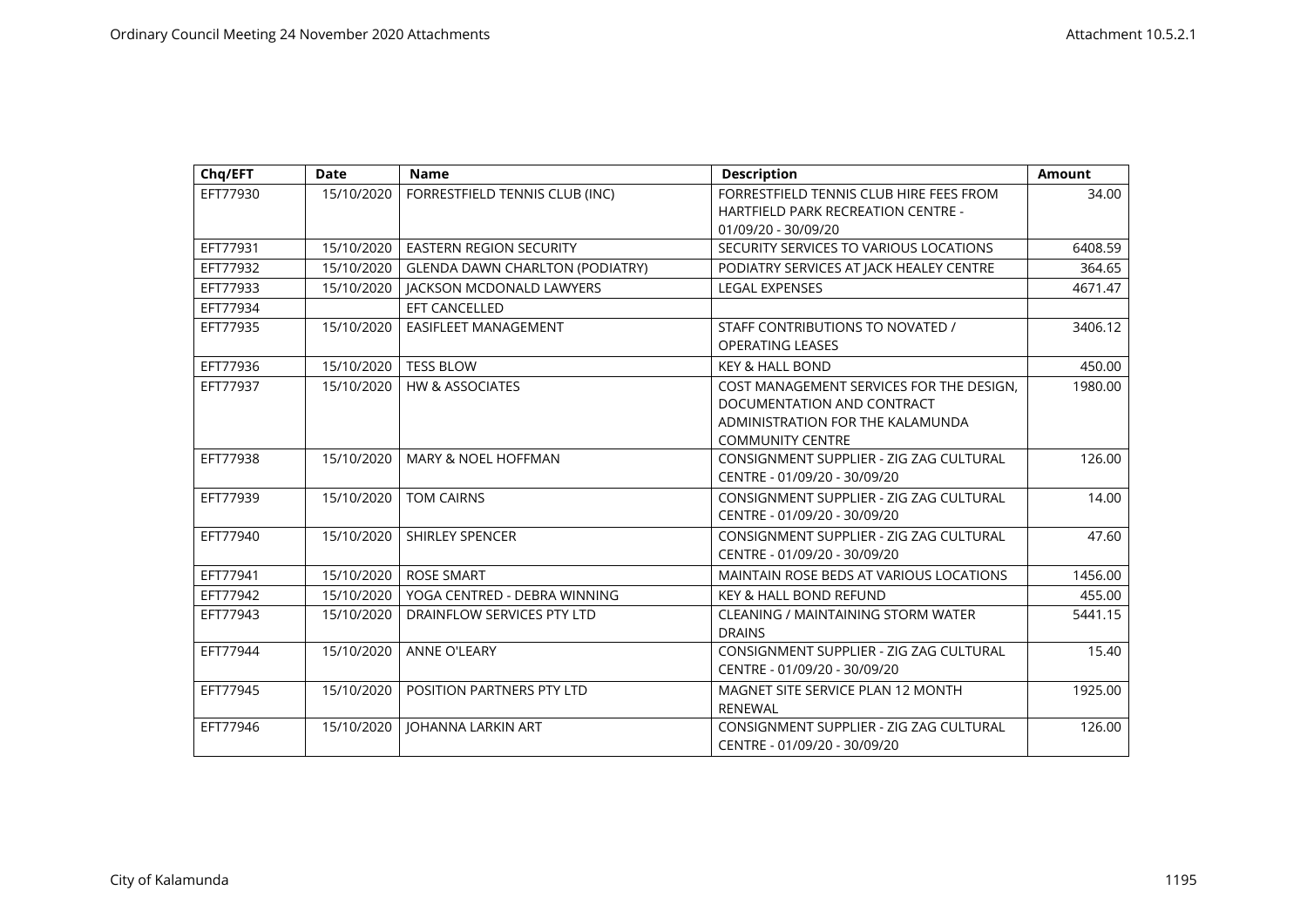| Chq/EFT  | <b>Date</b> | <b>Name</b>                                            | <b>Description</b>                                                                                                                                      | <b>Amount</b> |
|----------|-------------|--------------------------------------------------------|---------------------------------------------------------------------------------------------------------------------------------------------------------|---------------|
| EFT77947 | 15/10/2020  | <b>GUMNUTS &amp; LAVENDER</b>                          | CONSIGNMENT SUPPLIER - ZIG ZAG CULTURAL<br>CENTRE - 01/09/20 - 30/09/20                                                                                 | 8.40          |
| EFT77948 | 15/10/2020  | STATE WIDE TURF SERVICES                               | TURF RENOVATIONS AT SCOTT RESERVE                                                                                                                       | 18484.40      |
| EFT77949 | 15/10/2020  | KALAMUNDA UNITED FOOTBALL CLUB                         | FINANCIAL ASSISTANCE - COVID-19 CRISIS RELIEF<br>FUND COMMUNITY INNOVATION GRANTS -<br>KUFC GIRLS SOCCER TRY OUY & 8 WEEK<br>COMMUNITY COACHING PROGRAM | 5000.00       |
| EFT77950 | 15/10/2020  | KOTT GUNNING LAWYERS                                   | <b>LEGAL EXPENSES</b>                                                                                                                                   | 1003.20       |
| EFT77951 | 15/10/2020  | <b>CHRISTINE VITLER</b>                                | CONSIGNMENT SUPPLIER - ZIG ZAG CULTURAL<br>CENTRE - 01/09/20 - 30/09/20                                                                                 | 10.50         |
| EFT77952 | 15/10/2020  | <b>NANCY GILLESPIE</b>                                 | CONSIGNMENT SUPPLIER - ZIG ZAG CULTURAL<br>CENTRE - 01/09/20 - 30/09/20                                                                                 | 7.00          |
| EFT77953 | 15/10/2020  | <b>BEAVER TREE SERVICES</b>                            | <b>GENERAL TREE SERVICES / UNDER POWERLINES</b><br>PRUNING FOR VARIOUS LOCATIONS                                                                        | 52353.55      |
| EFT77954 | 15/10/2020  | WEST-SURE GROUP PTY LTD                                | CASH IN TRANSIT - SEPTEMBER 2020                                                                                                                        | 1590.88       |
| EFT77955 | 15/10/2020  | <b>KARIN HOTCHKIN</b>                                  | CONSIGNMENT SUPPLIER - ZIG ZAG CULTURAL<br>CENTRE - 01/09/20 - 30/09/20                                                                                 | 28.35         |
| EFT77956 | 15/10/2020  | <b>ALISON MULCAHY</b>                                  | CONSIGNMENT SUPPLIER - ZIG ZAG CULTURAL<br>CENTRE - 01/09/20 - 30/09/20                                                                                 | 39.20         |
| EFT77957 | 15/10/2020  | ROHINI CHIDAMBARAM                                     | <b>KEY &amp; HALL BOND REFUND</b>                                                                                                                       | 450.00        |
| EFT77958 | 15/10/2020  | THE PETAL PRESS                                        | CONSIGNMENT SUPPLIER - ZIG ZAG CULTURAL<br>CENTRE - 01/09/20 - 30/09/20                                                                                 | 20.58         |
| EFT77959 | 15/10/2020  | KALAMUNDA CANNING RUGBY LEAGUE<br><b>FOOTBALL CLUB</b> | FINANCIAL ASSISTANCE - COVID-19 CRISIS RELIEF<br>FUND COMMUNITY INNOVATION GRANTS -<br>REPAINTING OF OUTSIDE WALL - DAVE SCANLON<br><b>PAVILION</b>     | 4000.00       |
| EFT77960 | 15/10/2020  | <b>BOONADOO</b>                                        | CONSIGNMENT SUPPLIER - ZIG ZAG CULTURAL<br>CENTRE - 01/09/20 - 30/09/20                                                                                 | 14.00         |
| EFT77961 | 15/10/2020  | <b>SARAH KEIRLE</b>                                    | CONSIGNMENT SUPPLIER - ZIG ZAG CULTURAL<br>CENTRE - 01/09/20 - 30/09/20                                                                                 | 77.00         |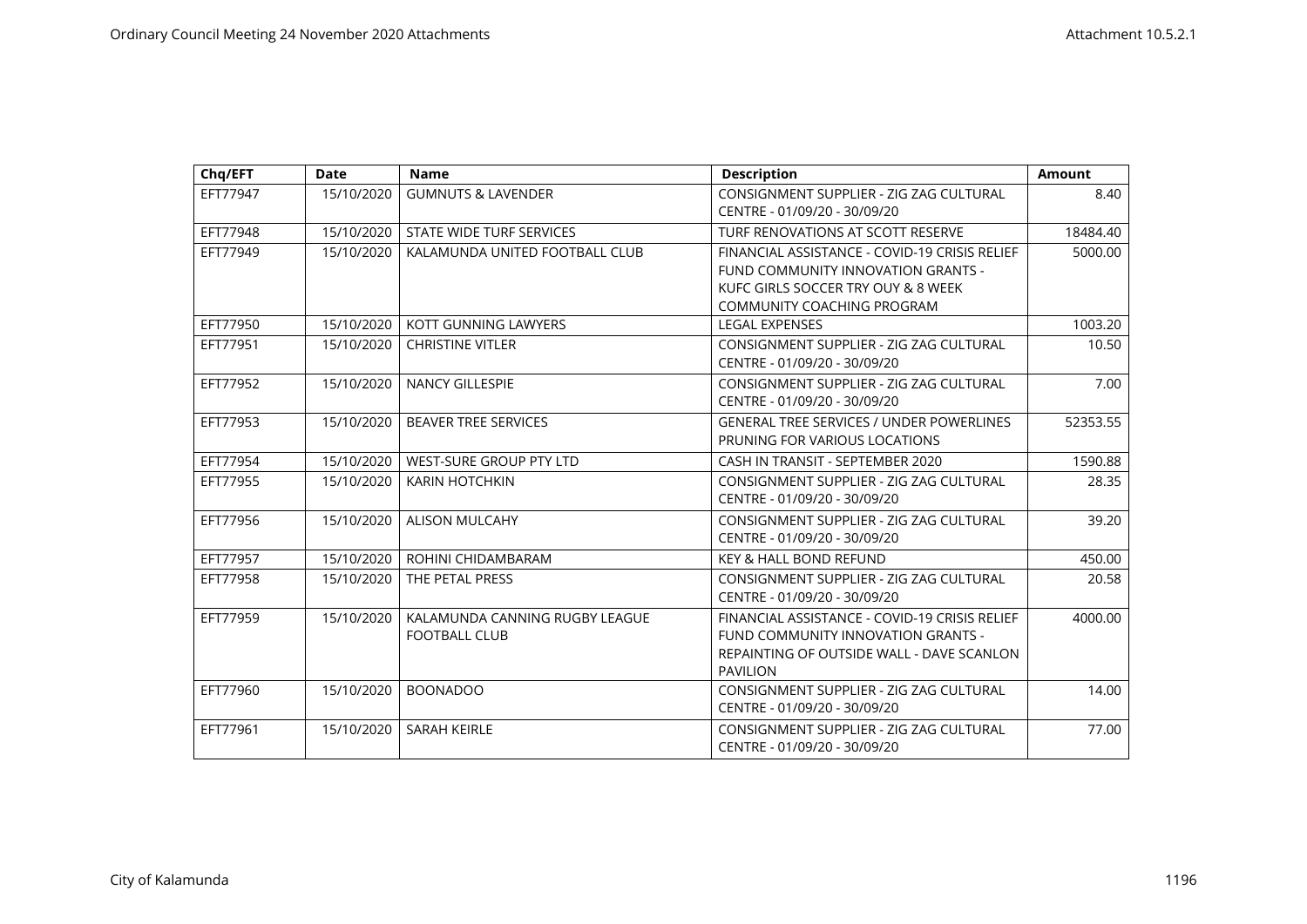| Chq/EFT  | <b>Date</b> | <b>Name</b>                                 | <b>Description</b>                                                                                                        | <b>Amount</b> |
|----------|-------------|---------------------------------------------|---------------------------------------------------------------------------------------------------------------------------|---------------|
| EFT77962 | 15/10/2020  | <b>CLAIRE O'NEILL - CLAIRE'S EMBROIDERY</b> | CONSIGNMENT SUPPLIER - ZIG ZAG CULTURAL<br>CENTRE - 01/09/20 - 30/09/20                                                   | 29.40         |
| EFT77963 | 15/10/2020  | <b>LINDA STONES</b>                         | CONSIGNMENT SUPPLIER - ZIG ZAG CULTURAL<br>CENTRE - 01/09/20 - 30/09/20                                                   | 117.25        |
| EFT77964 | 15/10/2020  | PETER FALCONER                              | CONSIGNMENT SUPPLIER - ZIG ZAG CULTURAL<br>CENTRE - 01/09/20 - 30/09/20                                                   | 2.10          |
| EFT77965 | 15/10/2020  | SAFE T CARD AUSTRALIA PTY LTD               | MONTHLY MONITORING CHARGES FOR VARIOUS<br><b>LOCATIONS</b>                                                                | 231.00        |
| EFT77966 | 15/10/2020  | <b>MARY FORWARD</b>                         | CONSIGNMENT SUPPLIER - ZIG ZAG CULTURAL<br>CENTRE - 01/09/20 - 30/09/20                                                   | 71.40         |
| EFT77967 | 15/10/2020  | KALAMUNDA ELECTRICS                         | ELECTRICAL REPAIRS / MAINTENANCE FOR<br><b>VARIOUS LOCATIONS</b>                                                          | 9630.60       |
| EFT77968 | 15/10/2020  | THE ARTFUL FLOWE - FELICIA LOWE             | CONSIGNMENT SUPPLIER - ZIG ZAG CULTURAL<br>CENTRE - 01/09/20 - 30/09/20                                                   | 33.60         |
| EFT77969 | 15/10/2020  | <b>DAVID GREEN</b>                          | CONSIGNMENT SUPPLIER - ZIG ZAG CULTURAL<br>CENTRE - 01/09/20 - 30/09/20                                                   | 13.93         |
| EFT77970 | 15/10/2020  | <b>JB HI-FI COMMERCIAL</b>                  | VARIOUS ELECTRICAL / COMPUTER / ACCESSORY<br><b>SUPPLIES</b>                                                              | 1414.56       |
| EFT77971 | 15/10/2020  | ST BRIGID'S NETBALL CLUB (SBNC)             | FINANCIAL ASSISTANCE - COVID-19 CRISIS RELIEF<br>FUND COMMUNITY INNOVATION GRANTS -<br>MENTAL WELLBEING, NUTRITION COURSE | 820.00        |
| EFT77972 | 15/10/2020  | <b>DMC CLEANING</b>                         | CLEANING SERVICES / CONSUMABLES FOR<br><b>VARIOUS LOCATIONS</b>                                                           | 290.40        |
| EFT77973 | 15/10/2020  | CLEANAWAY DANIELS SERVICES PTY LTD          | DELIVERY AND COLLECTION OF CLINICAL WASTE<br><b>BIN</b>                                                                   | 97.58         |
| EFT77974 | 15/10/2020  | <b>SANDRA A HALL</b>                        | CONSIGNMENT SUPPLIER - ZIG ZAG CULTURAL<br>CENTRE - 01/09/20 - 30/09/20                                                   | 15.05         |
| EFT77975 | 15/10/2020  | ASHJAD PTY LTD T/A CUROST MILK SUPPLY       | MILK SUPPLY FOR ADMINISTRATION CENTRE<br>AND OPERATIONS CENTRE                                                            | 571.87        |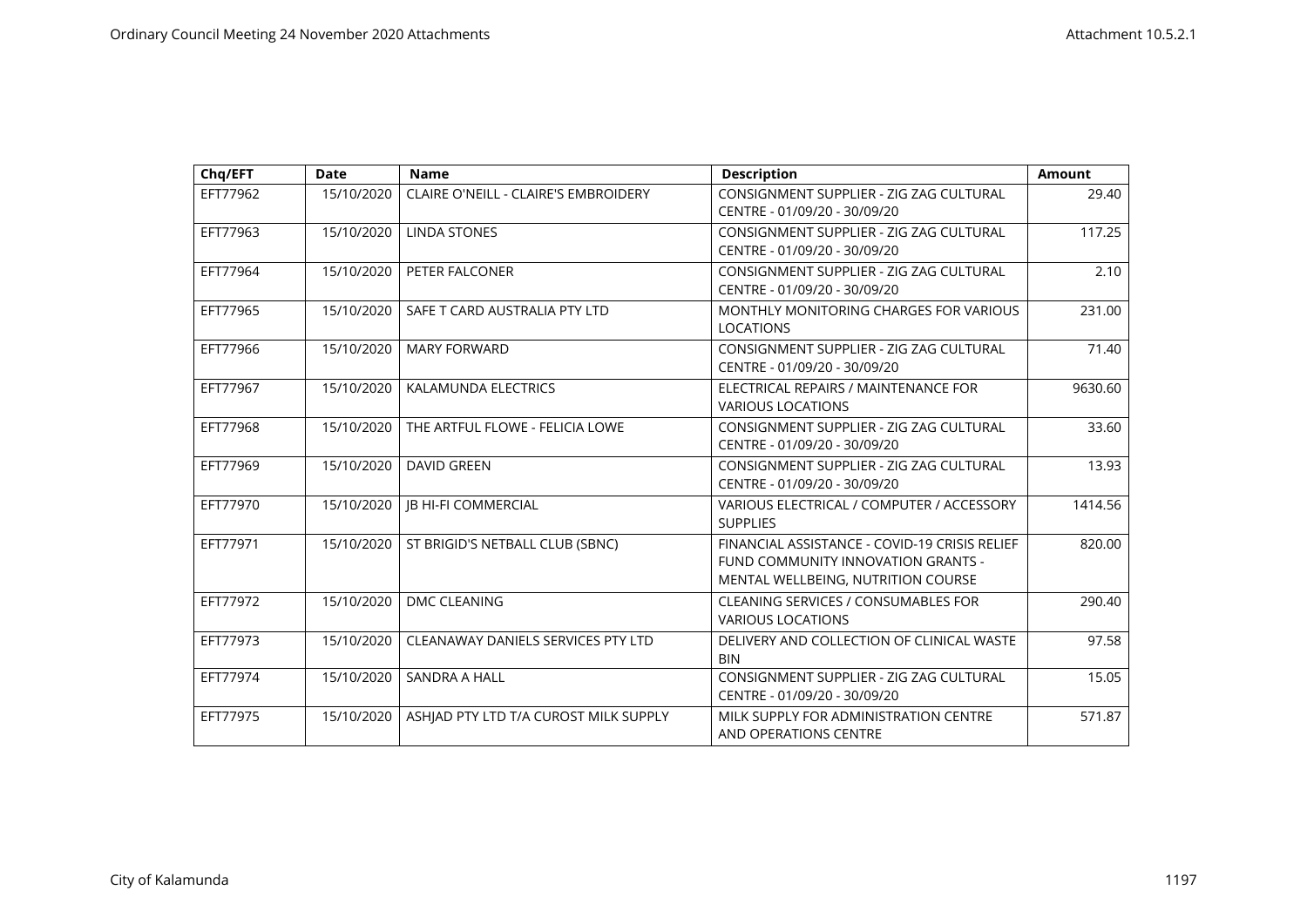| Chq/EFT  | <b>Date</b> | <b>Name</b>                                | <b>Description</b>                                                                                                                                    | <b>Amount</b> |
|----------|-------------|--------------------------------------------|-------------------------------------------------------------------------------------------------------------------------------------------------------|---------------|
| EFT77976 | 15/10/2020  | <b>MAVIS PASKULICH</b>                     | CONSIGNMENT SUPPLIER - ZIG ZAG CULTURAL<br>CENTRE - 01/09/20 - 30/09/20                                                                               | 85.40         |
| EFT77977 | 15/10/2020  | <b>NICHOLAS ROUND</b>                      | REIMBURSEMENT OF COSTS RELATING TO<br>SHANDY - GRAFFITI WORKING DOG                                                                                   | 566.50        |
| EFT77978 | 15/10/2020  | A1 TROJAN PEST CONTROL                     | PEST CONTROL SERVICES FOR VARIOUS<br><b>LOCATIONS</b>                                                                                                 | 549.00        |
| EFT77979 | 15/10/2020  | OFF PEN PUBLISHING - BETH BAKER            | CONSIGNMENT SUPPLIER - ZIG ZAG CULTURAL<br>CENTRE - 01/09/20 - 30/09/20                                                                               | 135.38        |
| EFT77980 | 15/10/2020  | STAN THE TYRE MAN ( STAN'S TYRE SERVICE WA | PLANT / VEHICLE PARTS                                                                                                                                 | 1375.00       |
| EFT77981 | 15/10/2020  | <b>MULDOON TILES</b>                       | SUPPLY AND DELIVERY OF SELECTED<br>WINCKLEMANS EMERAUDE MOSAIC TILES (TO<br>MATCH) INCLUDING GROUT AND DELIVERY<br><b>CHARGES TO RAY OWEN STADIUM</b> | 3026.10       |
| EFT77982 | 15/10/2020  | ANNA POPLAWSKA                             | SALE OF ARTWORK - PAT & ANNA EXLPORE<br><b>COLOUR EXHIBITION</b>                                                                                      | 1554.00       |
| EFT77983 | 15/10/2020  | <b>BALLIGART - HELEN LOCK</b>              | CONSIGNMENT SUPPLIER - ZIG ZAG CULTURAL<br>CENTRE - 01/09/20 - 30/09/20                                                                               | 1.40          |
| EFT77984 | 15/10/2020  | <b>FLEETCARE PTY LTD</b>                   | STAFF CONTRIBUTIONS TO NOVATED LEASING                                                                                                                | 7128.65       |
| EFT77985 | 15/10/2020  | <b>READSPEAKER PTY LTD</b>                 | READSPEAKER WEBSITE SERVICES ANNUAL<br>LICENSE RENEWAL - 01/10/20 TO 30/09/21                                                                         | 3853.85       |
| EFT77986 | 15/10/2020  | <b>BRENDAS CLAY CRAFT</b>                  | CONSIGNMENT SUPPLIER - ZIG ZAG CULTURAL<br>CENTRE - 01/09/20 - 30/09/20                                                                               | 63.00         |
| EFT77987 | 15/10/2020  | <b>IRENE YOUNG</b>                         | CONSIGNMENT SUPPLIER - ZIG ZAG CULTURAL<br>CENTRE - 01/09/20 - 30/09/20                                                                               | 21.00         |
| EFT77988 | 15/10/2020  | NICKY WINTER - KASZAZZ IN KALAMUNDA        | CONSIGNMENT SUPPLIER - ZIG ZAG CULTURAL<br>CENTRE - 01/09/20 - 30/09/20                                                                               | 109.90        |
| EFT77989 | 15/10/2020  | ART BY ILANIT                              | <b>KEY &amp; HALL BOND REFUND</b>                                                                                                                     | 250.00        |
| EFT77990 | 15/10/2020  | <b>HERB &amp; ESSENCE</b>                  | CONSIGNMENT SUPPLIER - ZIG ZAG CULTURAL<br>CENTRE - 01/09/20 - 30/09/20                                                                               | 21.00         |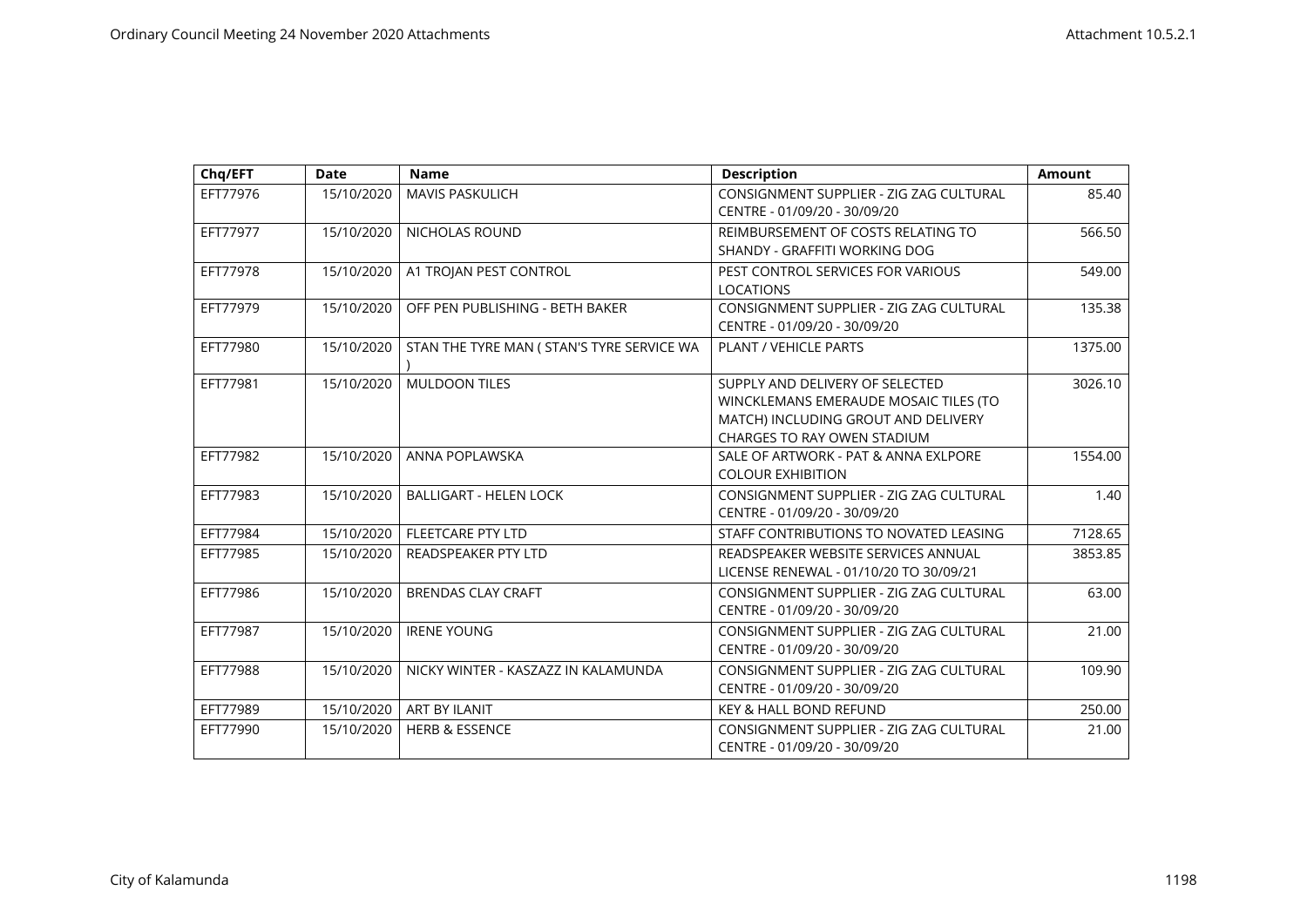| Chq/EFT  | <b>Date</b> | <b>Name</b>                                                      | <b>Description</b>                                                                                                                                            | <b>Amount</b> |
|----------|-------------|------------------------------------------------------------------|---------------------------------------------------------------------------------------------------------------------------------------------------------------|---------------|
| EFT77991 | 15/10/2020  | <b>FRAMES OF THE FOREST</b>                                      | CONSIGNMENT SUPPLIER - ZIG ZAG CULTURAL<br>CENTRE - 01/09/20 - 30/09/20                                                                                       | 27.30         |
| EFT77992 | 15/10/2020  | LESMURDIE MAZENOD CRICKET CLUB                                   | FINANCIAL ASSISTANCE - COVID-19 CRISIS RELIEF<br>FUND COMMUNITY INNOVATION GRANTS -<br>CLUB FUNCTION WITH A FOCUS ON MENTAL<br>HEALTH, RESILIENCE AND CULTURE | 4000.00       |
| EFT77993 | 15/10/2020  | <b>SECURE PAY</b>                                                | <b>TICKET TRANSACTIONS FEES</b>                                                                                                                               | 29.35         |
| EFT77994 | 15/10/2020  | SG FLEET AUSTRALIA PTY LTD                                       | STAFF CONTRIBUTIONS TO NOVATED LEASE                                                                                                                          | 1181.28       |
| EFT77995 | 15/10/2020  | <b>MARIE LEGAI</b>                                               | JUNIOR SOCCER MULTIPASS REFUND, CHILD<br><b>CHANGED THEIR MIND</b>                                                                                            | 74.50         |
| EFT77996 | 15/10/2020  | PATRICIA HARTLEY                                                 | SALE OF ARTWORK - PAT & ANNA EXLPORE<br><b>COLOUR EXHIBITION</b>                                                                                              | 2005.00       |
| EFT77997 | 15/10/2020  | <b>ESTELITO RODRIGO</b>                                          | KEY & HALL BOND REFUND                                                                                                                                        | 1050.00       |
| EFT77998 | 15/10/2020  | REBECCA LEANNE MCLEAN                                            | <b>KEY &amp; HALL BOND REFUND</b>                                                                                                                             | 250.00        |
| EFT77999 | 15/10/2020  | ROSEMARY (ROSE) HANCOCK                                          | CONSIGNMENT SUPPLIER - ZIG ZAG CULTURAL<br>CENTRE - 01/09/20 - 30/09/20                                                                                       | 10.29         |
| EFT78000 | 15/10/2020  | <b>ROBYN TOOKE</b>                                               | <b>KEY &amp; HALL BOND REFUND</b>                                                                                                                             | 250.00        |
| EFT78001 | 15/10/2020  | <b>IIGSAW BUILDING AND CARPENTRY WA</b>                          | TIMBER SEAT TOP REPLACEMENT AT KOSTERA<br>OVAL                                                                                                                | 12575.31      |
| EFT78002 | 15/10/2020  | <b>MARKET CREATIONS</b>                                          | MARKETING & TECHNOLOGY SERVICE FEES &<br>MONTHLY CLOUD HOSTING SERVICES                                                                                       | 366.15        |
| EFT78003 | 15/10/2020  | BRETT DAVID INVESTMENTS PTY LTD T/A<br>SUCCESSFUL PROJECTS       | PROJECT MANAGEMENT SERVICES FOR<br>KALAMUNDA COMMUNITY CENTRE                                                                                                 | 6858.88       |
| EFT78004 | 15/10/2020  | SPICK AND SPAN COMMERCIAL PROPERTY<br><b>MAINTENANCE PTY LTD</b> | CLEANING SERVICES & CONSUMABLES FOR<br><b>VARIOUS LOCATIONS</b>                                                                                               | 6452.09       |
| EFT78005 | 15/10/2020  | <b>ENTIRE FIRE MANAGEMENT</b>                                    | FIREBREAK MAINTENANCE AT VARIOUS<br><b>LOCATIONS</b>                                                                                                          | 27731.88      |
| EFT78006 | 15/10/2020  | <b>SALLY EDMONDS ART</b>                                         | CONSIGNMENT SUPPLIER - ZIG ZAG CULTURAL<br>CENTRE - 01/09/20 - 30/09/20                                                                                       | 39.20         |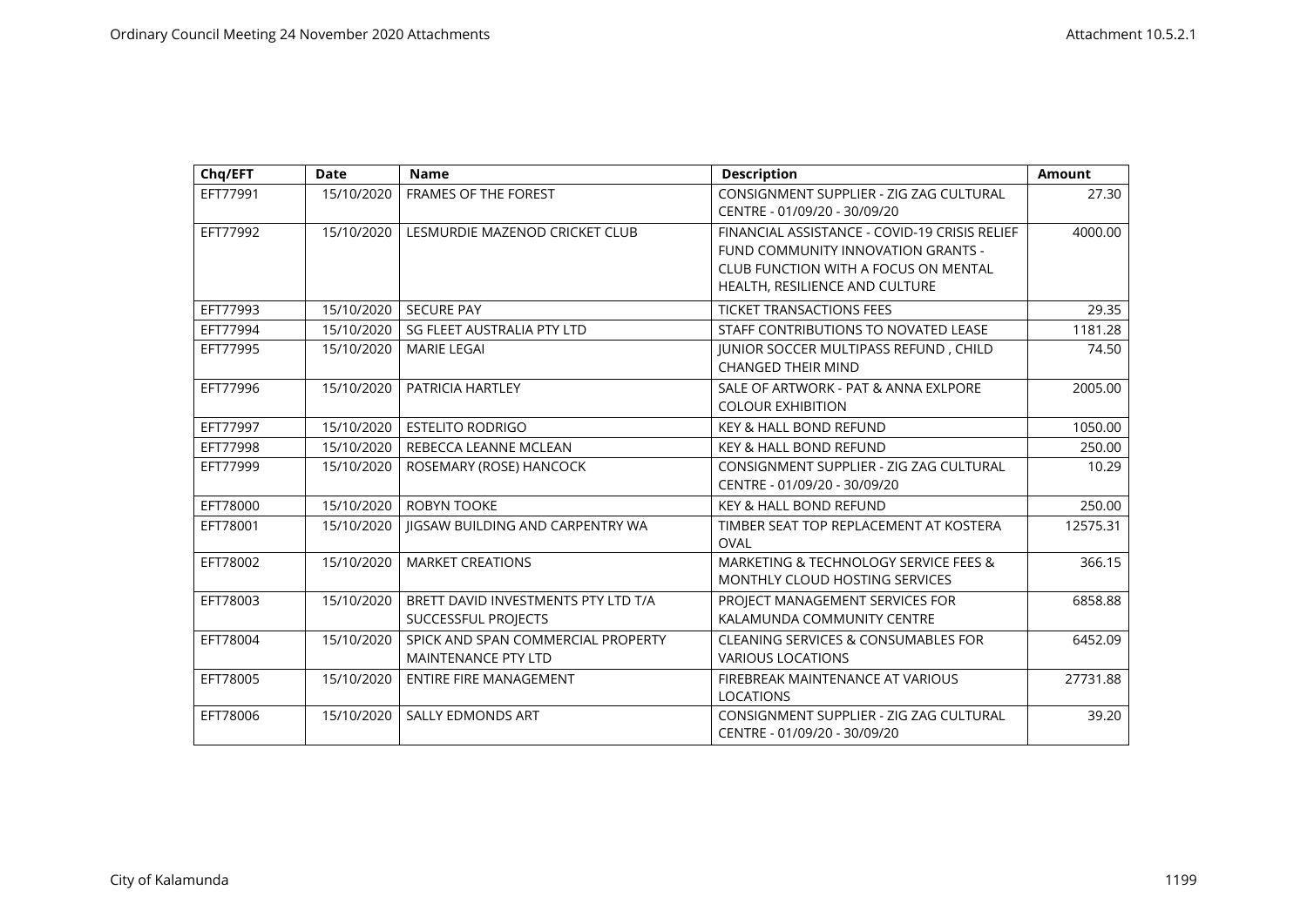| Chq/EFT  | <b>Date</b> | <b>Name</b>                        | <b>Description</b>                                                                                        | Amount   |
|----------|-------------|------------------------------------|-----------------------------------------------------------------------------------------------------------|----------|
| EFT78007 | 15/10/2020  | TERRI HILL T/A ABLAZE GLASS STUDIO | CONSIGNMENT SUPPLIER - ZIG ZAG CULTURAL<br>CENTRE - 01/09/20 - 30/09/20                                   | 49.00    |
| EFT78008 | 15/10/2020  | <b>DNX ENERGY</b>                  | SERVICE CALL TO REPAIR SOLAR AND CONNECT<br>TO THE INTERNET AT HARTFIELD PARK<br><b>RECREATION CENTRE</b> | 262.17   |
| EFT78009 | 15/10/2020  | DOWSING GROUP PTY LTD              | SUPPLY AND LAY CONCRETE PATHWAYS.<br>MAINTENANCE AND MISC. WORKS AT VARIOUS<br><b>LOCATIONS</b>           | 27395.09 |
| EFT78010 | 15/10/2020  | <b>JACKIE WHITEHEAD</b>            | CONSIGNMENT SUPPLIER - ZIG ZAG CULTURAL<br>CENTRE - 01/09/20 - 30/09/20                                   | 42.00    |
| EFT78011 | 15/10/2020  | <b>ALASTAIR TAYLOR</b>             | CONSIGNMENT SUPPLIER - ZIG ZAG CULTURAL<br>CENTRE - 01/09/20 - 30/09/20                                   | 36.54    |
| EFT78012 | 15/10/2020  | SYLVANA DOUGLAS                    | CONSIGNMENT SUPPLIER - ZIG ZAG CULTURAL<br>CENTRE - 01/09/20 - 30/09/20                                   | 33.60    |
| EFT78013 | 15/10/2020  | A PROUD LANDMARK PTY LTD           | RANGEVIEW TENNIS CLUB - REPAIRS TO<br>EXISTING BLOCK RETAINING WALL                                       | 1760.00  |
| EFT78014 | 15/10/2020  | <b>ES2 PTY LTD</b>                 | INCIDENT RESPONSE 25/06 AND 26/06 (12<br>HOURS) ES2 PROJECT CODE 20-WA-KAL-SE-14                          | 2310.00  |
| EFT78015 | 15/10/2020  | <b>CROWE</b>                       | PROFESSIONAL SERVICES - MANAGEMENT OF<br><b>CONSUMER FOOD SAFETY AUDIT</b>                                | 7920.00  |
| EFT78016 | 15/10/2020  | SKATEBOARDING WA                   | LEARN TO SKATEBOARD WORKSHOP 1 - 1/10/20<br>HIGH WYCOMBE (10AM-12PM)                                      | 632.50   |
| EFT78017 | 15/10/2020  | <b>MAHARI</b>                      | CONSIGNMENT SUPPLIER - ZIG ZAG CULTURAL<br>CENTRE - 01/09/20 - 30/09/20                                   | 271.60   |
| EFT78018 | 15/10/2020  | <b>MEAD MEDICAL GROUP</b>          | WORK ASSESSMENTS FOR A STAFF MEMBER                                                                       | 143.00   |
| EFT78019 | 15/10/2020  | <b>WALKINGTWOBYTWO</b>             | CONSIGNMENT SUPPLIER - ZIG ZAG CULTURAL<br>CENTRE - 01/09/20 - 30/09/20                                   | 80.15    |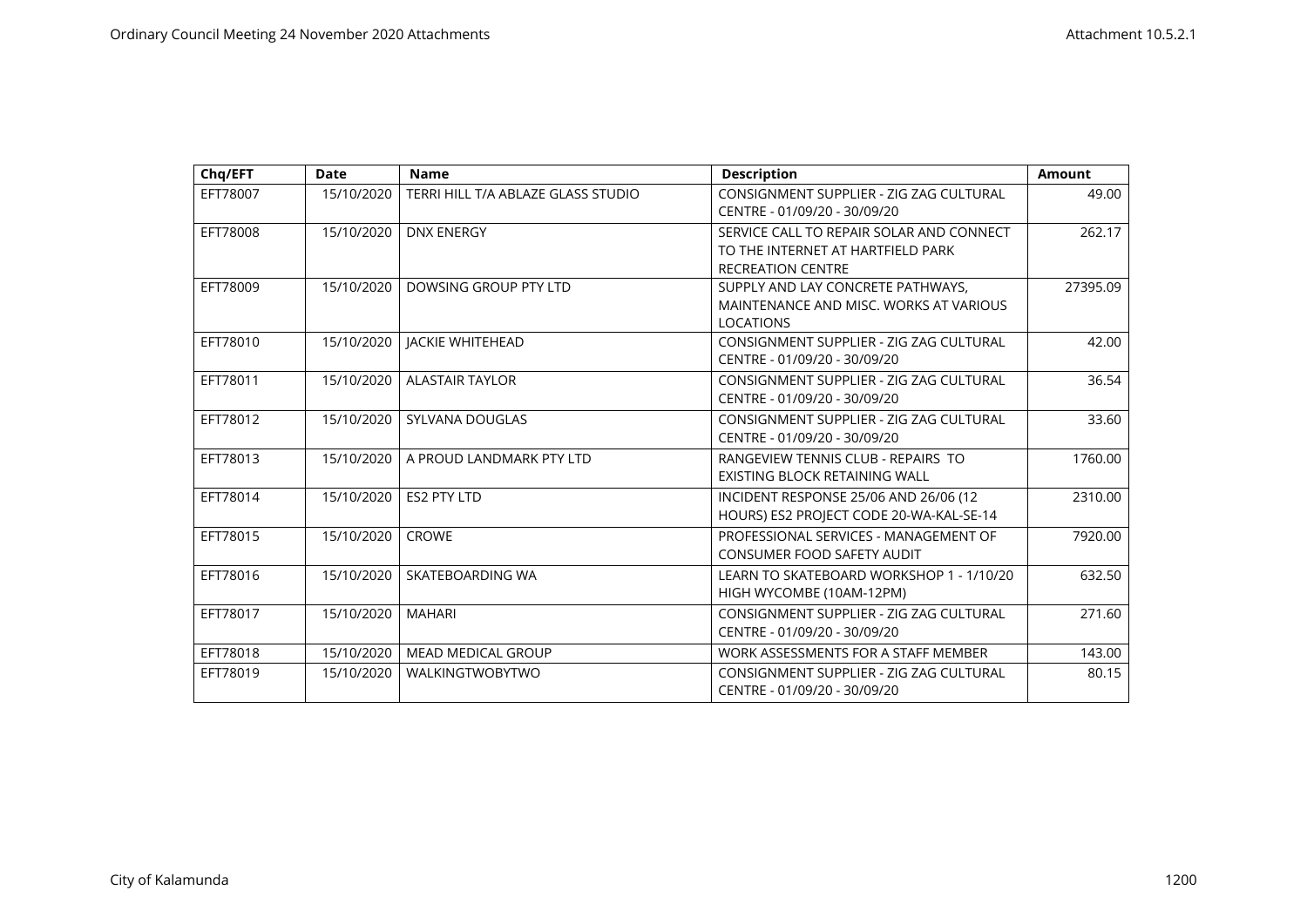| Chq/EFT  | <b>Date</b> | <b>Name</b>                                            | <b>Description</b>                                                                                                                                | <b>Amount</b> |
|----------|-------------|--------------------------------------------------------|---------------------------------------------------------------------------------------------------------------------------------------------------|---------------|
| EFT78020 | 15/10/2020  | <b>INCLUSION SOLUTIONS LIMITED</b>                     | FINANCIAL ASSISTANCE - COVID-19 CRISIS RELIEF<br>FUND COMMUNITY INNOVATION GRANTS -<br><b>CLUB RENOVATION TOOLKIT &amp; SOCIALLY</b>              | 10000.00      |
|          |             |                                                        | <b>INCLUSIVE KALAMUNDA</b>                                                                                                                        |               |
| EFT78021 | 15/10/2020  | <b>STUDIO SHEVA</b>                                    | CONSIGNMENT SUPPLIER - ZIG ZAG CULTURAL<br>CENTRE - 01/09/20 - 30/09/20                                                                           | 36.40         |
| EFT78022 | 15/10/2020  | <b>BREAK THE BOUNDARY INC</b>                          | FINANCIAL ASSISTANCE - COVID-19 CRISIS RELIEF<br>FUND COMMUNITY INNOVATION GRANTS -<br><b>OUTDOOR TRAIL ACCESSIBILITY</b><br><b>REFURBISHMENT</b> | 5000.00       |
| EFT78023 | 15/10/2020  | PAULINE NICE PHOTOGRAPHY                               | CONSIGNMENT SUPPLIER - ZIG ZAG CULTURAL<br>CENTRE - 01/09/20 - 30/09/20                                                                           | 111.30        |
| EFT78024 | 15/10/2020  | <b>WATERLOGIC AUSTRALIA PTY LTD</b>                    | QUARTERLY LEASE AND SERVICING OF HOT AND<br><b>COLD WATER UNITS AT VARIOUS LOCATIONS</b>                                                          | 2844.60       |
| EFT78025 | 15/10/2020  | <b>HILLS MOTO &amp; MOWERS WA</b>                      | <b>PLANT / VEHICLE PARTS</b>                                                                                                                      | 2225.06       |
| EFT78026 | 15/10/2020  | <b>SARAH CARLTON ART</b>                               | CONSIGNMENT SUPPLIER - ZIG ZAG CULTURAL<br>CENTRE - 01/09/20 - 30/09/20                                                                           | 28.00         |
| EFT78027 | 15/10/2020  | <b>THOMSON GEER</b>                                    | <b>LEGAL EXPENSES</b>                                                                                                                             | 2335.30       |
| EFT78028 | 15/10/2020  | TRANSPONDER TECHNOLOGIES PTY LTD T/A TT<br><b>FUEL</b> | <b>FUEL MANAGEMENT SYSTEMS SUPPLIES</b>                                                                                                           | 127.60        |
| EFT78029 | 15/10/2020  | <b>BANKSIA CREATIVE</b>                                | CONSIGNMENT SUPPLIER - ZIG ZAG CULTURAL<br>CENTRE - 01/09/20 - 30/09/20                                                                           | 4.20          |
| EFT78030 | 15/10/2020  | <b>CLARE JOHNSTON</b>                                  | CONSIGNMENT SUPPLIER - ZIG ZAG CULTURAL<br>CENTRE - 01/09/20 - 30/09/20                                                                           | 206.50        |
| EFT78031 | 15/10/2020  | CONSCIOUS LIFESTYLER - EMMA LOUISE BOYER               | BOND REFUND FOR THE USE OF THE SEMINAR<br>ROOM AT ZIG ZAG CULTURAL CENTRE                                                                         | 200.00        |
| EFT78032 | 15/10/2020  | <b>GLOBAL GUMNUTS &amp; NURSERY</b>                    | CONSIGNMENT SUPPLIER - ZIG ZAG CULTURAL<br>CENTRE - 01/09/20 - 30/09/20                                                                           | 44.66         |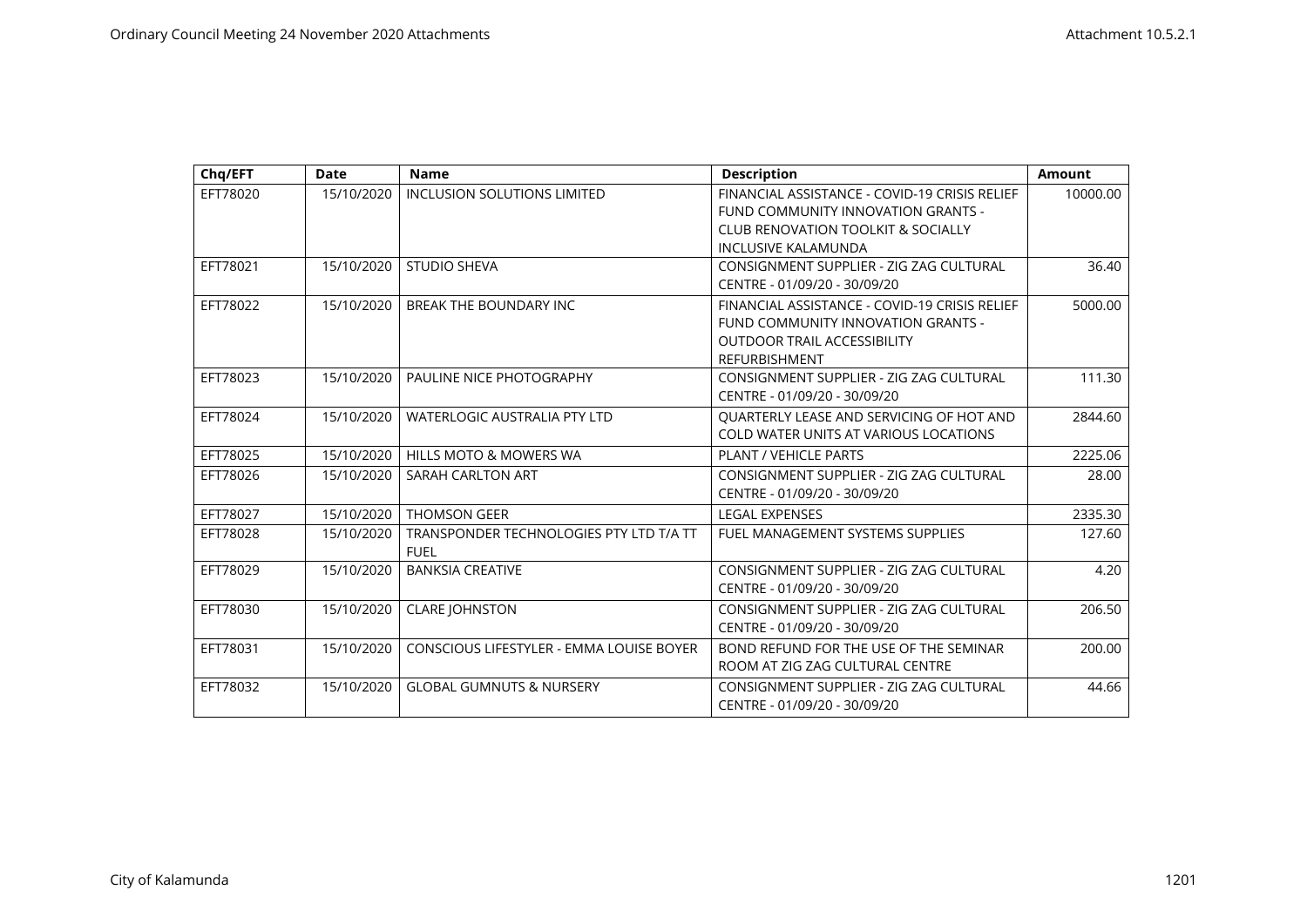| Chq/EFT  | <b>Date</b> | <b>Name</b>                                                   | <b>Description</b>                                                                                                                                          | <b>Amount</b> |
|----------|-------------|---------------------------------------------------------------|-------------------------------------------------------------------------------------------------------------------------------------------------------------|---------------|
| EFT78033 | 15/10/2020  | WESTERN TRAILS ALLIANCE LTD                                   | FINANCIAL ASSISTANCE - COVID-19 CRISIS RELIEF<br>FUND COMMUNITY INNOVATION GRANTS -<br><b>MOUNTAIN BIKE TRAILS AT PICKERING BROOK</b><br><b>SPORTS CLUB</b> | 4200.00       |
| EFT78034 | 15/10/2020  | LINEMARKING WA PTY LTD                                        | LINEMARKING SERVICES AT VARIOUS LOCATIONS                                                                                                                   | 1276.00       |
| EFT78035 | 15/10/2020  | PLACE LABORATORY PTY LTD AS TRUSTEE FOR<br>THE LAB UNIT TRUST | LANDSCAPE ARCHITECTURE SERVICES AT<br>KALAMUNDA CENTRAL MALL                                                                                                | 19800.00      |
| EFT78036 | 15/10/2020  | MARSHALL'S WESTERN AUSTRALIAN HONEY                           | CONSIGNMENT SUPPLIER - ZIG ZAG CULTURAL<br>CENTRE - 01/09/20 - 30/09/20                                                                                     | 80.50         |
| EFT78037 | 15/10/2020  | <b>FRIENDS OF KATTAMORDA</b>                                  | FINANCIAL ASSISTANCE - COVID-19 CRISIS RELIEF<br>FUND COMMUNITY INNOVATION GRANTS -<br>DIVERSITY COMMUNITY PROGRAM                                          | 5000.00       |
| EFT78038 | 15/10/2020  | <b>LINDA WILLMOT</b>                                          | REFUND OF POUNDAGE OVERCHARGE                                                                                                                               | 45.00         |
| EFT78039 | 15/10/2020  | THE OLD MARKET GARDEN                                         | CONSIGNMENT SUPPLIER - ZIG ZAG CULTURAL<br>CENTRE - 01/09/20 - 30/09/20                                                                                     | 21.00         |
| EFT78040 | 15/10/2020  | <b>SENATOR LINDA REYNOLDS</b>                                 | <b>HALL BOND REFUND</b>                                                                                                                                     | 400.00        |
| EFT78041 | 15/10/2020  | WA ACADEMY OF IRISH DANCING                                   | <b>HALL BOND REFUND</b>                                                                                                                                     | 400.00        |
| EFT78042 | 15/10/2020  | LESMURDIE GOSPEL TRUST                                        | <b>CROSSOVER CONTRIBUTION</b>                                                                                                                               | 428.00        |
| EFT78043 | 15/10/2020  | <b>AMAZING CLUBS</b>                                          | FINANCIAL ASSISTANCE - COVID-19 CRISIS RELIEF<br>FUND COMMUNITY INNOVATION GRANTS -<br>THREE PART WORKSHOP SERIES FOR CLUBS                                 | 5000.00       |
| EFT78044 | 15/10/2020  | <b>JOHN PANAHON</b>                                           | BOOKING REFUND FOR BASKETBALL CANCELLED                                                                                                                     | 106.00        |
| EFT78045 | 19/10/2020  | <b>LESLEY BOYD</b>                                            | COUNCILLOR ALLOWANCE - 01/10/20 - 31/10/20                                                                                                                  | 2131.67       |
| EFT78046 | 19/10/2020  | KATHLEEN (KATHY) RITCHIE                                      | COUNCILLOR ALLOWANCE - 01/10/20 - 31/10/20                                                                                                                  | 2131.67       |
| EFT78047 | 19/10/2020  | <b>LISA COOPER</b>                                            | COUNCILLOR ALLOWANCE - 01/10/20 - 31/10/20                                                                                                                  | 2131.67       |
| EFT78048 | 19/10/2020  | <b>JOHN GIARDINA</b>                                          | COUNCILLOR ALLOWANCE - 01/10/20 - 31/10/20                                                                                                                  | 2131.67       |
| EFT78049 | 19/10/2020  | <b>GEOFF STALLARD</b>                                         | COUNCILLOR ALLOWANCE - 01/10/20 - 31/10/20                                                                                                                  | 2131.67       |
| EFT78050 | 19/10/2020  | SUSAN (SUE) BILICH                                            | COUNCILLOR ALLOWANCE - 01/10/20 - 31/10/20                                                                                                                  | 2131.67       |
| EFT78051 | 19/10/2020  | <b>BROOKE O'DONNELL</b>                                       | COUNCILLOR ALLOWANCE - 01/10/20 - 31/10/20                                                                                                                  | 2131.67       |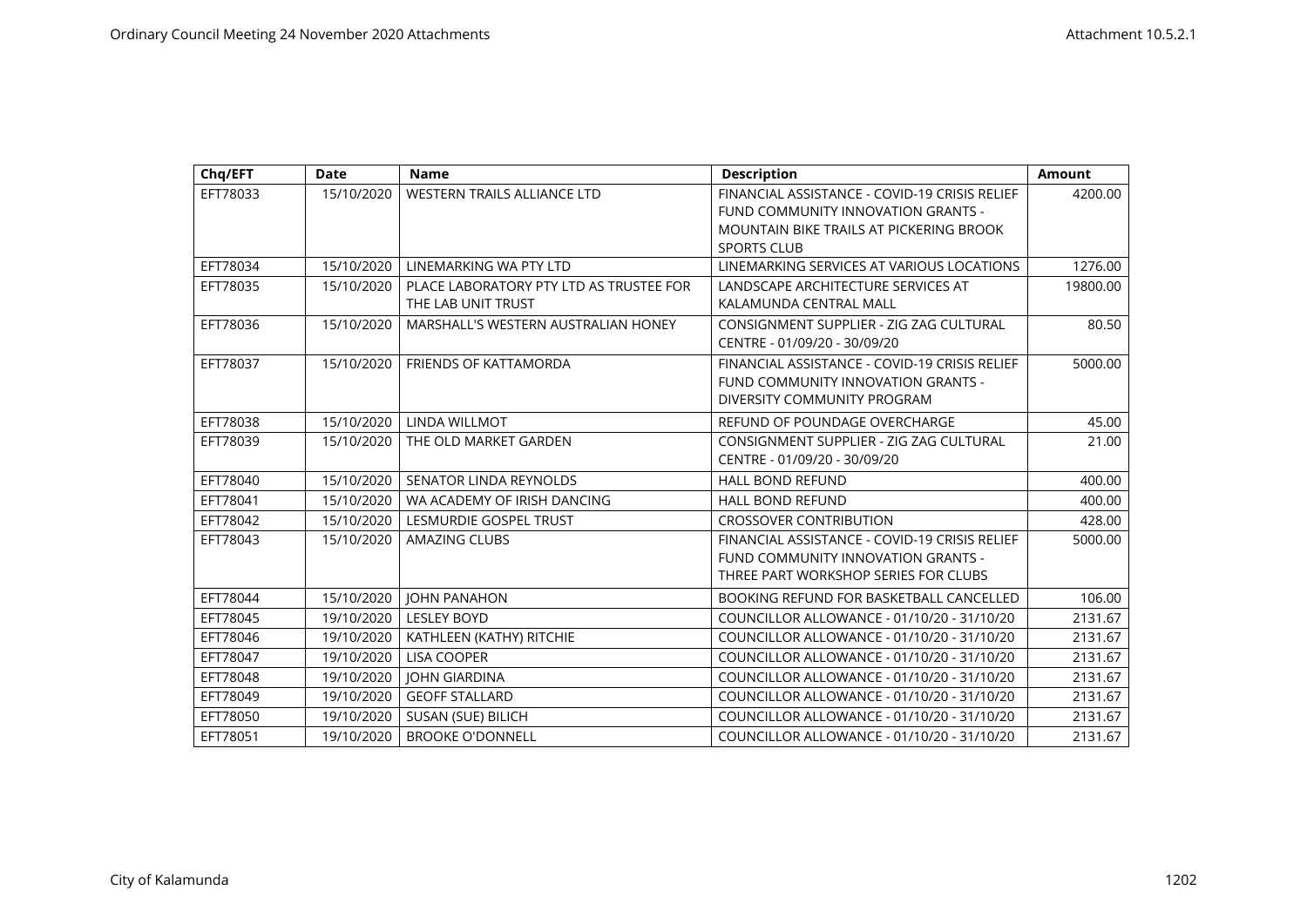| Chq/EFT  | <b>Date</b> | <b>Name</b>                            | <b>Description</b>                         | <b>Amount</b> |
|----------|-------------|----------------------------------------|--------------------------------------------|---------------|
| EFT78052 | 19/10/2020  | <b>MARGARET THOMAS</b>                 | COUNCILLOR ALLOWANCE - 01/10/20 - 31/10/20 | 8071.09       |
| EFT78053 | 19/10/2020  | <b>DYLAN O'CONNOR</b>                  | COUNCILLOR ALLOWANCE - 01/10/20 - 31/10/20 | 3438.50       |
| EFT78054 | 19/10/2020  | <b>JANELLE SEWELL</b>                  | COUNCILLOR ALLOWANCE - 01/10/20 - 31/10/20 | 2131.67       |
| EFT78055 | 19/10/2020  | <b>MARY CANNON</b>                     | COUNCILLOR ALLOWANCE - 01/10/20 - 31/10/20 | 2131.67       |
| EFT78056 | 19/10/2020  | <b>CAMERON BLAIR</b>                   | COUNCILLOR ALLOWANCE - 01/10/20 - 31/10/20 | 2131.67       |
| EFT78057 | 29/10/2020  | KALAMUNDA ACCIDENT REPAIR CENTRE       | INSURANCE EXCESS FOR REPAIR TO A VEHICLE   | 385.00        |
| EFT78058 | 29/10/2020  | THE WORKWEAR GROUP PTY LTD             | SUPPLY OF UNIFORM FOR A STAFF MEMBER       | 460.20        |
| EFT78059 | 29/10/2020  | WEX AUSTRALIA PTY LTD - WRIGHT EXPRESS | FUEL - PERIOD ENDING 26/10/20              | 1301.78       |
|          |             | FUEL CARDS AUSTRALIA LTD               |                                            |               |
| EFT78060 | 29/10/2020  | RICOH AUSTRALIA PTY LTD                | PHOTOCOPYING CHARGES FOR VARIOUS           | 101.28        |
|          |             |                                        | <b>LOCATIONS</b>                           |               |
| EFT78061 | 29/10/2020  | <b>APPLE PTY LTD</b>                   | SUPPLY & DELIVERY OF VARIOUS GOODS FOR IT  | 2069.00       |
|          |             |                                        | <b>DEPARTMENT</b>                          |               |
| EFT78062 | 29/10/2020  | KALAMUNDA GLASS & WINDSCREENS ON       | SUPPLY & FIT WINDSCREEN TO ONE VEHICLE     | 524.00        |
|          |             | <b>WHEELS</b>                          |                                            |               |
| EFT78063 | 29/10/2020  | PFD FOOD SERVICES - HOLLIER DICKSONS   | KIOSK SUPPLIES FOR HARTFIELD PARK          | 331.85        |
|          |             |                                        | <b>RECREATION CENTRE</b>                   |               |
| EFT78064 | 29/10/2020  | SERCUL (SOUTH EAST REGIONAL CENTRE FOR | CARRY OUT WATER SAMPLING - SEPTEMBER       | 1432.69       |
|          |             | <b>URBAN LANDCARE)</b>                 | 2020                                       |               |
| EFT78065 | 29/10/2020  | <b>WATERCOM PTY LTD</b>                | UPDATES AND SUPPORT FOR DRAINS SOFTWARE    | 1243.00       |
|          |             |                                        | FOR PERIOD 1/12/2020 TO 1/12/2021          |               |
| EFT78066 | 29/10/2020  | CA TECHNOLOGY PTY LTD (CAMMS)          | ANNUAL LICENCE FEE FROM SEPTEMBER 2020 -   | 38833.74      |
|          |             |                                        | AUGUST 2021                                |               |
| EFT78067 | 29/10/2020  | VISUAL PUBLICATIONS P/L - COUNTRYWIDE  | LISTING PERTH HILLS VISITOR CENTRE ON WA   | 145.00        |
|          |             | <b>PUBLICATIONS</b>                    | <b>VISITOR CENTRE MAP</b>                  |               |
| EFT78068 | 29/10/2020  | NEVERFAIL SPRINGWATERLTD (FORRESTFIELD | BOTTLED WATER SUPPLIES / MAINTENANCE FOR   | 15.60         |
|          |             | LIB                                    | <b>FORRESTFIELD LIBRARY</b>                |               |
| EFT78069 | 29/10/2020  | AFGRI EQUIPMENT AUSTRALIA PTY LTD      | <b>PLANT / VEHICLE PARTS</b>               | 710.26        |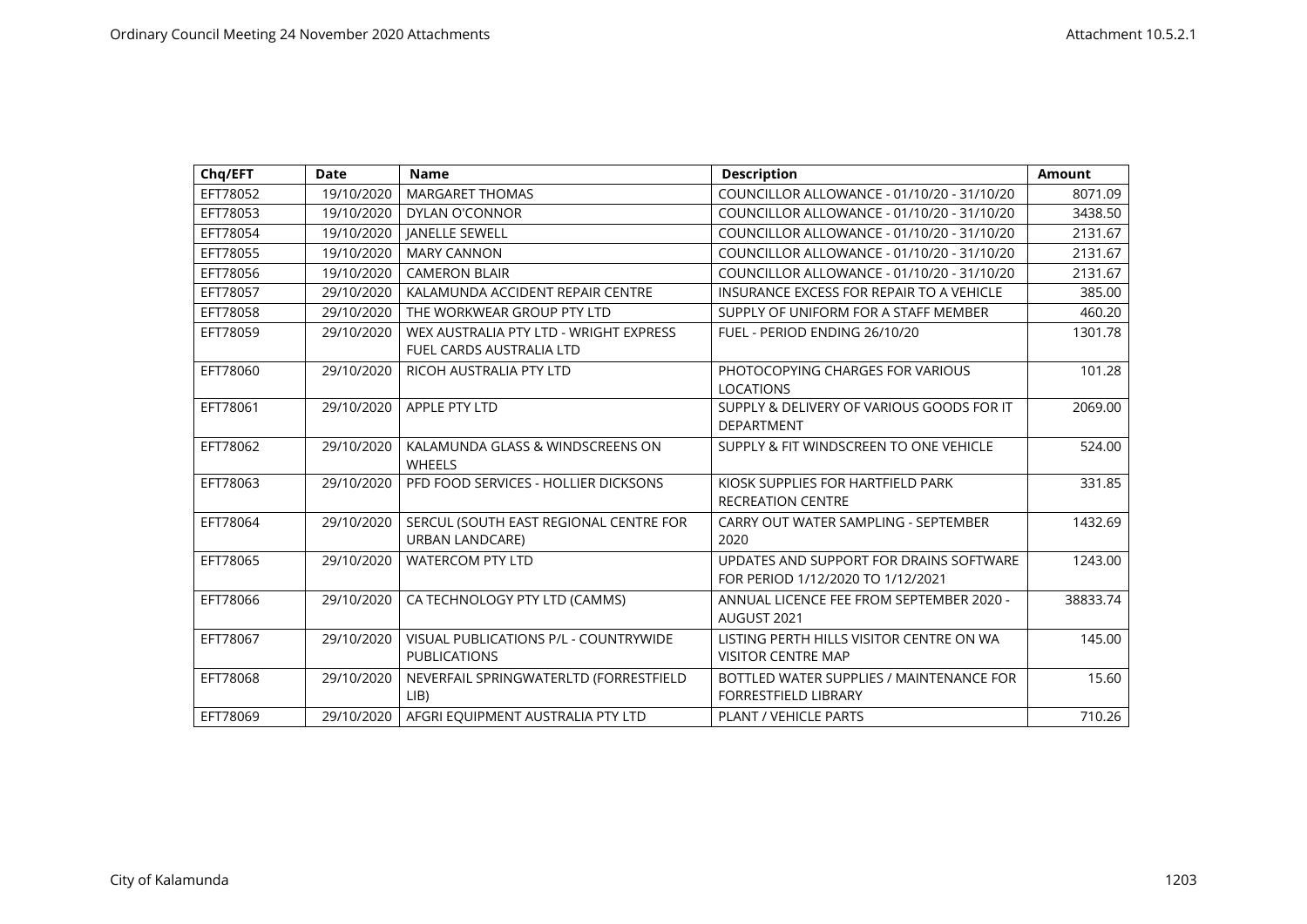| Chq/EFT  | <b>Date</b> | <b>Name</b>                                                   | <b>Description</b>                                                                                                                     | <b>Amount</b> |
|----------|-------------|---------------------------------------------------------------|----------------------------------------------------------------------------------------------------------------------------------------|---------------|
| EFT78070 | 29/10/2020  | BRADY AUSTRALIA PTY LTD T/AS SETON<br><b>AUSTRALIA</b>        | SAFETY EQUIPMENT / SUPPLIES FOR FIRE<br><b>BRIGADE</b>                                                                                 | 252.01        |
| EFT78071 | 29/10/2020  | ELEMENT ADVISORY PTY LTD                                      | PROFESSIONAL PLANNING SERVICES AT<br>FORRESTFIELD NORTH STRUCTURE PLAN                                                                 | 5112.80       |
| EFT78072 | 29/10/2020  | ID CONSULTING PTY LTD (INFORMED<br>DECISIONS)                 | QUARTERLY INVOICE FOR ECONOMY.ID,<br>FORECAST.ID, ATLAS.ID, PROFILE.ID<br>SUBSCRIPTION FEE - OCTOBER TO DECEMBER<br>2020               | 10780.00      |
| EFT78073 | 29/10/2020  | <b>TOTALLY WORKWEAR</b>                                       | SUPPLY OF PROTECTIVE CLOTHING                                                                                                          | 2144.01       |
| EFT78074 | 29/10/2020  | FOCUS CONSULTING WA PTY LTD                                   | ELECTRICAL CONSULTING SERVICES AT<br>WOODLUPINE CAR PARK LIGHTING, HALE ROAD<br><b>INTERSECTION &amp; PERSIMMON PLACE</b><br>KALAMUNDA | 12980.00      |
| EFT78075 | 29/10/2020  | ANN PATRICIA RIGBY                                            | <b>RATES REFUND</b>                                                                                                                    | 129.42        |
| EFT78076 | 29/10/2020  | <b>TIM TELCIK</b>                                             | <b>KEY &amp; HALL BOND REFUND</b>                                                                                                      | 450.00        |
| EFT78077 | 29/10/2020  | <b>BRUCE &amp; CAROL DOROTHY LEAVER</b>                       | <b>RATES REFUND</b>                                                                                                                    | 572.67        |
| EFT78078 | 29/10/2020  | <b>AUSTRALIAN SERVICES UNION</b>                              | <b>PAYROLL DEDUCTIONS</b>                                                                                                              | 71.70         |
| EFT78079 | 29/10/2020  | CITY OF KALAMUNDA STAFF SOCIAL CLUB                           | PAYROLL DEDUCTIONS                                                                                                                     | 156.00        |
| EFT78080 | 29/10/2020  | <b>BUNNINGS BUILDING SUPPLIES</b>                             | HARDWARE SUPPLIES FOR VARIOUS LOCATIONS                                                                                                | 1081.12       |
| EFT78081 | 29/10/2020  | <b>COATES HIRE OPERATIONS PTY LTD</b>                         | PLANT / EQUIPMENT HIRE                                                                                                                 | 556.90        |
| EFT78082 | 29/10/2020  | NAPA - A DIVISION OF GPC ASIA PACIFIC PTY<br><b>LTD</b>       | PLANT / VEHICLE PARTS                                                                                                                  | 896.08        |
| EFT78083 | 29/10/2020  | <b>CROMMELINS MACHINERY</b>                                   | <b>PLANT / VEHICLE PARTS</b>                                                                                                           | 1934.11       |
| EFT78084 | 29/10/2020  | LANDGATE                                                      | LAND ENQUIRIES FOR VARIOUS LOCATIONS                                                                                                   | 106.80        |
| EFT78085 | 29/10/2020  | WA LOCAL GOVERNMENT ASSOCIATION                               | ON SITE ELECTED MEMBER TRAINING - SERVING<br>ON COUNCIL & MEETING PROCEDURES COURSE                                                    | 10000.00      |
| EFT78086 | 29/10/2020  | <b>MAXWELL ROBINSON &amp; PHELPS PEST</b><br>MANAGEMENT (MRP) | QUARTERLY SENTRICON MONITORING AT<br>WOODLUPINE CHILD HEALTH CENTRE                                                                    | 660.00        |
| EFT78087 | 29/10/2020  | MCLEODS BARRISTERS & SOLICITORS                               | <b>LEGAL EXPENSES</b>                                                                                                                  | 7343.66       |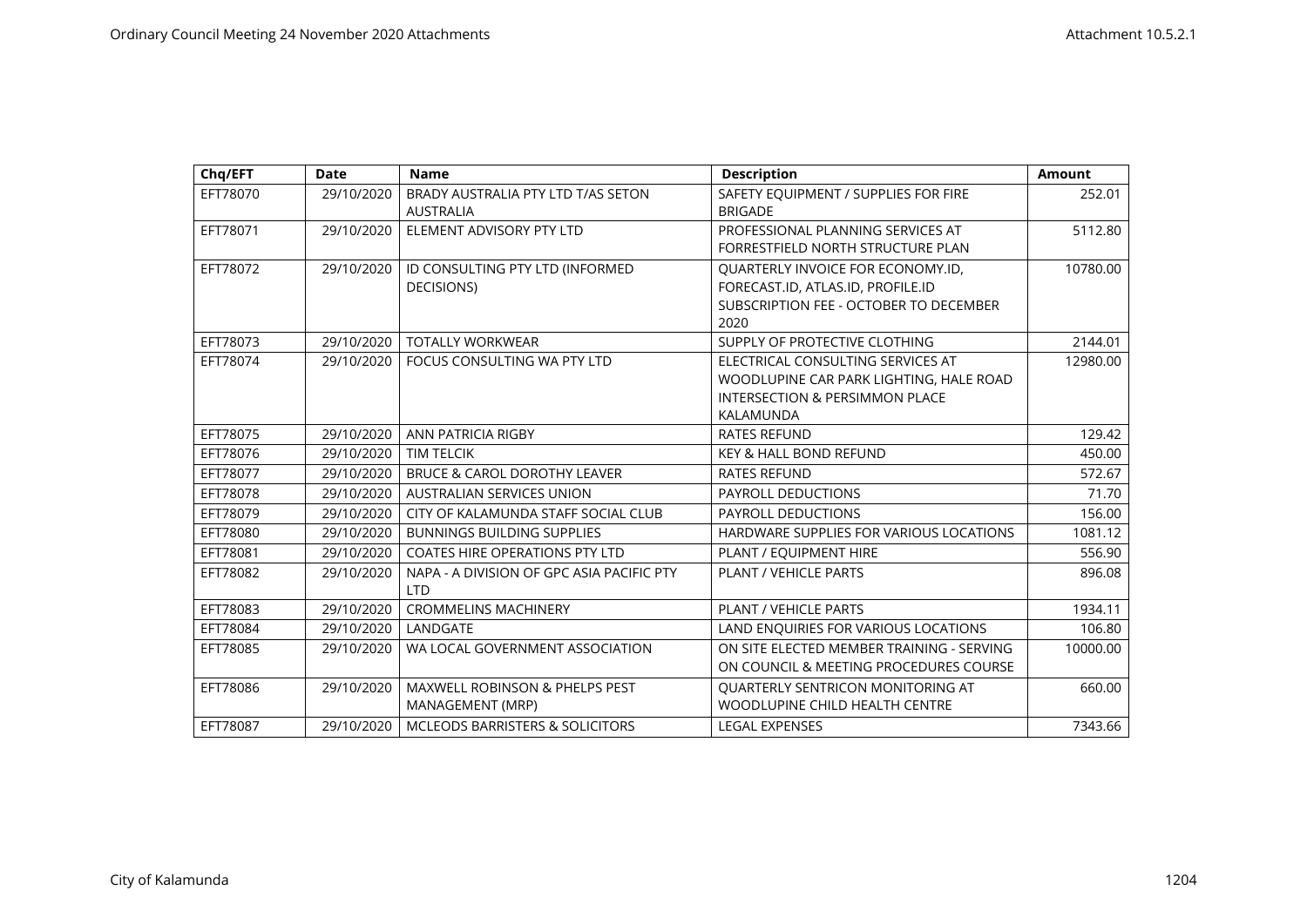| Chq/EFT  | <b>Date</b> | <b>Name</b>                                    | <b>Description</b>                                                                   | <b>Amount</b> |
|----------|-------------|------------------------------------------------|--------------------------------------------------------------------------------------|---------------|
| EFT78088 | 29/10/2020  | CLEANAWAY                                      | WASTE / RECYCLING & BULK BIN DISPOSAL<br><b>SERVICES FEES</b>                        | 11760.60      |
| EFT78089 | 29/10/2020  | <b>TELSTRA CORPORATION</b>                     | <b>TELEPHONE EXPENSES</b>                                                            | 80.48         |
| EFT78090 | 29/10/2020  | LANDGATE - VALUATIONS                          | <b>GROSS RENTAL VALUATION FEES FOR VARIOUS</b>                                       | 249.43        |
|          |             |                                                | <b>LOCATIONS</b>                                                                     |               |
| EFT78091 | 29/10/2020  | WALKERS HARDWARE (MITRE 10)                    | <b>HARDWARE SUPPLIES</b>                                                             | 552.81        |
| EFT78092 | 29/10/2020  | <b>ECHO NEWSPAPER</b>                          | ADVERTISING FOR VARIOUS JOBS / EVENTS                                                | 6380.00       |
| EFT78093 | 29/10/2020  | MCKAY EARTHMOVING PTY LTD                      | PLANT EQUIPMENT AND OPERATOR HIRE FOR<br>VARIOUS LOCATIONS & KALAMUNDA WATER<br>PARK | 34578.50      |
| EFT78094 | 29/10/2020  | <b>K-LINE FENCING GROUP</b>                    | <b>FENCING SUPPLIES / REPAIRS</b>                                                    | 847.00        |
| EFT78095 | 29/10/2020  | EASTERN METROPOLITAN REGIONAL COUNCIL          | DOMESTIC / WASTE CHARGES - RED HILL TIP.                                             | 422568.86     |
|          |             | (EMRC)                                         | <b>MATTRESS &amp; TIMBER DISPOSAL FEES</b>                                           |               |
| EFT78096 | 29/10/2020  | KEEP AUSTRALIA BEAUTIFUL COUNCIL               | SUPPLY OF ROADSIDE LITTER BAGS                                                       | 400.00        |
| EFT78097 | 29/10/2020  | <b>JASON SIGNMAKERS</b>                        | SIGNAGE SUPPLIES FOR KALAMUNDA TRAIL                                                 | 3824.57       |
| EFT78098 | 29/10/2020  | <b>VODAFONE HUTCHISON AUSTRALIA PTY LTD</b>    | <b>COMMUNICATION EXPENSES FOR FIRE</b><br>PREVENTION SERVICES - OCTOBER 2020         | 52.49         |
| EFT78099 | 29/10/2020  | STATEWIDE BEARINGS                             | <b>PLANT / VEHICLE PARTS</b>                                                         | 137.92        |
| EFT78100 | 29/10/2020  | <b>FASTA COURIERS</b>                          | <b>COURIER FEES</b>                                                                  | 418.81        |
| EFT78101 | 29/10/2020  | <b>BCITF</b>                                   | LEVY FEE - SEPTEMBER 2020                                                            | 4348.53       |
| EFT78102 | 29/10/2020  | <b>MCINTOSH &amp; SON</b>                      | PLANT / VEHICLE PARTS                                                                | 6539.97       |
| EFT78103 | 29/10/2020  | SONIC HEALTHPLUS (KINETIC HEALTH GROUP<br>LTD) | PREPLACEMENT MEDICALS / BASELINE HEARING<br><b>TESTS</b>                             | 388.85        |
| EFT78104 | 29/10/2020  | MAJOR MOTORS PTY LTD                           | PLANT / VEHICLE PARTS                                                                | 224.33        |
| EFT78105 | 29/10/2020  | <b>BRADOCK PODIATRY SERVICES PTY LTD</b>       | PODIATRY SERVICES AT JACK HEALEY CENTRE                                              | 1069.64       |
| EFT78106 | 29/10/2020  | LINDLEY CONTRACTING                            | PLUMBING REPAIRS / MAINTENANCE FOR<br><b>VARIOUS LOCATIONS</b>                       | 4026.00       |
| EFT78107 | 29/10/2020  | SYNERGY                                        | <b>POWER CHARGES</b>                                                                 | 137820.07     |
| EFT78108 | 29/10/2020  | <b>ALINTA ENERGY</b>                           | <b>GAS CHARGES</b>                                                                   | 1252.95       |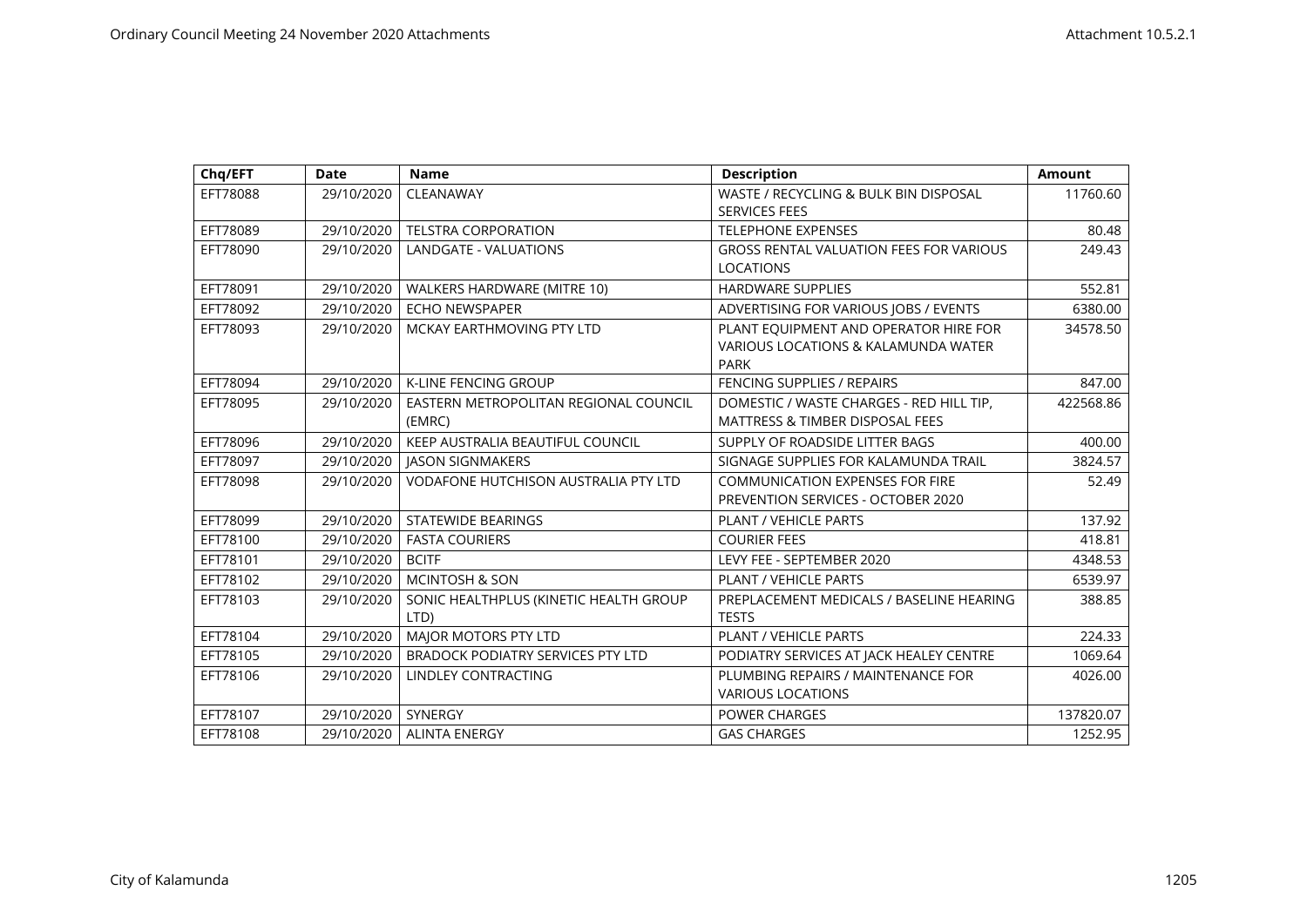| Chq/EFT  | <b>Date</b> | <b>Name</b>                                                     | <b>Description</b>                                                                                                            | <b>Amount</b> |
|----------|-------------|-----------------------------------------------------------------|-------------------------------------------------------------------------------------------------------------------------------|---------------|
| EFT78109 | 29/10/2020  | STEWART & HEATON CLOTHING CO PTY LTD                            | FIRE PROTECTION WEAR / SUPPLIES                                                                                               | 362.32        |
| EFT78110 | 29/10/2020  | DEPARTMENT OF PREMIER & CABINET - STATE<br><b>LAW PUBLISHER</b> | <b>GOVERNMENT GAZETTE ADVERTISING</b>                                                                                         | 173.04        |
| EFT78111 | 29/10/2020  | ACTIMED AUSTRALIA PTY LTD                                       | <b>MEDICAL SUPPLIES FOR PODIARTIST</b>                                                                                        | 623.48        |
| EFT78112 | 29/10/2020  | <b>GRONBEK SECURITY</b>                                         | SECURITY KEY SERVICES TO VARIOUS LOCATIONS                                                                                    | 157.09        |
| EFT78113 | 29/10/2020  | <b>GRIMES CONTRACTING PTY LTD</b>                               | <b>CONTRACTOR BUILDING MAINTENANCE FOR</b><br><b>VARIOUS BUILDINGS</b>                                                        | 4310.76       |
| EFT78114 | 29/10/2020  | <b>BGC ASPHALT</b>                                              | ROAD MATERIALS FOR VARIOUS LOCATIONS                                                                                          | 1608.20       |
| EFT78115 | 29/10/2020  | <b>COCKBURN CEMENT</b>                                          | ROAD / FOOTPATH MATERIALS                                                                                                     | 1650.80       |
| EFT78116 | 29/10/2020  | WA LIMESTONE COMPANY                                            | ROAD MATERIALS FOR VARIOUS LOCATIONS                                                                                          | 1327.86       |
| EFT78117 | 29/10/2020  | <b>WESTSIDE FIRE SERVICES</b>                                   | TESTING AND INSPECTION OF FIRE EQUIPMENT /<br><b>SUPPLIES</b>                                                                 | 2030.60       |
| EFT78118 | 29/10/2020  | <b>WINC AUSTRALIA PTY LTD</b>                                   | STATIONERY / OFFICE SUPPLIES                                                                                                  | 224.49        |
| EFT78119 | 29/10/2020  | KALAMUNDA STATE EMERGENCY SERVICE (SES)                         | REIMBURSEMENT - GOODS AND SERVICES                                                                                            | 654.63        |
| EFT78120 | 29/10/2020  | <b>LO-GO APPOINTMENTS</b>                                       | HIRE OF TEMPORARY STAFF FOR DEPOT / ADMIN                                                                                     | 1723.39       |
| EFT78121 | 29/10/2020  | <b>BRIDGESTONE AUSTRALIA LTD</b>                                | PLANT / VEHICLE PARTS                                                                                                         | 211.42        |
| EFT78122 | 29/10/2020  | <b>HOSEMASTERS</b>                                              | PLANT / VEHICLE PARTS                                                                                                         | 170.57        |
| EFT78123 | 29/10/2020  | <b>ONESTEEL DISTRIBUTION (MIDALIA STEEL)</b>                    | PLANT / VEHICLE PARTS                                                                                                         | 439.18        |
| EFT78124 | 29/10/2020  | <b>J BLACKWOOD &amp; SON LIMITED</b>                            | <b>GENERAL HARDWARE &amp; PROTECTIVE WEAR</b><br><b>SUPPLIES</b>                                                              | 4825.22       |
| EFT78125 | 29/10/2020  | <b>EASTERN HILLS SAWS AND MOWERS</b>                            | PLANT / VEHICLE PARTS                                                                                                         | 869.20        |
| EFT78126 | 29/10/2020  | <b>LOVEGROVE TURF SERVICES</b>                                  | TURF MAINTENANCE / SERVICES AT VARIOUS<br><b>LOCATIONS</b>                                                                    | 180.00        |
| EFT78127 | 29/10/2020  | PICKERING BROOK SPORTS CLUB (INC)                               | FINANCIAL ASSISTANCE - COVID 19 CRISIS RELIEF<br>FUND COMMUNITY INNOVATION GRANTS -<br>INSTALLATION OF REST FACILITY (GAZEBO) | 5000.00       |
| EFT78128 | 29/10/2020  | <b>BOLLIG DESIGN GROUP</b>                                      | ARCHITECTURAL SERVICES FOR THE<br>KALAMUNDA COMMUNITY CENTRE                                                                  | 3998.50       |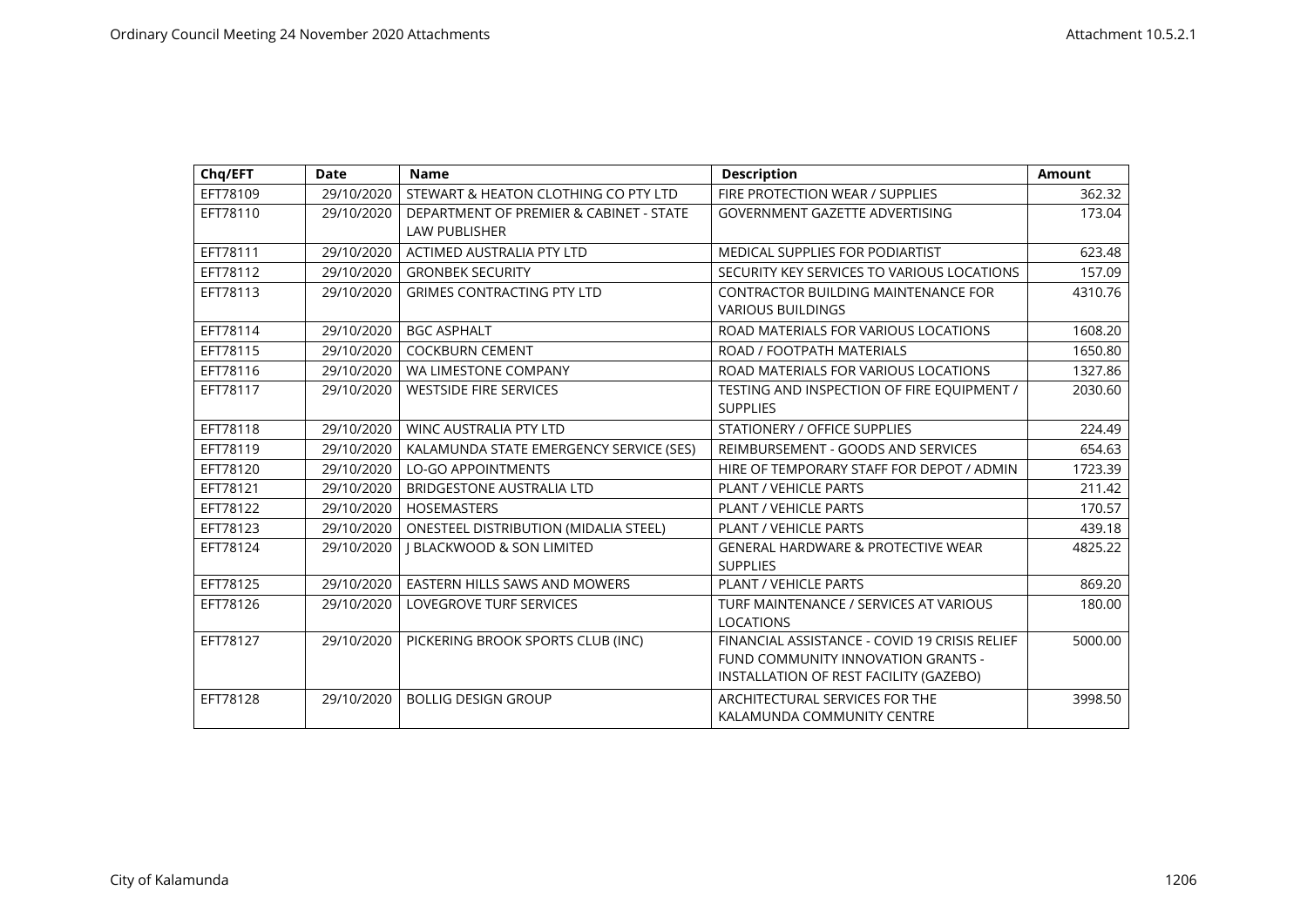| Chq/EFT  | <b>Date</b> | <b>Name</b>                                               | <b>Description</b>                                                                                                                                         | <b>Amount</b> |
|----------|-------------|-----------------------------------------------------------|------------------------------------------------------------------------------------------------------------------------------------------------------------|---------------|
| EFT78129 | 29/10/2020  | MAIDA VALE PRIMARY SCHOOL P & C                           | FINANCIAL ASSISTANCE - COVID 19 CRISIS RELIEF<br>FUND COMMUNITY INNOVATION GRANTS -<br>MAIDA VALE COMMUNITY SOCIAL FUNCTION,<br><b>OUTDOOR MOVIE NIGHT</b> | 3630.00       |
| EFT78130 | 29/10/2020  | OCE CORPORATE PTY LTD - OFFICE CLEANING<br><b>EXPERTS</b> | <b>CLEANING SERVICES / CONSUMABLES FOR</b><br><b>VARIOUS LOCATIONS</b>                                                                                     | 5205.04       |
| EFT78131 | 29/10/2020  | CAT WELFARE SOCIETY INC                                   | REHOMING OF UNCLAIMED CATS FROM POUND                                                                                                                      | 44.00         |
| EFT78132 | 29/10/2020  | <b>ASHMY PTY LTD</b>                                      | FOOTPATH DEPOSIT REFUND                                                                                                                                    | 120.00        |
| EFT78133 | 29/10/2020  | <b>GEM CAMERA CLUB INC</b>                                | BOND REFUND FOR THE USE OF THE GALLERY<br>AT ZIG ZAG CULTURAL CENTRE                                                                                       | 500.00        |
| EFT78134 | 29/10/2020  | WOODLUPINE FAMILY CENTRE INC                              | FINANCIAL ASSISTANCE - COVID 19 CRISIS RELIEF<br>FUND COMMUNITY INNOVATION GRANTS -<br>INTERGENERATIONAL PLAYGROUP                                         | 4300.00       |
| EFT78135 | 29/10/2020  | <b>MARTIN'S TRAILER PARTS</b>                             | PLANT / VEHICLE PARTS                                                                                                                                      | 514.92        |
| EFT78136 | 29/10/2020  | SHIRE OF MUNDARING                                        | SUPPLY & DELIVERY OF 5 x BOXES OF 'PLANTS<br><b>OUT OF PLACE' BOOKS</b>                                                                                    | 818.00        |
| EFT78137 | 29/10/2020  | <b>COMMISSIONER OF POLICE</b>                             | <b>VOLUNTEER POLICE CHECKS FOR JULY &amp;</b><br><b>AUGUST</b>                                                                                             | 66.80         |
| EFT78138 | 29/10/2020  | TOTAL EDEN PTY LTD                                        | SUPPLY RETICULATION AND ASSOCIATED<br>MATERIALS SUPPLY RETICULATION PARTS AND<br>EQUIPMENT AS REQUIRED                                                     | 3072.65       |
| EFT78139 | 29/10/2020  | HAWLEY'S BOBCAT SERVICE                                   | PLANT EQUIPMENT AND OPERATOR HIRE FOR<br><b>VARIOUS LOCATIONS</b>                                                                                          | 6433.23       |
| EFT78140 | 29/10/2020  | TOTAL PACKAGING (WA) PTY LTD                              | SUPPLY OF DOG LITTER BAGS                                                                                                                                  | 858.00        |
| EFT78141 | 29/10/2020  | <b>UVH INDUSTRIES</b>                                     | PLANT EQUIPMENT REPAIRS                                                                                                                                    | 420.20        |
| EFT78142 | 29/10/2020  | AABEL LINE MARKING                                        | LINE MARKING FOR VARIOUS LOCATIONS                                                                                                                         | 1414.05       |
| EFT78143 | 29/10/2020  | MAREBAR PTY LTD T/A DBS FENCING                           | MANUFACTURE, SUPPLY & INSTALL CHAINMESH<br>GATES & REPAIRS AT BRAE ROAD & BRAND<br>ROAD HIGH WYCOMBE                                                       | 4994.00       |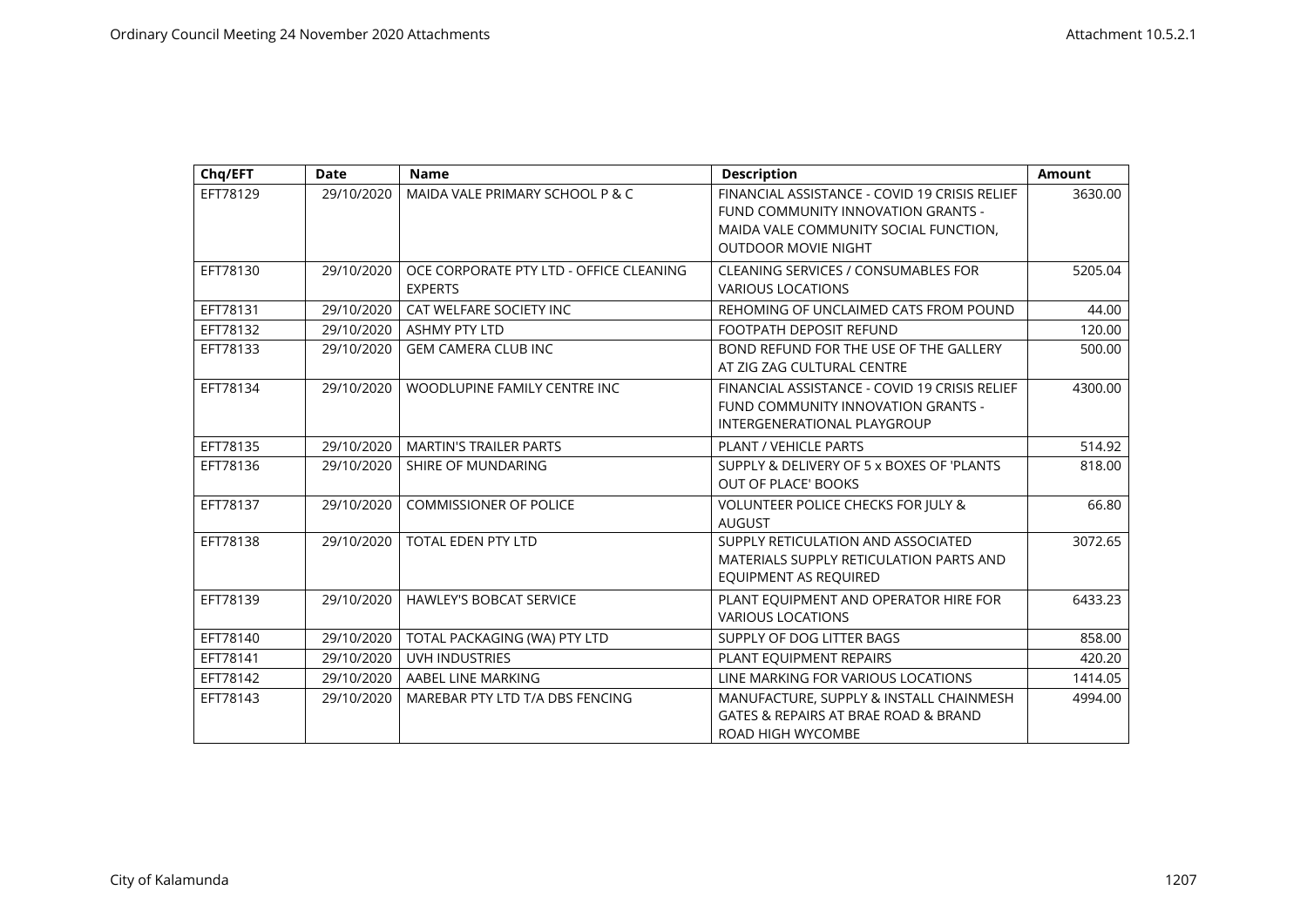| Chq/EFT  | <b>Date</b> | <b>Name</b>                             | <b>Description</b>                                | <b>Amount</b> |
|----------|-------------|-----------------------------------------|---------------------------------------------------|---------------|
| EFT78144 | 29/10/2020  | WA HINO SALES & SERVICE                 | PLANT / VEHICLE PARTS                             | 317.35        |
| EFT78145 | 29/10/2020  | DEPARTMENT OF FIRE AND EMERGENCY        | 50% COST SHARING FOR THE COMMUNITY FIRE           | 64835.76      |
|          |             | SERVICES (DFES)                         | MANAGER FOR THE PERIOD 26/06/20 - 24/09/20        |               |
|          |             |                                         | AS PER THE MOU BETWEEN DFES AND THE CITY          |               |
|          |             |                                         | OF KALAMUNDA & EMERGENCY SERVICES LEVY            |               |
|          |             |                                         | 20/21 - INCOME LOCAL GOVERNMENT                   |               |
| EFT78146 | 29/10/2020  | <b>GHD PTY LTD</b>                      | <b>ENGINEERING, ARCHITECTURE &amp;</b>            | 1100.61       |
|          |             |                                         | ENVIRONMENTAL CONSULTING SERVICES AT              |               |
|          |             |                                         | RIDGEHILL ROAD MAIDA VALE                         |               |
| EFT78147 | 29/10/2020  | ACCESS ICON PTY LTD T/A CASCADA         | DRAINAGE SUPPLIES FOR VARIOUS LOCATIONS           | 24064.04      |
| EFT78148 | 29/10/2020  | <b>B &amp; J CATALANO PTY LTD</b>       | ROAD MATERIALS FOR VARIOUS LOCATIONS              | 26983.34      |
| EFT78149 | 29/10/2020  | <b>HILL TOP GROUP PTY</b>               | CONTRACTOR BUILDING MAINTENANCE AT SES            | 19475.50      |
|          |             |                                         | <b>BUILDING &amp; PROGRESS PAYMENT FOR TOILET</b> |               |
|          |             |                                         | REFURBISHMENT AT RAY OWEN STADIUM                 |               |
| EFT78150 | 29/10/2020  | KALAMUNDA VOLUNTEER FIRE & RESCUE       | CONTRIBUTION TO KALAMUNDA VOLUNTEER               | 700.00        |
|          |             |                                         | FIRE & RESCUE FOR BART SUBSCRIPTION               |               |
| EFT78151 | 29/10/2020  | LIFTING BY DESIGN PTY LTD               | <b>PLANT / VEHICLE PARTS</b>                      | 790.90        |
| EFT78152 | 29/10/2020  | HAYS SPECIALIST RECRUITMENT (AUSTRALIA) | HIRE OF TEMPORARY STAFF FOR ADMIN / DEPOT         | 10902.48      |
|          |             | PTY LTD                                 |                                                   |               |
| EFT78153 | 29/10/2020  | <b>QUICK CORPORATE AUST PTY LTD</b>     | STATIONERY & OFFICE SUPPLIES                      | 1352.84       |
| EFT78154 | 29/10/2020  | <b>GLENVIEW MACHINE KERBING</b>         | SUPPLY AND LAY EXTRUDED CONCRETE                  | 28211.20      |
|          |             |                                         | <b>KERBING AT VARIOUS LOCATIONS</b>               |               |
| EFT78155 | 29/10/2020  | <b>WREN OIL</b>                         | WASTE OIL RECYCLING - DISPOSAL FEES               | 71.50         |
| EFT78156 | 29/10/2020  | ZIG ZAG COMMUNITY ARTS INC              | FINANCIAL ASSISTANCE - COVID 19 CRISIS RELIEF     | 8000.00       |
|          |             |                                         | FUND COMMUNITY INNOVATION GRANTS - ZIG            |               |
|          |             |                                         | ZAG COMMUNITY ARTS PROJECT                        |               |
| EFT78157 | 29/10/2020  | WALLISTON PRIMARY P & C ASSOCIATION     | FINANCIAL ASSISTANCE - COVID 19 CRISIS RELIEF     | 5000.00       |
|          |             |                                         | FUND COMMUNITY INNOVATION GRANTS -                |               |
|          |             |                                         | YARNING CIRCLE                                    |               |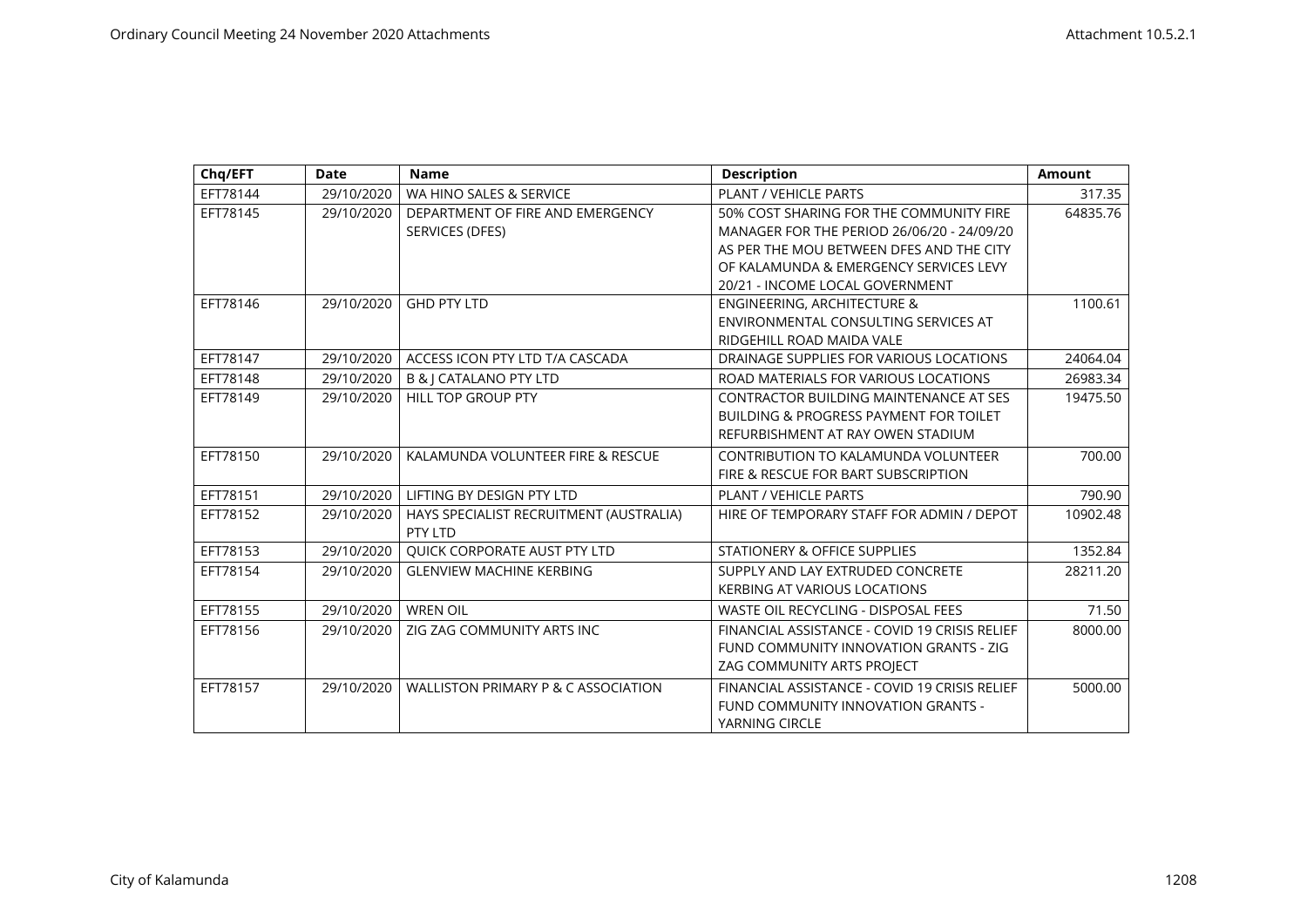| Chq/EFT  | <b>Date</b> | <b>Name</b>                                                 | <b>Description</b>                                                                                                                                            | <b>Amount</b> |
|----------|-------------|-------------------------------------------------------------|---------------------------------------------------------------------------------------------------------------------------------------------------------------|---------------|
| EFT78158 | 29/10/2020  | CHRISTADELPHIAN WELFARE ASSOCIATION (WA)<br><b>INC</b>      | REFUND OF OFFICE OF STATE REVENUE REBATE<br>FOR TENANTS FOR 20/21                                                                                             | 10655.24      |
| EFT78159 | 29/10/2020  | PETER CLARK - PIANO TUNER                                   | MAINTENANCE / REPAIRS TO PIANOS IN<br><b>VARIOUS LOCATIONS</b>                                                                                                | 350.00        |
| EFT78160 | 29/10/2020  | MAIN ROADS (WA)                                             | SUPPLY AND INSTALLATION OF SIGNAGE &<br><b>WORKS AT VARIOUS LOCATIONS</b>                                                                                     | 13677.78      |
| EFT78161 | 29/10/2020  | LOCK, STOCK & FARRELL LOCKSMITH PTY LTD                     | PADLOCKS / KEYS SUPPLIES                                                                                                                                      | 1279.05       |
| EFT78162 | 29/10/2020  | PARKERS YELLOWMETAL PTY LTD T/A METAL<br><b>WORKS PERTH</b> | BOLLARD REPAIRS / MAINTENANCE / SUPPLIES                                                                                                                      | 3608.00       |
| EFT78163 | 29/10/2020  | KALAMUNDA ANNUAL SHOW                                       | FINANCIAL ASSISTANCE - COVID 19 CRISIS RELIEF<br>FUND COMMUNITY INNOVATION GRANTS -<br>WEBSITE DEVELOPMENT, KIDS CORNER<br>UPGRADE, ITEMS FOR FOOD PRODUCTION | 4514.00       |
| EFT78164 | 29/10/2020  | COCA-COLA AMATIL (AUST) PTY LTD                             | KIOSK SUPPLIES FOR HARTFIELD RECREATION<br><b>CENTRE</b>                                                                                                      | 533.50        |
| EFT78165 | 29/10/2020  | <b>G FORCE PRINTING</b>                                     | SUPPLY OF PRINTED STATIONERY STOCK                                                                                                                            | 1928.19       |
| EFT78166 | 29/10/2020  | DAVID WILLS & ASSOCIATES                                    | ENGINEERING CONSULTANCY FOR STRELITZIA<br>AVE, WOODLUPINE BROOK - STORMWATER<br><b>DRAINAGE MODIFICATION</b>                                                  | 1023.00       |
| EFT78167 | 29/10/2020  | DIRECT TRADES SUPPLY PTY LTD                                | <b>HARDWARE SUPPLIES</b>                                                                                                                                      | 883.47        |
| EFT78168 | 29/10/2020  | SHRED-X PTY LTD                                             | SECURE DOCUMENT DISPOSAL BIN REMOVAL<br>AND REPLACEMENT                                                                                                       | 33.00         |
| EFT78169 | 29/10/2020  | <b>MARTINS ENVIRONMENTAL SERVICES</b>                       | WEED CONTROL & ASSOCIATED SERVICES AT<br><b>VARIOUS LOCATIONS</b>                                                                                             | 24684.00      |
| EFT78170 | 29/10/2020  | STRATAGREEN                                                 | <b>GARDEN / RESERVE SUPPLIES</b>                                                                                                                              | 1180.01       |
| EFT78171 | 29/10/2020  | OFFICEWORKS SUPERSTORES PTY LTD                             | OFFICE SUPPLIES / STATIONERY FOR VARIOUS<br><b>LOCATIONS</b>                                                                                                  | 157.39        |
| EFT78172 | 29/10/2020  | DOWNER EDI WORKS PTY LTD                                    | PAYMENT CERTIFICATE 1 - WELSHPOOL ROAD<br><b>EAST ROAD REHABILITATION (SECTION 9)</b>                                                                         | 16321.39      |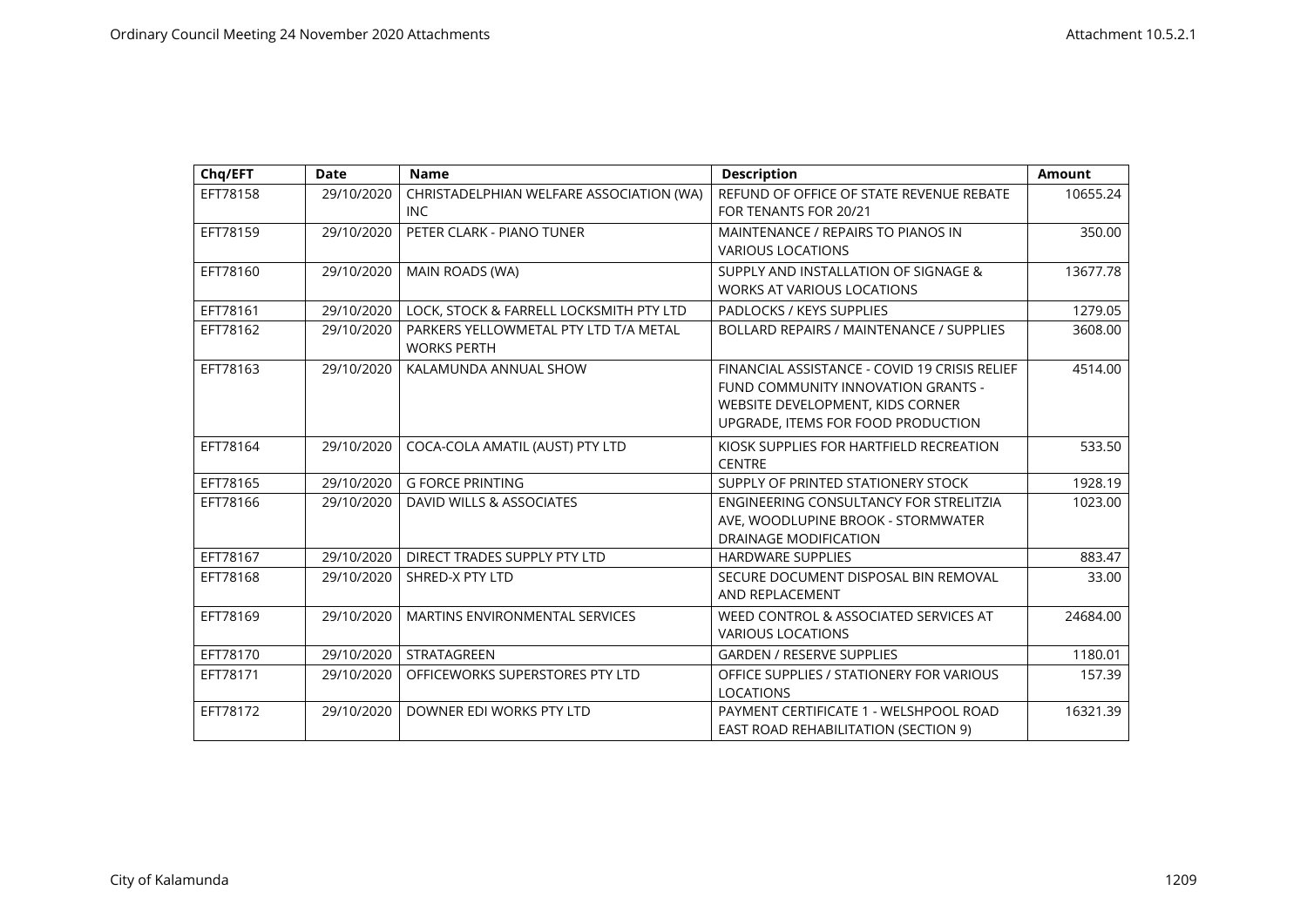| Chq/EFT  | <b>Date</b> | <b>Name</b>                                                             | <b>Description</b>                                                                                                                                | <b>Amount</b> |
|----------|-------------|-------------------------------------------------------------------------|---------------------------------------------------------------------------------------------------------------------------------------------------|---------------|
| EFT78173 | 29/10/2020  | VERMEER (WA & NT)                                                       | PLANT / VEHICLE PARTS                                                                                                                             | 563.51        |
| EFT78174 | 29/10/2020  | <b>MAYDAY EARTHMOVING</b>                                               | PLANT AND EQUIPMENT HIRE                                                                                                                          | 1562.00       |
| EFT78175 | 29/10/2020  | ELECTRICITY NETWORKS CORP T/A WESTERN<br><b>POWER</b>                   | WESTERN POWER ENOUIRY APPLICATION FEE -<br>CAMBRIDGE RESERVE COMMUNITY<br>ENHANCEMENT PROJECT - EASEMENT IN HIGH<br><b>VOLTAGE POWER EASEMENT</b> | 275.00        |
| EFT78176 | 29/10/2020  | <b>WOOLWORTHS GROUP LIMITED</b>                                         | <b>GROCERY SUPPLIES</b>                                                                                                                           | 824.09        |
| EFT78177 | 29/10/2020  | <b>HILLS GAS SUPPLY</b>                                                 | SUPPLY OF BOTTLED GAS FOR RAY OWEN<br><b>BASKETBALL COURTS</b>                                                                                    | 100.00        |
| EFT78178 | 29/10/2020  | <b>GLENDA DAWN CHARLTON (PODIATRY)</b>                                  | PODIATRY SERVICES AT JACK HEALEY CENTRE                                                                                                           | 1021.01       |
| EFT78179 | 29/10/2020  | <b>CASTLEDINE &amp; CASTLEDINE DESIGNERS</b>                            | DESIGN / ARTWORK & PRINTING OF SPRING<br><b>OPEN STUDIOS</b>                                                                                      | 2605.00       |
| EFT78180 | 29/10/2020  | ST IVES VILLAGES PTY LTD                                                | REFUND OF OFFICE OF STATE REVENUE REBATE<br>FOR TENANTS FOR 20/21                                                                                 | 5695.03       |
| EFT78181 | 29/10/2020  | <b>GLENN STERLE - FORRESTFIELD / HIGH</b><br>WYCOMBE BRANCH - WA LABOUR | <b>KEY BOND REFUND</b>                                                                                                                            | 50.00         |
| EFT78182 | 29/10/2020  | <b>HUMES</b>                                                            | DRAINAGE SUPPLIES FOR VARIOUS LOCATIONS                                                                                                           | 2063.05       |
| EFT78183 | 29/10/2020  | BOYA EQUIPMENT PTY LTD                                                  | PLANT / VEHICLE PARTS                                                                                                                             | 562.05        |
| EFT78184 | 29/10/2020  | 360 ENVIRONMENTAL PTY LTD                                               | VARIATION 2 TO RFE-Q 2019-04 FOR<br>ADDITIONAL PROJECT MANAGEMENT, WASTE<br>REMOVAL, INSTALLATION OF 2 ADDITIONAL<br>BORES AND FURTHER REPORTING. | 8618.34       |
| EFT78185 | 29/10/2020  | PIRAN MINING PTY LTD                                                    | BOND REFUND FOR THE USE OF THE SEMINAR<br>ROOM AT THE ZIG ZAG CULTURAL CENTRE                                                                     | 200.00        |
| EFT78186 | 29/10/2020  | KYOCERA DOCUMENT SOLUTIONS AUSTRALIA<br>PTY LTD                         | PHOTOCOPIER SERVICE COSTS WITH KYOCERA<br>FOR 2020/2021                                                                                           | 3662.37       |
| EFT78187 | 29/10/2020  | ATCO GAS AUSTRALIA PTY LTD                                              | DCVG SURVEY OF GAS PIPELINE FOR HALE ROAD<br>WIDENING (WELSHPOOL ROAD E TO TONKIN<br>HWY)                                                         | 22055.00      |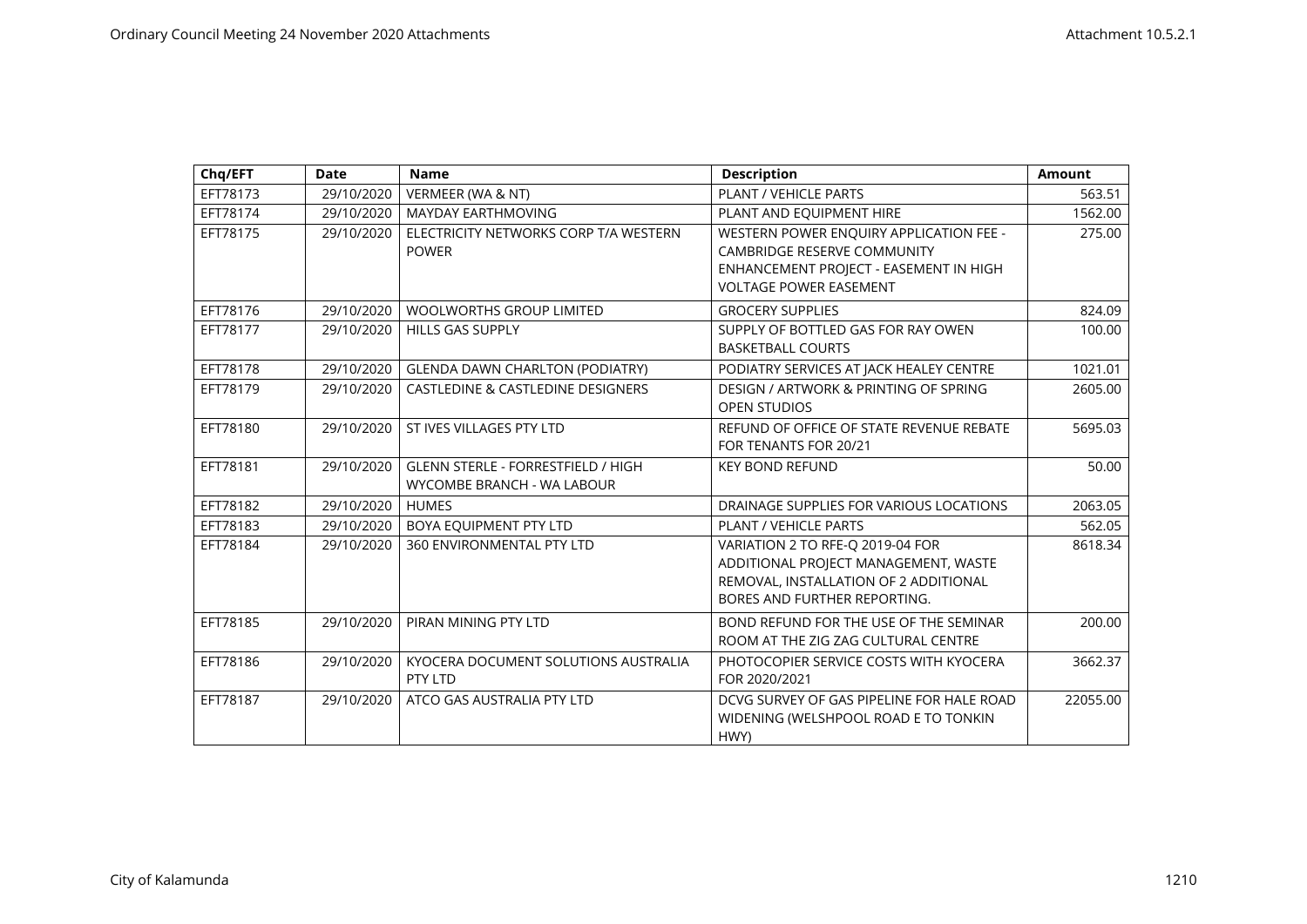| Chq/EFT  | <b>Date</b> | <b>Name</b>                                                            | <b>Description</b>                                                                                        | <b>Amount</b> |
|----------|-------------|------------------------------------------------------------------------|-----------------------------------------------------------------------------------------------------------|---------------|
| EFT78188 | 29/10/2020  | DRAINFLOW SERVICES PTY LTD                                             | <b>CLEANING / MAINTAINING STORM WATER</b><br><b>DRAINS</b>                                                | 10687.60      |
| EFT78189 | 29/10/2020  | TRUCK CENTRE WA PTY LTD                                                | PLANT / VEHICLE PARTS                                                                                     | 694.55        |
| EFT78190 | 29/10/2020  | CONTRAFLOW                                                             | <b>TRAFFIC MANAGEMENT FOR VARIOUS</b><br><b>LOCATIONS</b>                                                 | 67214.93      |
| EFT78191 | 29/10/2020  | <b>CLASSIC TREE SERVICES</b>                                           | PROVIDE AN ARBORIST REPORT ON 2 x MARRI<br>TREES ON THE VERGE OF 34 CRAYDEN ROAD.<br>KALAMUNDA            | 605.00        |
| EFT78192 | 29/10/2020  | <b>DELL AUSTRALIA</b>                                                  | <b>COMPUTER PARTS / ACCESSORY SUPPLIES</b>                                                                | 1058.20       |
| EFT78193 | 29/10/2020  | CHEMCENTRE                                                             | WATER SAMPLING ANALYSIS AND REPORTING<br>FOR SEPTEMBER 2020 INCLUDING FREIGHT OF<br><b>SAMPLE BOTTLES</b> | 908.20        |
| EFT78194 | 29/10/2020  | FUII XEROX AUSTRALIA PTY LTD                                           | PHOTOCOPYING CHARGES                                                                                      | 309.51        |
| EFT78195 | 29/10/2020  | <b>MINTERELLISON</b>                                                   | <b>LEGAL EXPENSES</b>                                                                                     | 15834.72      |
| EFT78196 | 29/10/2020  | <b>MARGARET STASZEWSKI</b>                                             | OUTSTANDING WORKS REFUND - WAPC 137675 -<br><b>15 WINSOR RD KALAMUNDA</b>                                 | 19800.00      |
| EFT78197 | 29/10/2020  | DEPARTMENT OF PLANNING, LANDS AND<br>HERITAGE OPERATING ACCOUNT (DAPS) | MERRIVALE ROAD REALIGNMENT - ADVERTISING<br>OF PROPOSAL                                                   | 914.85        |
| EFT78198 | 29/10/2020  | RISK MANAGEMENT TECHNOLOGIES PTY LTD<br>(RMT)                          | CHEMALERT LIBRARY - ANNUAL LICENCE<br>RENEWAL - 22/12/2020 - 22/12/21                                     | 6473.50       |
| EFT78199 | 29/10/2020  | REMONDIS AUSTRALIA PTY LTD                                             | COLLECTION AND RECYCLING OF CARDBOARD<br>AT WALLISTON TRANSFER STATION                                    | 2423.43       |
| EFT78200 | 29/10/2020  | DYMOCKS PERTH PTY LTD T/A DYMOCKS<br><b>MIDLAND</b>                    | SUPPLY & DELIVERY OF VARIOUS GOODS FOR<br>KALAMUNDA LIBRARY                                               | 500.00        |
| EFT78201 | 29/10/2020  | DAIMLER TRUCKS PERTH                                                   | PLANT / VEHICLE PARTS                                                                                     | 27.96         |
| EFT78202 | 29/10/2020  | FOXTEL                                                                 | MONTHLY SUBSCRIPTION FEE - OCTOBER 2020                                                                   | 210.00        |
| EFT78203 | 29/10/2020  | SHIRE OF CHITTERING                                                    | REIMBURSEMENT LONG SERVICE LEAVE<br>ENTITLEMENTS - MARK SMITH - TERMINATION<br>DATE 09/10/20              | 3662.22       |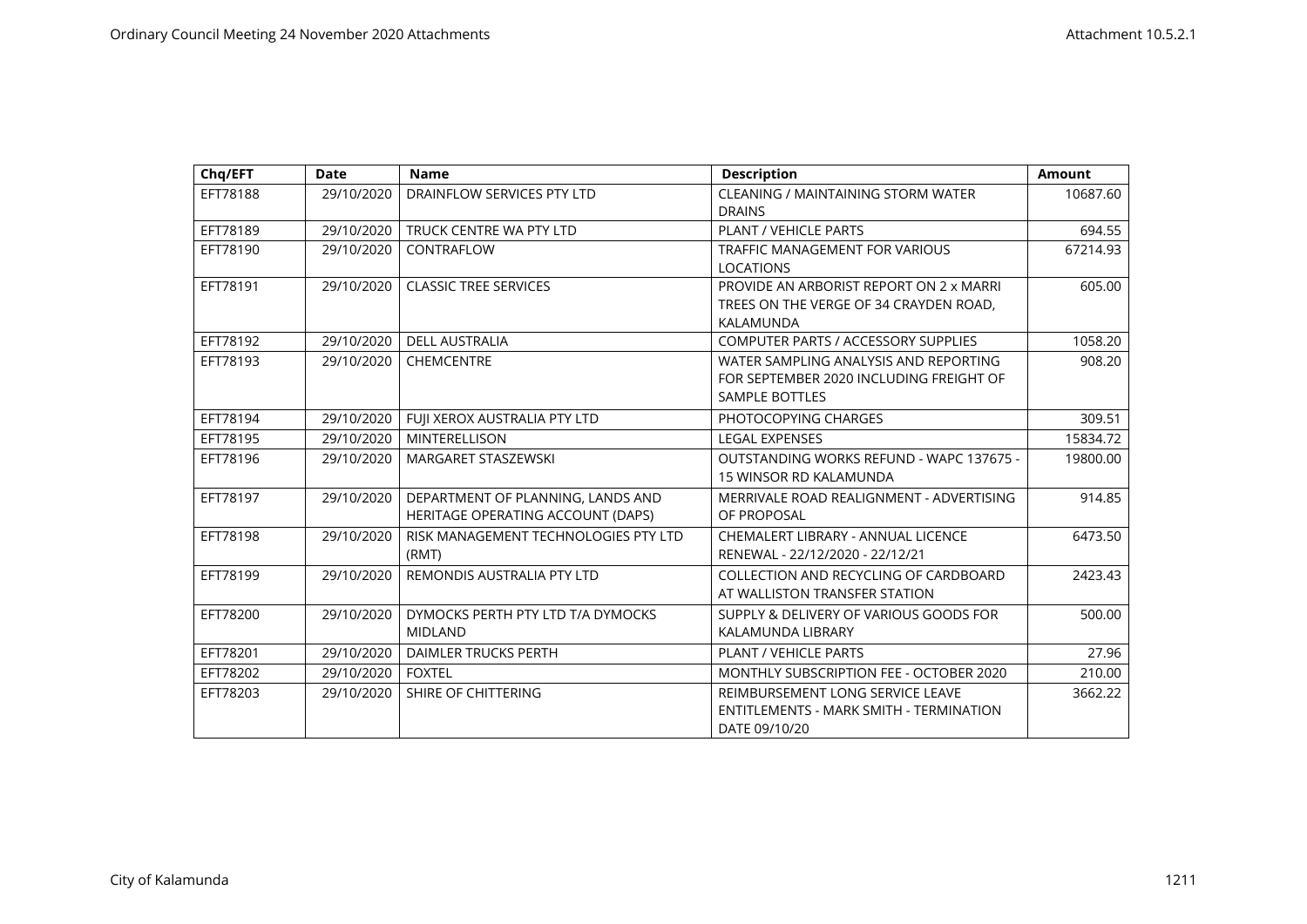| Chq/EFT  | <b>Date</b> | <b>Name</b>                                              | <b>Description</b>                                                                                                                                  | <b>Amount</b> |
|----------|-------------|----------------------------------------------------------|-----------------------------------------------------------------------------------------------------------------------------------------------------|---------------|
| EFT78204 | 29/10/2020  | KALAMUNDA ELECTRICS                                      | ELECTRICAL REPAIRS / MAINTENANCE FOR<br><b>VARIOUS LOCATIONS</b>                                                                                    | 20464.15      |
| EFT78205 | 29/10/2020  | AAAC TOWING PTY LTD                                      | <b>TOWING SERVICES FEES</b>                                                                                                                         | 264.00        |
| EFT78206 | 29/10/2020  | MD MUSHARRAF HOSSAIN BHUIYAN                             | <b>KEY &amp; HALL BOND REFUND</b>                                                                                                                   | 450.00        |
| EFT78207 | 29/10/2020  | ASHIAD PTY LTD T/A CUROST MILK SUPPLY                    | MILK SUPPLY FOR ADMINISTRATION CENTRE<br>AND OPERATIONS CENTRE                                                                                      | 187.56        |
| EFT78208 | 29/10/2020  | DFP RECRUITMENT SERVICES PTY LTD                         | HIRE OF TEMPORARY STAFF FOR DEPOT / ADMIN                                                                                                           | 3573.00       |
| EFT78209 | 29/10/2020  | <b>ITAGZ PTY LTD</b>                                     | SUPPLY & DELIVERY OF VARIOUS DOG WRAP<br>STRAPS FOR RANGER SERVICES                                                                                 | 566.50        |
| EFT78210 | 29/10/2020  | <b>MICHAEL &amp; TANYA STORER</b>                        | PART DOG STERILIZATION REFUND                                                                                                                       | 77.50         |
| EFT78211 | 29/10/2020  | SPARKS REFRIGERATION AND                                 | DEGASSING OF FRIDGES, FREEZERS AND AIR                                                                                                              | 1645.60       |
|          |             | <b>AIRCONDITIONING</b>                                   | CONDITIONERS AT WALLISTON TRANSFER<br><b>STATION</b>                                                                                                |               |
| EFT78212 | 29/10/2020  | TALIS CONSULTANTS PTY LTD ATF TALIS UNIT<br><b>TRUST</b> | FEE FOR ENGINEERING DESIGN CONSULTANCY<br>SERVICES AT WALLISTON TRANSFER STATION<br>PART OF ONGOING CONSULTANCY SERVICES<br><b>FOR DWER LICENCE</b> | 2322.38       |
| EFT78213 | 29/10/2020  | STAN THE TYRE MAN ( STAN'S TYRE SERVICE WA               | <b>PLANT / VEHICLE PARTS</b>                                                                                                                        | 731.50        |
| EFT78214 | 29/10/2020  | SUEZ RECYCLING & RECOVERY (PERTH) PTY LTD                | BULK BIN SERVICES FOR GREEN AND MIXED<br><b>WASTE COLLECTIONS AND DISPOSAL</b>                                                                      | 1295.22       |
| EFT78215 | 29/10/2020  | <b>ZIRCODATA PTY LTD</b>                                 | MONTHLY OFFSITE STORAGE FEES                                                                                                                        | 761.89        |
| EFT78216 | 29/10/2020  | DAYTONE PRINTING PTY LTD                                 | PRINTING OF INVITATIONS FOR EXHIBITIONS                                                                                                             | 167.20        |
| EFT78217 | 29/10/2020  | <b>FINELINE SIGNS</b>                                    | SUPPLY AND INSTAL 'BUSH FIRE READY' DECAL<br>TO MAZDA FIRE SUPPORT VEHICLE AS QUOTED.                                                               | 425.70        |
| EFT78218 | 29/10/2020  | WEST TIP WASTE CONTROL PTY LTD                           | TIP FEES - REMOVAL & PROCESSING OF VARIOUS<br><b>WASTE</b>                                                                                          | 8302.56       |
| EFT78219 | 29/10/2020  | THE LUCKY CHARM                                          | NEWSPAPERS / MAGAZINES SUPPLIES FOR<br><b>VARIOUS LOCATIONS</b>                                                                                     | 31.94         |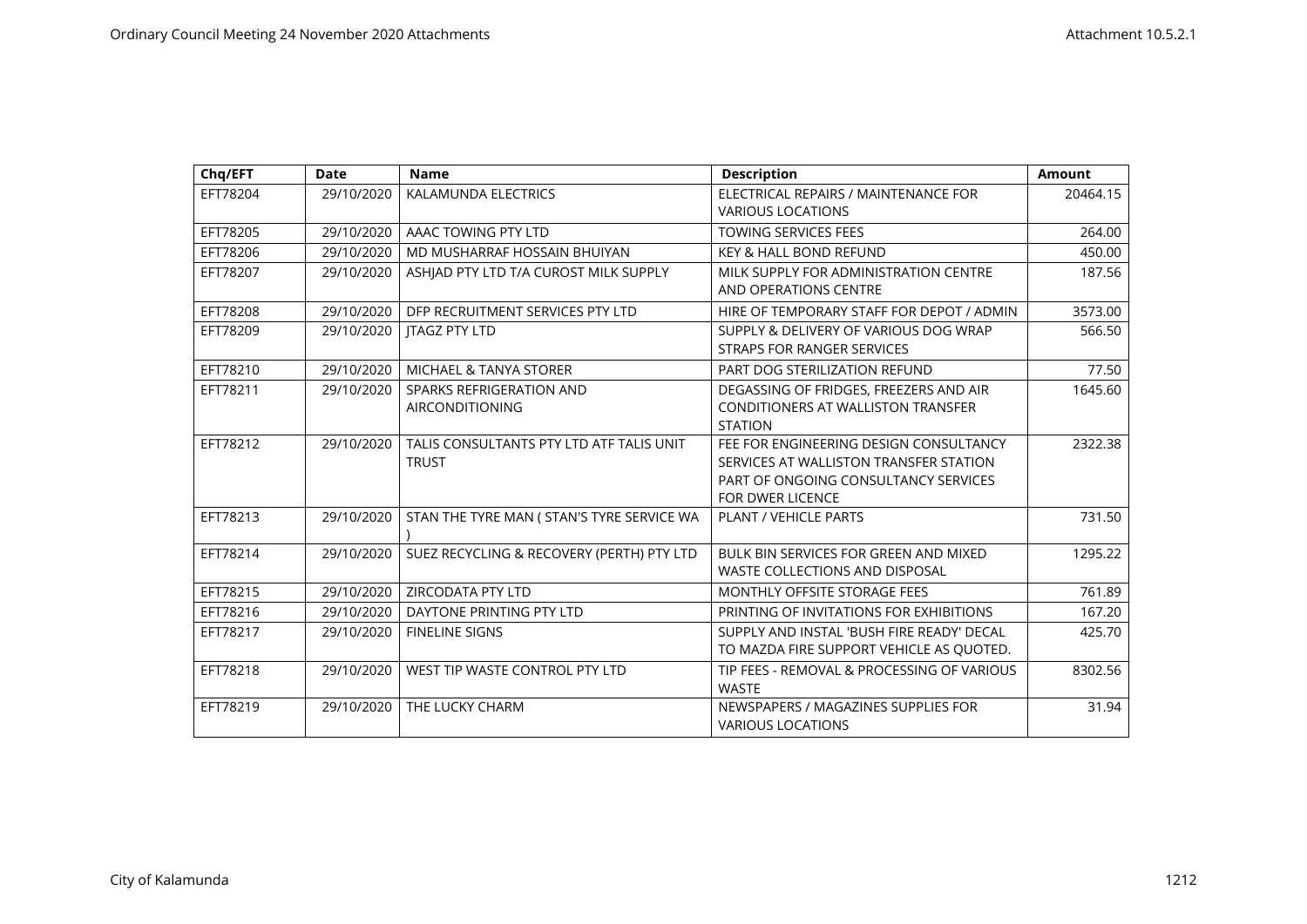| Chq/EFT  | <b>Date</b> | <b>Name</b>                                                             | <b>Description</b>                                                                                                                     | <b>Amount</b> |
|----------|-------------|-------------------------------------------------------------------------|----------------------------------------------------------------------------------------------------------------------------------------|---------------|
| EFT78220 | 29/10/2020  | <b>FAIR GO TRADING</b>                                                  | MERCHANDISE SUPPLIES FOR RESALE AT THE ZIG<br><b>ZAG CULTURAL CENTRE</b>                                                               | 613.44        |
| EFT78221 | 29/10/2020  | VILLAGE SOLUTIONS AUSTRALIA - RANGEVIEW<br>VILLAGE                      | REFUND OF OFFICE OF STATE REVENUE REBATE<br>FOR TENANTS FOR 20/21                                                                      | 17642.73      |
| EFT78222 | 29/10/2020  | ADVANCE PRESS (2013) PTY LTD                                            | PRINTING OF PERTH HILLS CALENDAR                                                                                                       | 869.00        |
| EFT78223 | 29/10/2020  | I. PRESTIPINO BUILDING DESIGNS PTY LTD                                  | VARIOUS UPGRADES TO BUS STOP 13745 ON<br><b>LESMURDIE ROAD</b>                                                                         | 940.00        |
| EFT78224 | 29/10/2020  | <b>RUSTY ROO</b>                                                        | MERCHANDISE SUPPLIES FOR RESALE AT THE ZIG<br><b>ZAG CULTURAL CENTRE</b>                                                               | 100.00        |
| EFT78225 | 29/10/2020  | BLUE STEEL ENTERPRISES PTY LTD T/A<br>FRONTLINE FIRE & RESCUE EQUIPMENT | MAINTENANCE EQUIPMENT / SUPPLIES FOR FIRE<br><b>AND RESCUE</b>                                                                         | 787.84        |
| EFT78226 | 29/10/2020  | AUS CHILL TECHNICAL SERVICES PTY LTD                                    | SUPPLY AIR CONDITIONING REPAIRS AND<br><b>INSTALLATION TO VARIOUS LOCATIONS</b>                                                        | 1307.90       |
| EFT78227 | 29/10/2020  | <b>IIGSAW BUILDING AND CARPENTRY WA</b>                                 | ROOF REPLACEMENT AT LIONS LOOKOUT<br><b>LESMURDIE</b>                                                                                  | 1749.00       |
| EFT78228 | 29/10/2020  | <b>MARKET CREATIONS</b>                                                 | MARKETING & TECHNOLOGY SERVICE FEES &<br>MONTHLY CLOUD HOSTING SERVICES                                                                | 27818.21      |
| EFT78229 | 29/10/2020  | <b>FREEDOM FAIRIES PTY LTD</b>                                          | FINANCIAL ASSISTANCE - COVID 19 CRISIS RELIEF<br>FUND COMMUNITY INNOVATION GRANTS -<br>FREEDOM FAIRIES ANNUAL FAMILY PICNIC            | 5000.00       |
| EFT78230 | 29/10/2020  | S STONE & ASSOCIATES PTY LTD                                            | INSPECT 2 WATERSLIDES AT THE KALAMUNDA<br>WATER PARK FOR SAFE USE DURING OPEN<br>SEASON AND ISSUE OF ENGINEERING<br><b>CERTIFICATE</b> | 800.00        |
| EFT78231 | 29/10/2020  | <b>JOHN GRAHAM BARNARD</b>                                              | <b>FOOTPATH DEPOSIT REFUND</b>                                                                                                         | 4000.00       |
| EFT78232 | 29/10/2020  | <b>PADDY SWEENEY</b>                                                    | MASTER OF CEREMONIES FOR OUIT TARGA WEST<br><b>TARMAC RALLY 2020</b>                                                                   | 750.00        |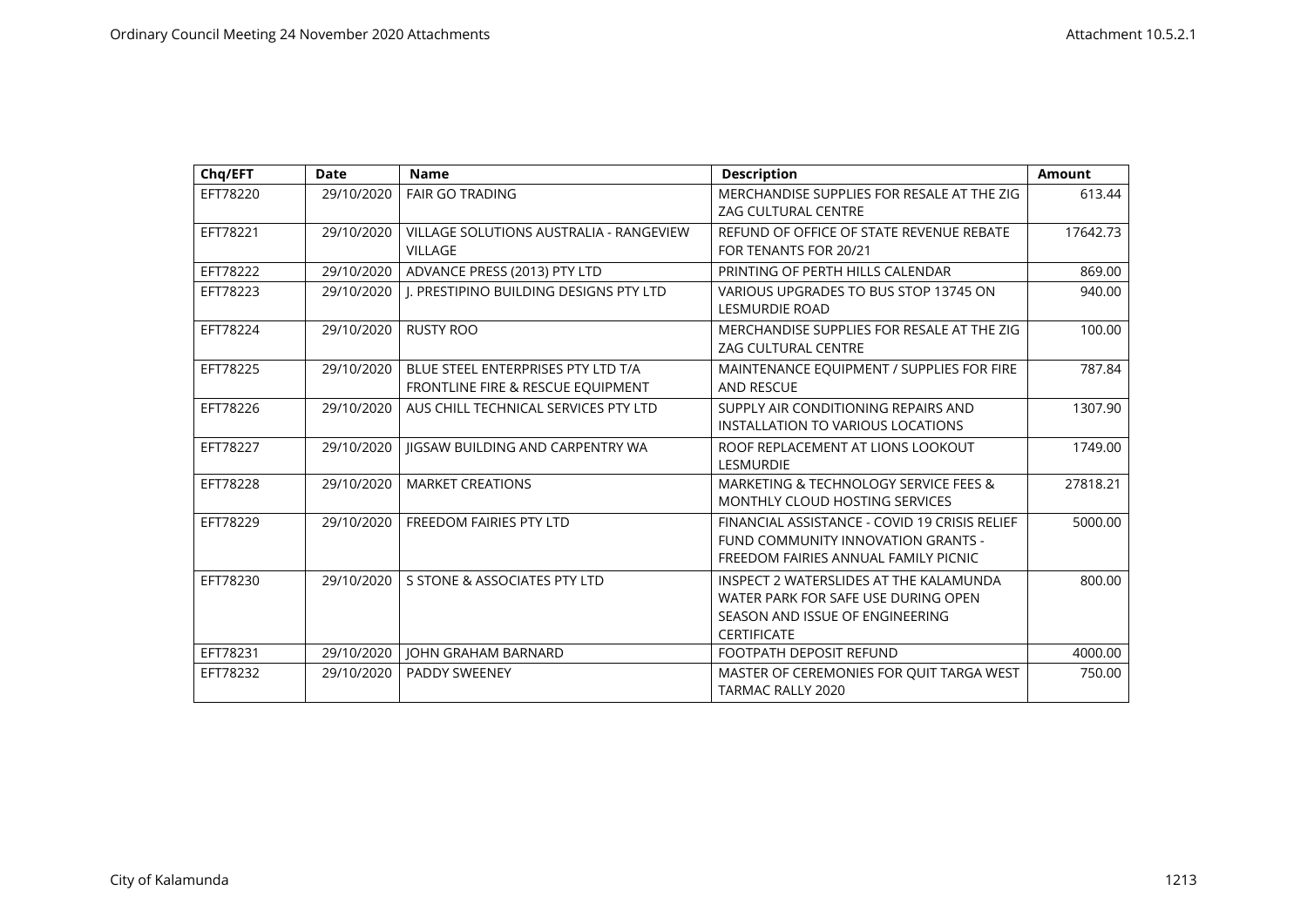| Chq/EFT  | <b>Date</b> | <b>Name</b>                                          | <b>Description</b>                                                                                                                                           | <b>Amount</b> |
|----------|-------------|------------------------------------------------------|--------------------------------------------------------------------------------------------------------------------------------------------------------------|---------------|
| EFT78233 | 29/10/2020  | KALAMUNDA PRIMARY SCHOOL P & C<br><b>ASSOCIATION</b> | FINANCIAL ASSISTANCE - COVID 19 CRISIS RELIEF<br>FUND COMMUNITY INNOVATION GRANTS -<br>INTERACTIVE VIDEO AND COMMEMORATIVE                                   | 5000.00       |
|          |             |                                                      | <b>BOOK 125 YEAR ANNIVERSARY CELEBRATIONS</b>                                                                                                                |               |
| EFT78234 | 29/10/2020  | <b>ENTIRE FIRE MANAGEMENT</b>                        | FIREBREAK MAINTENANCE AT MELOWAY DRIVE<br>RESERVE KALAMUNDA                                                                                                  | 35150.50      |
| EFT78235 | 29/10/2020  | THE WOMENS POWDER ROOM INC                           | FINANCIAL ASSISTANCE - COVID 19 CRISIS RELIEF<br>FUND COMMUNITY INNOVATION GRANTS -<br>RENOVATE THE GARDEN AT THE WOMENS<br>POWDER ROOM                      | 5000.00       |
| EFT78236 | 29/10/2020  | ALL IMPACT PTY LTD T/A DMI SIGNS                     | SUPPLY OF 6 X 450 BY 600MM DOUBLE FACED<br><b>CORFLUTE FOLD UP TRIANGLE A FRAME SIGNS -</b><br><b>ILLEGAL DUMPING</b>                                        | 385.00        |
| EFT78237 | 29/10/2020  | DOWSING GROUP PTY LTD                                | SUPPLY & LAY CONCRETE PATHWAYS,<br>MAINTENANCE & MISCELLANEOUS WORKS AT<br><b>VARIOUS LOCATIONS</b>                                                          | 57397.26      |
| EFT78238 | 29/10/2020  | <b>WESTERN TREE RECYCLERS</b>                        | <b>GREEN WASTE PROCESSING SERVICES AT</b><br><b>WALLISTON TRANSFER STATION</b>                                                                               | 9310.40       |
| EFT78239 | 29/10/2020  | <b>CORSIGN WA PTY LTD</b>                            | SUPPLIES OF SIGNAGE AND RELATED<br><b>EQUIPMENT</b>                                                                                                          | 1487.86       |
| EFT78240 | 29/10/2020  | URBAQUA LTD                                          | WATTLE GROVE SOUTH - WATER MONITORING -<br>FIELDWORK - SURFACE WATER SAMPLING & LAB<br>COSTS                                                                 | 6336.00       |
| EFT78241 | 29/10/2020  | <b>MARSH PTY LTD</b>                                 | CITY OF KALAMUNDA EMERGENCY EVACUATION<br><b>CENTRE DIAGRAMS X4 FACILITIES</b>                                                                               | 1100.00       |
| EFT78242 | 29/10/2020  | ANIMAL PEST MANAGEMENT SERVICES                      | VARIOUS ANIMAL PEST MANAGEMENT SERVICES                                                                                                                      | 439.60        |
| EFT78243 | 29/10/2020  | <b>CAHOOTS KIDS CAMP INC</b>                         | FINANCIAL ASSISTANCE - COVID 19 CRISIS RELIEF<br>FUND COMMUNITY INNOVATION GRANTS -<br>CAHOOTS KIDS CAMPS & DELIVERY OF<br><b>COMMUNITY CONNECTS HAMPERS</b> | 10000.00      |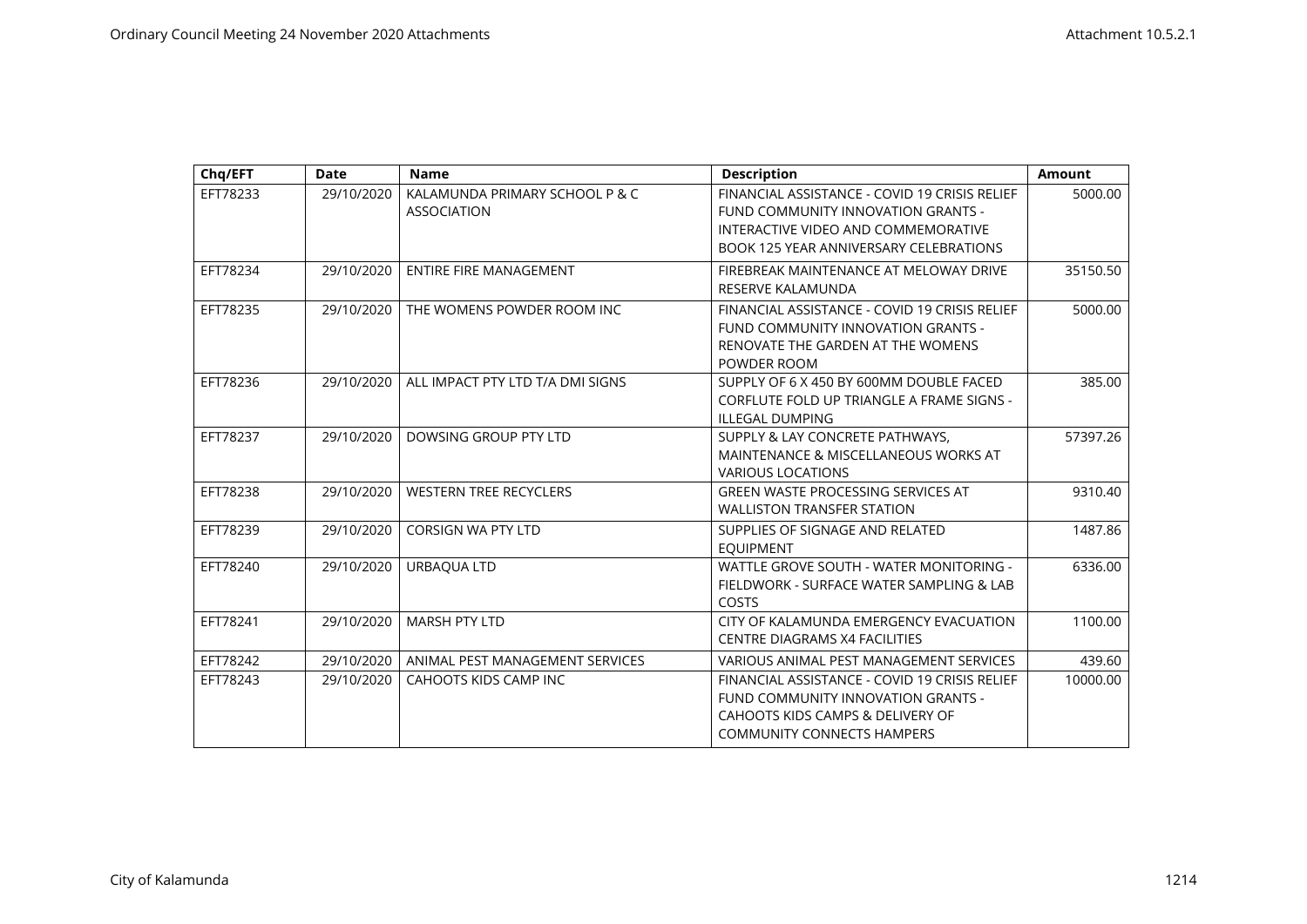| Chq/EFT  | <b>Date</b> | <b>Name</b>                                                                      | <b>Description</b>                                                                                                                         | <b>Amount</b> |
|----------|-------------|----------------------------------------------------------------------------------|--------------------------------------------------------------------------------------------------------------------------------------------|---------------|
| EFT78244 | 29/10/2020  | ILLION AUSTRALIA PTY LTD T/A ILLION<br><b>TENDERLINK</b>                         | ADVERTISING OF VARIOUS TENDERS FOR THE<br><b>CITY</b>                                                                                      | 354.20        |
| EFT78245 | 29/10/2020  | <b>MINDFUL HOMES</b>                                                             | <b>BUILDING APPLICATION FEE REFUND</b>                                                                                                     | 353.96        |
| EFT78246 | 29/10/2020  | <b>REBECCA HARRISON</b>                                                          | SALE OF ARTWORK - GEM CAMERA CLUB<br><b>EXHIBITION</b>                                                                                     | 126.00        |
| EFT78247 | 29/10/2020  | <b>GYMMASTER SOFTWARE - TRESHNA</b><br><b>ENTERPRISES LTD</b>                    | HIGH WYCOMBE STUDIO PACKAGE FOR THE<br>24/7 GYM MONTHLY CHARGES                                                                            | 80.00         |
| EFT78248 | 29/10/2020  | FOCUS AUDIOVISUAL PTY LTD                                                        | AFTER HOURS LABOUR VARIATION FOR PA<br>SYSTEM - ADMIN CENTRE & INSTALLATION OF<br>AUDIOVISUAL EQUIPMENT AT THE OPERATIONS<br><b>CENTRE</b> | 9491.70       |
| EFT78249 | 29/10/2020  | SERPENTINE SPRING WATER                                                          | SPRING WATER SUPPLIES FOR ZIG ZAG<br><b>CULTURAL CENTRE</b>                                                                                | 73.50         |
| EFT78250 | 29/10/2020  | ARROW CONTRACTING                                                                | CARRY OUT WORKS TO DADDOW ROAD MEDIAN<br><b>ISLANDS</b>                                                                                    | 18683.50      |
| EFT78251 | 29/10/2020  | FITONIA PTY LTD AS TRUSTEE FOR THE<br>SILVERSPRING TRUST T/A T J DEPIAZZI & SONS | SUPPLY & DELIVERY OF VARIOUS GARDEN<br>/RESERVE GOODS                                                                                      | 13039.40      |
| EFT78252 | 29/10/2020  | <b>BELL ART AUSTRALIA</b>                                                        | MERCHANDISE SUPPLIES FOR RESALE AT THE ZIG<br><b>ZAG CULTURAL CENTRE</b>                                                                   | 62.70         |
| EFT78253 | 29/10/2020  | PROTEK 247 BUILDING                                                              | SUPPLY RE-ACTIVE ROOF & GUTTERING REPAIRS,<br>MAINTENANCE, INSTALLATION WORKS &<br><b>GUTTER CLEANING AT VARIOUS LOCATIONS</b>             | 21810.63      |
| EFT78254 | 29/10/2020  | <b>ACTION GLASS &amp; ALUMINIUM</b>                                              | SUPPLY GLAZING REPAIRS AND INSTALATION<br><b>WORKS AT OPERATIONS CENTRE</b><br><b>TRANSPORTABLE OFFICE</b>                                 | 1168.37       |
| EFT78255 | 29/10/2020  | MERGER CONTRACTING P/L T/AS J&M ASPHALT                                          | SUPPLY AND INSTALL MEDIAN ISLAND AT PUMA<br>SERVICE STATION ON KALAMUNDA ROAD                                                              | 12022.45      |
| EFT78256 | 29/10/2020  | <b>WEST TRIM INTERIORS</b>                                                       | SUPPLY AND INSTALL 2 X PVC BOX COVERS FOR<br>THE DRAINAGE TRAILER                                                                          | 638.00        |
| EFT78257 | 29/10/2020  | <b>GLOBE AUSTRALIA PTY LTD</b>                                                   | SUPPLY & DELIVERY OF 40L JAVELIN HERBICIDE                                                                                                 | 1039.50       |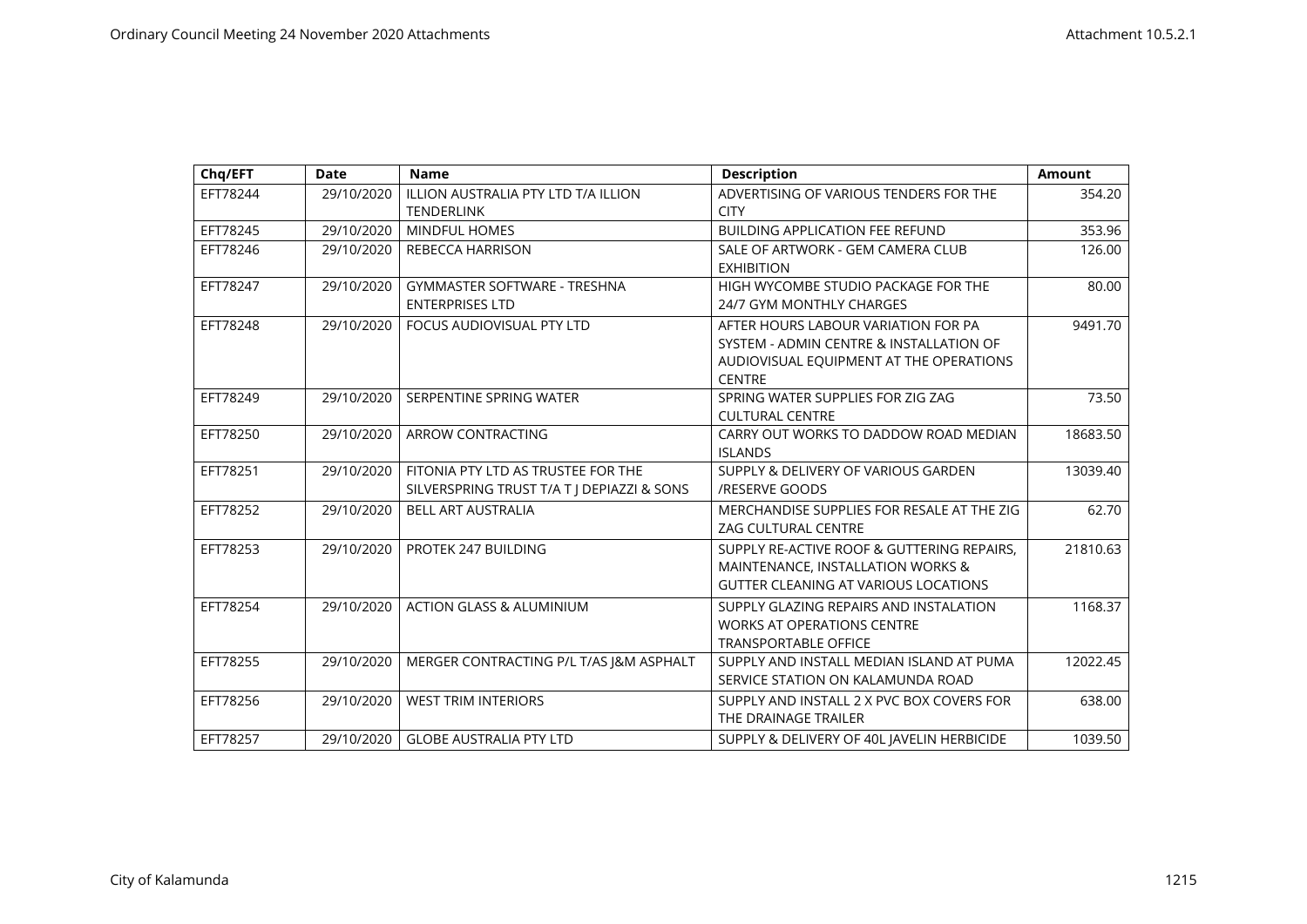| Chq/EFT  | <b>Date</b> | <b>Name</b>                                                      | <b>Description</b>                                                                                                 | <b>Amount</b> |
|----------|-------------|------------------------------------------------------------------|--------------------------------------------------------------------------------------------------------------------|---------------|
| EFT78258 | 29/10/2020  | <b>HARBOUR SOFTWARE</b>                                          | AGENDA/MINUTES SOFTWARE - DOC<br>ASSEMBLER - ANNUAL LICENCE FEE 01/12/20 TO<br>30/11/21                            | 16583.60      |
| EFT78259 | 29/10/2020  | AWARD SIGNS (WA) PTY LTD                                         | SUPPLY & INSTALL SIGNAGE AT KALAMUNDA<br><b>CLUB MAIN ENTRANCE</b>                                                 | 770.00        |
| EFT78260 | 29/10/2020  | PAPERBARK TECHNOLOGIES PTY LTD                                   | SUPPLY ABORICULTURAL ADVICE AND FINAL<br>REPORT OF 4 SIGNIFICANT TREES BETWEEN 7<br>AND 9 STANDING ROAD, LESMURDIE | 1705.00       |
| EFT78261 | 29/10/2020  | AUSSIE BROADBAND ENTERPRISE PTY LTD                              | HIGH WYCOMBE INTERNET SERVICE - PERIOD<br>21/10/20 - 20/11/20                                                      | 109.00        |
| EFT78262 | 29/10/2020  | FLAT-OUT ARTISTS PTY LTD                                         | <b>HALL BOND REFUND</b>                                                                                            | 400.00        |
| EFT78263 | 29/10/2020  | <b>THOMSON GEER</b>                                              | <b>LEGAL EXPENSES</b>                                                                                              | 5153.50       |
| EFT78264 | 29/10/2020  | INTERFIRE AGENCIES PTY LTD TTF THE LOVETT<br><b>FAMILY TRUST</b> | SUPPLY & DELIVERY OF VARIOUS GOODS FOR<br><b>BUSH FIRE BRIGADE</b>                                                 | 2866.29       |
| EFT78265 | 29/10/2020  | PINDAN CONTRACTING PTY LTD                                       | PROGRESS CLAIM 9 - CONSTRUCTION OF THE<br>KALAMUNDA COMMUNITY CENTRE AT<br><b>JORGENSEN PARK</b>                   | 615312.60     |
| EFT78266 | 29/10/2020  | SPRAYKING WA PTY LTD                                             | WEED CONTROL TO FOOTPATHS AND KERBS AT<br><b>VARIOUS LOCATIONS</b>                                                 | 10131.59      |
| EFT78267 | 29/10/2020  | MONIQUE MULLIGAN                                                 | 4 X 45 MINUTES CHILDREN'S BOOK WEEK<br>SESSIONS AT VARIOUS LIBRARIES                                               | 650.00        |
| EFT78268 | 29/10/2020  | <b>LEANNE WHITE</b>                                              | 4 X 45 MINUTES CHILDREN'S BOOK WEEK<br>SESSIONS AT VARIOUS LIBRARIES                                               | 600.00        |
| EFT78269 | 29/10/2020  | PERTH ACCESS CONTROL AND SECURITY                                | UPGRADE CCTV SYSTEMS AT THE KALAMUNDA<br><b>TRANSFER STATION</b>                                                   | 4034.52       |
| EFT78270 | 29/10/2020  | LISA WOODBROOK                                                   | PERFORMANCE OF 'ITS NOT ME IS DEFINATELY<br>YOU'                                                                   | 2500.00       |
| EFT78271 | 29/10/2020  | BELL TRADING TRUST T/A NORTH STAR<br><b>SECURITY</b>             | SUPPLY & INSTALLATION WORKS TO CCTV<br>NETWORK AT HARTFIELD PARK RECREATION<br><b>CENTRE</b>                       | 5492.74       |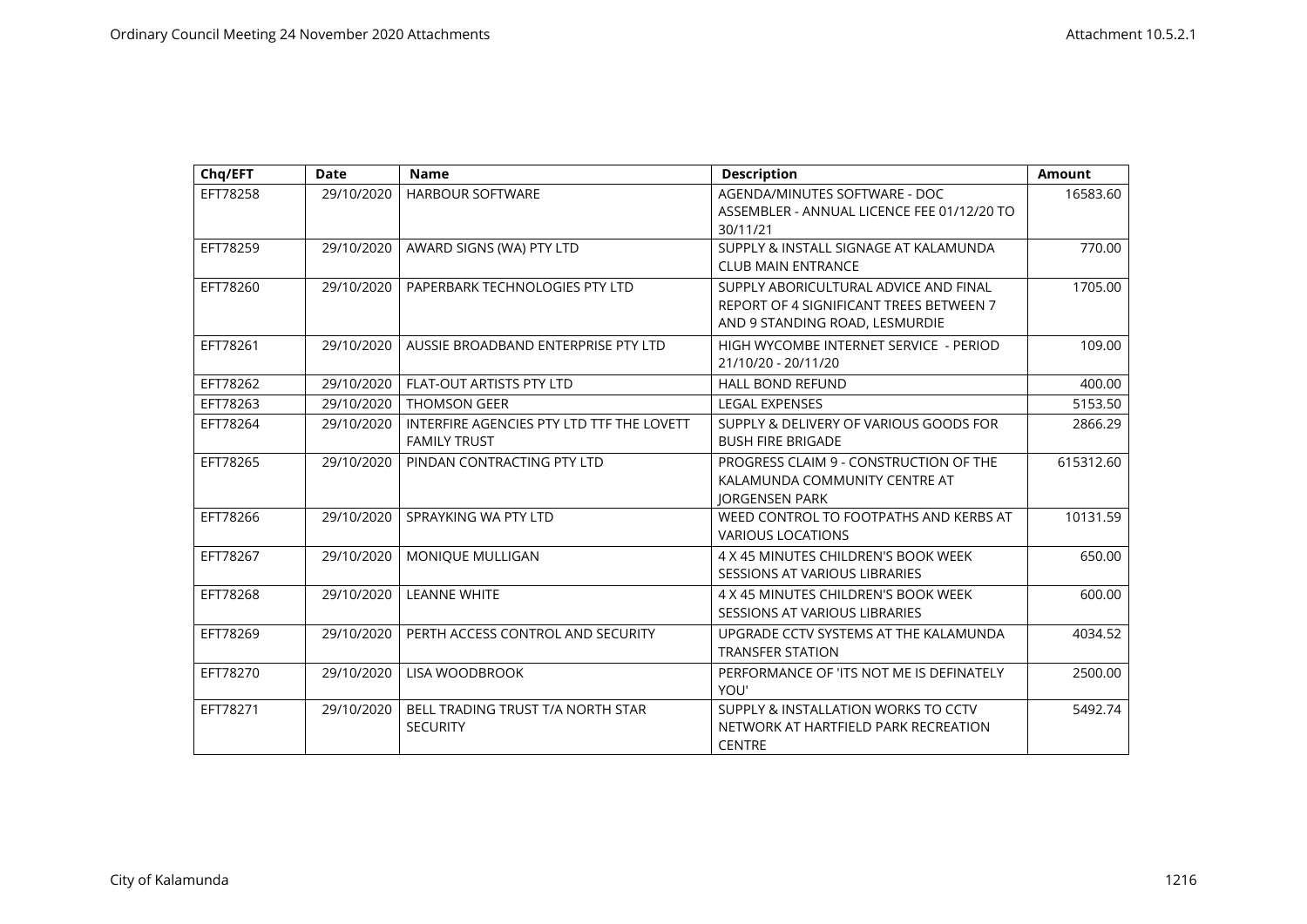| Chq/EFT  | <b>Date</b> | <b>Name</b>                       | <b>Description</b>                                                                                                                                                | <b>Amount</b> |
|----------|-------------|-----------------------------------|-------------------------------------------------------------------------------------------------------------------------------------------------------------------|---------------|
| EFT78272 | 29/10/2020  | PUBLIC OUTDOOR PTY LTD            | SUPPLY AND DELIVERY OF 1 X POPP HERO STEEL<br><b>TABLE TENNIS TABLE</b>                                                                                           | 4892.25       |
| EFT78273 | 29/10/2020  | FORGET ME NOT DEMENTIA SUPPORT    | FINANCIAL ASSISTANCE - COVID 19 CRISIS RELIEF<br>FUND COMMUNITY INNOVATION GRANTS -<br>PROVIDE INTERACTIVE INCLUSION - FORGET ME<br>NOT MEMORY CAFÉ               | 3425.00       |
| EFT78274 | 29/10/2020  | THE DARLING RANGE SENIORS HUB INC | FINANCIAL ASSISTANCE - COVID 19 CRISIS RELIEF<br>FUND COMMUNITY INNOVATION GRANTS -<br>EXPANSION OF NEIGHBOUR HUG, INCLUDING<br><b>MARKETING &amp; TRAINING</b>   | 5000.00       |
| EFT78275 | 29/10/2020  | <b>BINAR SPORTS INC</b>           | FINANCIAL ASSISTANCE - COVID 19 CRISIS RELIEF<br>FUND COMMUNITY INNOVATION GRANTS -<br>HOST A BASKETBALL TOURNAMENT, INCLUDE<br>ABORIGINAL CULTURAL ENGAGEMENT    | 5000.00       |
| EFT78276 | 29/10/2020  | A STITCH IN TIME                  | FINANCIAL ASSISTANCE - COVID 19 CRISIS RELIEF<br>FUND COMMUNITY INNOVATION GRANTS -<br>BOUNCE PROGRAM, DELIVERY OF 10<br><b>WORKSHOPS</b>                         | 5000.00       |
| EFT78277 | 29/10/2020  | <b>RECLINK AUSTRALIA</b>          | FINANCIAL ASSISTANCE - COVID 19 CRISIS RELIEF<br>FUND COMMUNITY INNOVATION GRANTS -<br>WEEKLY ALL ABILITIES SPORT & RECREATION<br><b>ACTIVITIES OVER 20 WEEKS</b> | 4895.00       |
| EFT78278 | 29/10/2020  | <b>TAKE CHARGE WELLBEING</b>      | FINANCIAL ASSISTANCE - COVID 19 CRISIS RELIEF<br>FUND COMMUNITY INNOVATION GRANTS - TAKE<br><b>CHARGE PROGRAM</b>                                                 | 5000.00       |
| EFT78279 | 29/10/2020  | <b>TREASURED YOUTH CO</b>         | FINANCIAL ASSISTANCE - COVID-19 CRISIS RELIEF<br>FUND COMMUNITY INNOVATION GRANTS -<br><b>REALITY STREET ART</b>                                                  | 5000.00       |
| EFT78280 | 29/10/2020  | PATRICIA KURSAR                   | REFUND FOR WORKING WITH CHILDREN CHECK<br>FOR WASTE EDUCATION OFFICER                                                                                             | 87.00         |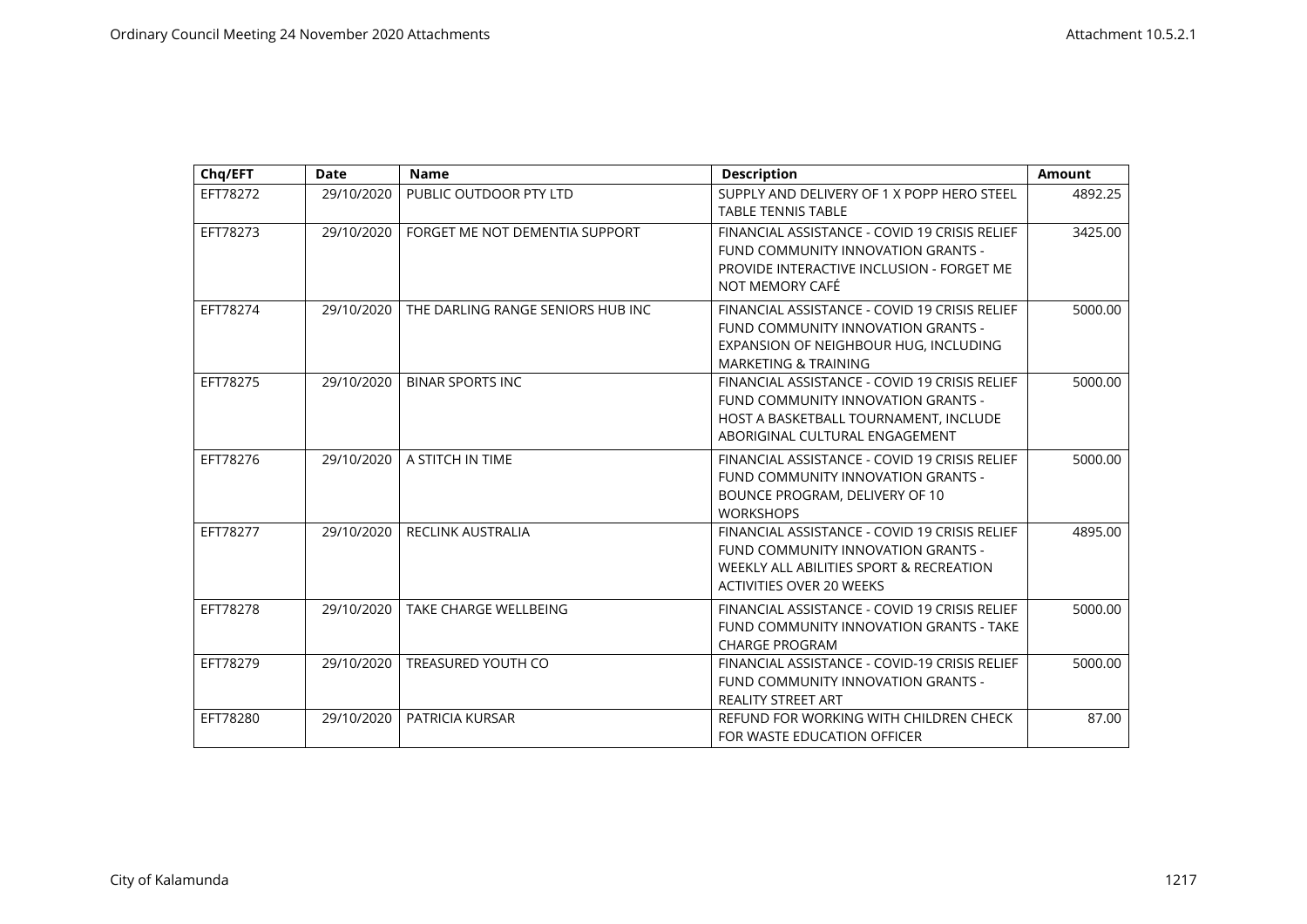| Chq/EFT    | Date       | <b>Name</b>                                                     | <b>Description</b>           | <b>Amount</b> |
|------------|------------|-----------------------------------------------------------------|------------------------------|---------------|
| EFT78281   | 29/10/2020 | <b>JACINTA GIBSON</b>                                           | KEY & HALL BOND REFUND       | 250.00        |
| DD44545.1  | 13/10/2020 | WA LOCAL GOVERNMENT SUPERANNUATION<br><b>PLAN</b>               | SUPERANNUATION CONTRIBUTIONS | 96334.14      |
| DD44545.2  | 13/10/2020 | STUYT MCGUFFICKE SUPERFUND                                      | SUPERANNUATION CONTRIBUTIONS | 485.96        |
| DD44545.3  | 13/10/2020 | <b>SUNCORP SUPER</b>                                            | SUPERANNUATION CONTRIBUTIONS | 262.23        |
| DD44545.4  | 13/10/2020 | <b>IOOF PORTFOLIO SERVICE PERSONAL</b><br>SUPERANNUATION        | SUPERANNUATION CONTRIBUTIONS | 92.27         |
| DD44545.5  | 13/10/2020 | <b>COMMONWEALTH BANK SUPER FUND</b>                             | SUPERANNUATION CONTRIBUTIONS | 238.27        |
| DD44545.6  | 13/10/2020 | <b>AMPLIFE LIMITED</b>                                          | SUPERANNUATION CONTRIBUTIONS | 876.05        |
| DD44545.7  | 13/10/2020 | ANZ SMART CHOICE SUPER                                          | SUPERANNUATION CONTRIBUTIONS | 424.33        |
| DD44545.8  | 13/10/2020 | MLC MASTERKEY SUPER GOLD STAR VERSION<br><b>ACCOUNT</b>         | SUPERANNUATION CONTRIBUTIONS | 407.61        |
| DD44545.9  | 13/10/2020 | AUSTRALIAN CATHOLIC SUPERANNUATION &<br>RETIREMENT FUND (ACSRF) | SUPERANNUATION CONTRIBUTIONS | 291.78        |
| DD44545.10 | 13/10/2020 | THE TRUSTEE FOR DK ALWAYS<br>SUPERANNUATION FUND                | SUPERANNUATION CONTRIBUTIONS | 505.53        |
| DD44545.11 | 13/10/2020 | STATEWIDE SUPERANNUATION TRUST                                  | SUPERANNUATION CONTRIBUTIONS | 537.89        |
| DD44545.12 | 13/10/2020 | <b>REST SUPERANNUATION</b>                                      | SUPERANNUATION CONTRIBUTIONS | 2883.97       |
| DD44545.13 | 13/10/2020 | <b>CBUS SUPERANNUATION</b>                                      | SUPERANNUATION CONTRIBUTIONS | 493.85        |
| DD44545.14 | 13/10/2020 | <b>BWMT SUPERANNUATION FUND</b>                                 | SUPERANNUATION CONTRIBUTIONS | 261.87        |
| DD44545.15 | 13/10/2020 | <b>BT SUPER FOR LIFE</b>                                        | SUPERANNUATION CONTRIBUTIONS | 336.29        |
| DD44545.16 | 13/10/2020 | <b>HESTA SUPER FUND</b>                                         | SUPERANNUATION CONTRIBUTIONS | 145.40        |
| DD44545.17 | 13/10/2020 | <b>COLONIAL 1ST STATE SUPERANNUATION</b>                        | SUPERANNUATION CONTRIBUTIONS | 651.65        |
| DD44545.18 | 13/10/2020 | AUSTRALIAN SUPERANNUATION                                       | SUPERANNUATION CONTRIBUTIONS | 6583.89       |
| DD44545.19 | 13/10/2020 | <b>HOSTPLUS PTY LTD</b>                                         | SUPERANNUATION CONTRIBUTIONS | 1238.99       |
| DD44545.20 | 13/10/2020 | AMP SUPER LEADER                                                | SUPERANNUATION CONTRIBUTIONS | 133.61        |
| DD44545.21 | 13/10/2020 | <b>MERCER SUPER TRUST</b>                                       | SUPERANNUATION CONTRIBUTIONS | 651.00        |
| DD44545.22 | 13/10/2020 | <b>ESSENTIAL SUPER</b>                                          | SUPERANNUATION CONTRIBUTIONS | 339.42        |
| DD44545.23 | 13/10/2020 | <b>EQUIPSUPER</b>                                               | SUPERANNUATION CONTRIBUTIONS | 98.47         |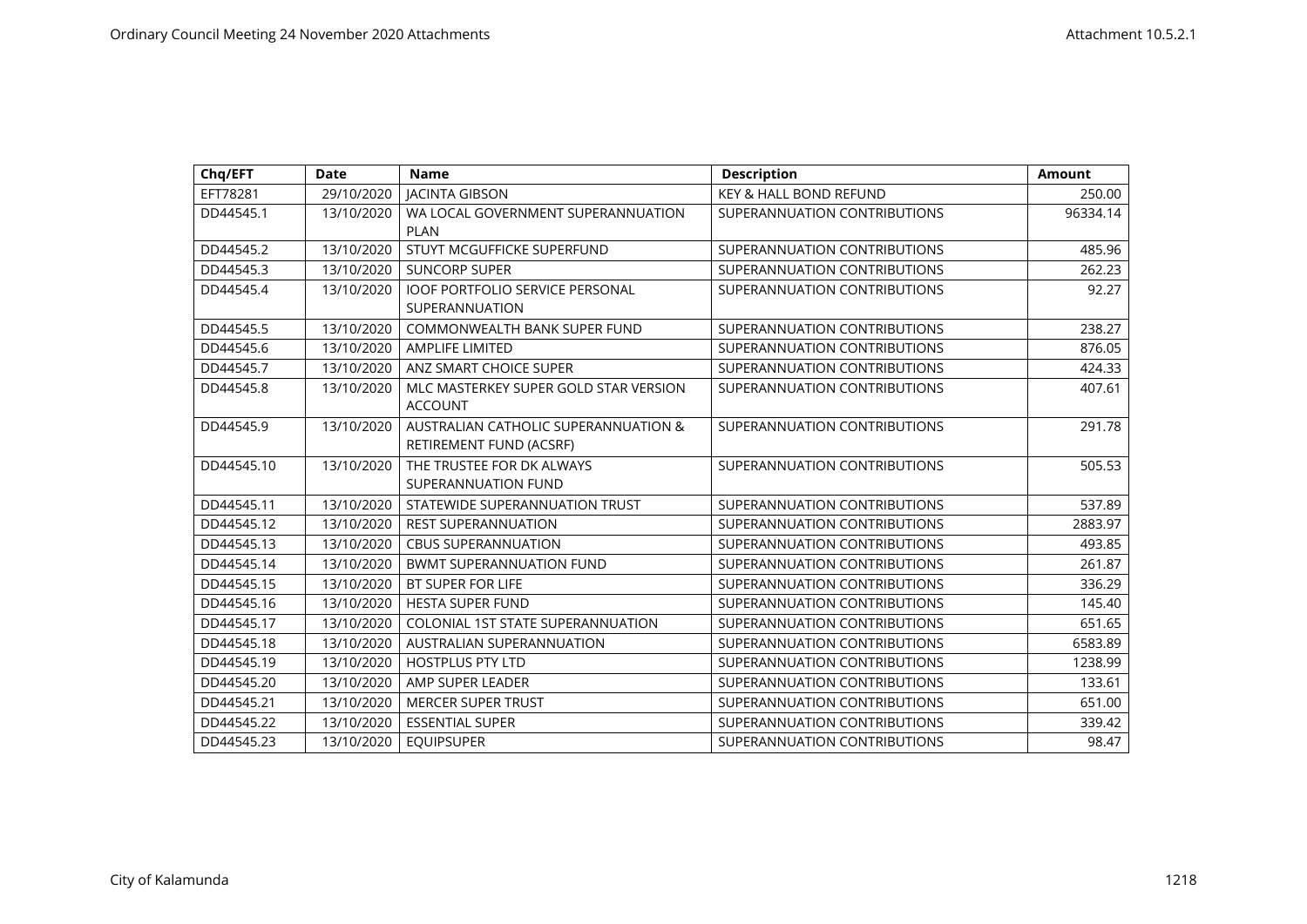| Chq/EFT    | Date       | <b>Name</b>                                                     | <b>Description</b>           | <b>Amount</b> |
|------------|------------|-----------------------------------------------------------------|------------------------------|---------------|
| DD44632.1  | 27/10/2020 | WA LOCAL GOVERNMENT SUPERANNUATION<br><b>PLAN</b>               | SUPERANNUATION CONTRIBUTIONS | 99134.58      |
| DD44632.2  | 27/10/2020 | <b>ESSENTIAL SUPER</b>                                          | SUPERANNUATION CONTRIBUTIONS | 339.42        |
| DD44632.3  | 27/10/2020 | <b>EQUIPSUPER</b>                                               | SUPERANNUATION CONTRIBUTIONS | 24.62         |
| DD44632.4  | 27/10/2020 | STUYT MCGUFFICKE SUPERFUND                                      | SUPERANNUATION CONTRIBUTIONS | 485.96        |
| DD44632.5  | 27/10/2020 | <b>SUNCORP SUPER</b>                                            | SUPERANNUATION CONTRIBUTIONS | 262.23        |
| DD44632.6  | 27/10/2020 | NETWEALTH SUPERANNUATION MASTER FUND                            | SUPERANNUATION CONTRIBUTIONS | 90.42         |
| DD44632.7  | 27/10/2020 | AUSTRALIAN ETHICAL SUPERANNUATION                               | SUPERANNUATION CONTRIBUTIONS | 173.47        |
| DD44632.8  | 27/10/2020 | MACQUARIE SUPER ACCUMULATOR                                     | SUPERANNUATION CONTRIBUTIONS | 197.46        |
| DD44632.9  | 27/10/2020 | <b>IOOF PORTFOLIO SERVICE PERSONAL</b><br>SUPERANNUATION        | SUPERANNUATION CONTRIBUTIONS | 110.72        |
| DD44632.10 | 27/10/2020 | COMMONWEALTH BANK SUPER FUND                                    | SUPERANNUATION CONTRIBUTIONS | 238.27        |
| DD44632.11 | 27/10/2020 | AMP SIGNATURE SUPER                                             | SUPERANNUATION CONTRIBUTIONS | 131.70        |
| DD44632.12 | 27/10/2020 | <b>REST SUPERANNUATION</b>                                      | SUPERANNUATION CONTRIBUTIONS | 2664.33       |
| DD44632.13 | 27/10/2020 | <b>AMPLIFE LIMITED</b>                                          | SUPERANNUATION CONTRIBUTIONS | 855.07        |
| DD44632.14 | 27/10/2020 | ANZ SMART CHOICE SUPER                                          | SUPERANNUATION CONTRIBUTIONS | 512.75        |
| DD44632.15 | 27/10/2020 | MLC MASTERKEY SUPER GOLD STAR VERSION<br><b>ACCOUNT</b>         | SUPERANNUATION CONTRIBUTIONS | 485.19        |
| DD44632.16 | 27/10/2020 | AUSTRALIAN CATHOLIC SUPERANNUATION &<br>RETIREMENT FUND (ACSRF) | SUPERANNUATION CONTRIBUTIONS | 291.78        |
| DD44632.17 | 27/10/2020 | <b>AMP SUPER</b>                                                | SUPERANNUATION CONTRIBUTIONS | 77.86         |
| DD44632.18 | 27/10/2020 | THE TRUSTEE FOR DK ALWAYS<br><b>SUPERANNUATION FUND</b>         | SUPERANNUATION CONTRIBUTIONS | 505.53        |
| DD44632.19 | 27/10/2020 | STATEWIDE SUPERANNUATION TRUST                                  | SUPERANNUATION CONTRIBUTIONS | 537.89        |
| DD44632.20 | 27/10/2020 | <b>CBUS SUPERANNUATION</b>                                      | SUPERANNUATION CONTRIBUTIONS | 493.85        |
| DD44632.21 | 27/10/2020 | <b>BWMT SUPERANNUATION FUND</b>                                 | SUPERANNUATION CONTRIBUTIONS | 261.87        |
| DD44632.22 | 27/10/2020 | <b>BT SUPER FOR LIFE</b>                                        | SUPERANNUATION CONTRIBUTIONS | 353.77        |
| DD44632.23 | 27/10/2020 | <b>COLONIAL 1ST STATE SUPERANNUATION</b>                        | SUPERANNUATION CONTRIBUTIONS | 706.58        |
| DD44632.24 | 27/10/2020 | <b>HESTA SUPER FUND</b>                                         | SUPERANNUATION CONTRIBUTIONS | 151.43        |